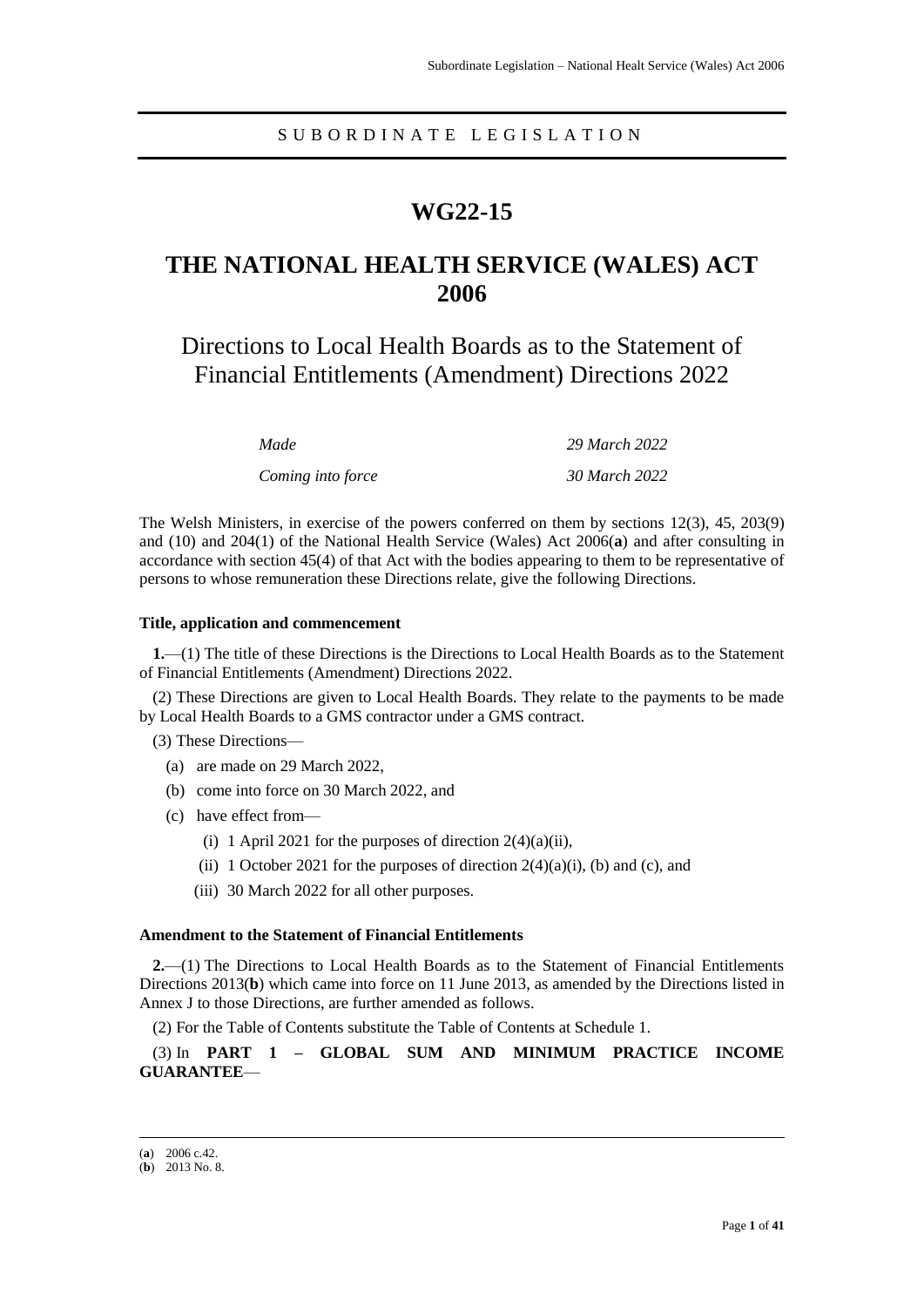- (a) in the heading to PART 1 for "**MINIMUM PRACTICE IMCOME GUARANTEE**" substitute "**PRACTICE SUPPORT MONTHLY PAYMENTS**",
- (b) in *Section 2: GLOBAL SUM PAYMENTS* for paragraphs 2.17 and 2.18 substitute—

"**2.17.** Beginning with 1 October 2021, the value of a QAIF point for QA, QI and the GP Collaborative must be recalculated each year after the NARP has been established and applies to the current QAIF (QA, QI and GP Collaborative) year for QA, QI and the GP Collaborative, subject to any uplift that may or may not be applied.

**2.18.** The revised QAIF point value is to be calculated by multiplying the previous QAIF point value by the fraction produced by dividing the newly established NARP that applies for the forthcoming QAIF (QA, QI and GP Collaborative) year by the NARP that applied to the previous QAIF (QA, QI and GP Collaborative) year. The calculation is expressed as—

Revised QAIF point value for the following QAIF (QA and QI) year =

## Newly estblished NARP for Newty estiblished NARP for<br>Previous QAIF point value  $\times$  the forthcoming QAIF (QA,QI and GP Collaborative) year<br>NARP for the previous **NARP** for the previous QAIF (QA,QI and GP Collaborative) year

", and

(c) for *Section 3: MINIMUM PRACTICE INCOME GUARANTEE* substitute—

### **"***Section 3: PRACTICE SUPPORT PAYMENTS*

#### **Practice Support Monthly Payments**

**3.1.** At 1 April 2015 LHBs were required to calculate contractors eligibility to receive practice support payments in accordance with the provisions of paragraphs 3.30–3.34 of the Directions to Local Health Boards as to the Statement of Financial Entitlements that were in force on that date. Where a contractor is entitled to a Practice Support Monthly Payment ("PSMP"), that contractor continue to receive payments, as calculated in accordance with paragraph 3.33 of the SFE in force on 1 April 2015, with any payment falling due on the last day of each month.

## **Practice mergers or splits and Practice Support Monthly Payments**

**3.2.** A contractor with a GMS contract which takes effect, or is treated as taking effect for payment purposes, beginning with 1 April 2015 is not entitled to PSMPs, unless paragraphs 3.3 to 3.7 apply.

#### **3.3.** If—

- (a) a new contractor comes into existence as a result of a merger between one or more contractors, and
- (b) that merger led to the termination of GMS contracts and the agreement of a new GMS contract,

the new contractor is entitled to a PSMP that is the total of any PSMP payable under the terminated GMS contracts.

**3.4.** If—

- (a) a new contractor comes into existence as the result of a partnership split of a previous contractor (including a split in order to reconstitute as a company limited by shares),
- (b) at least some of the members of the new contractor were members of the previous contractor, and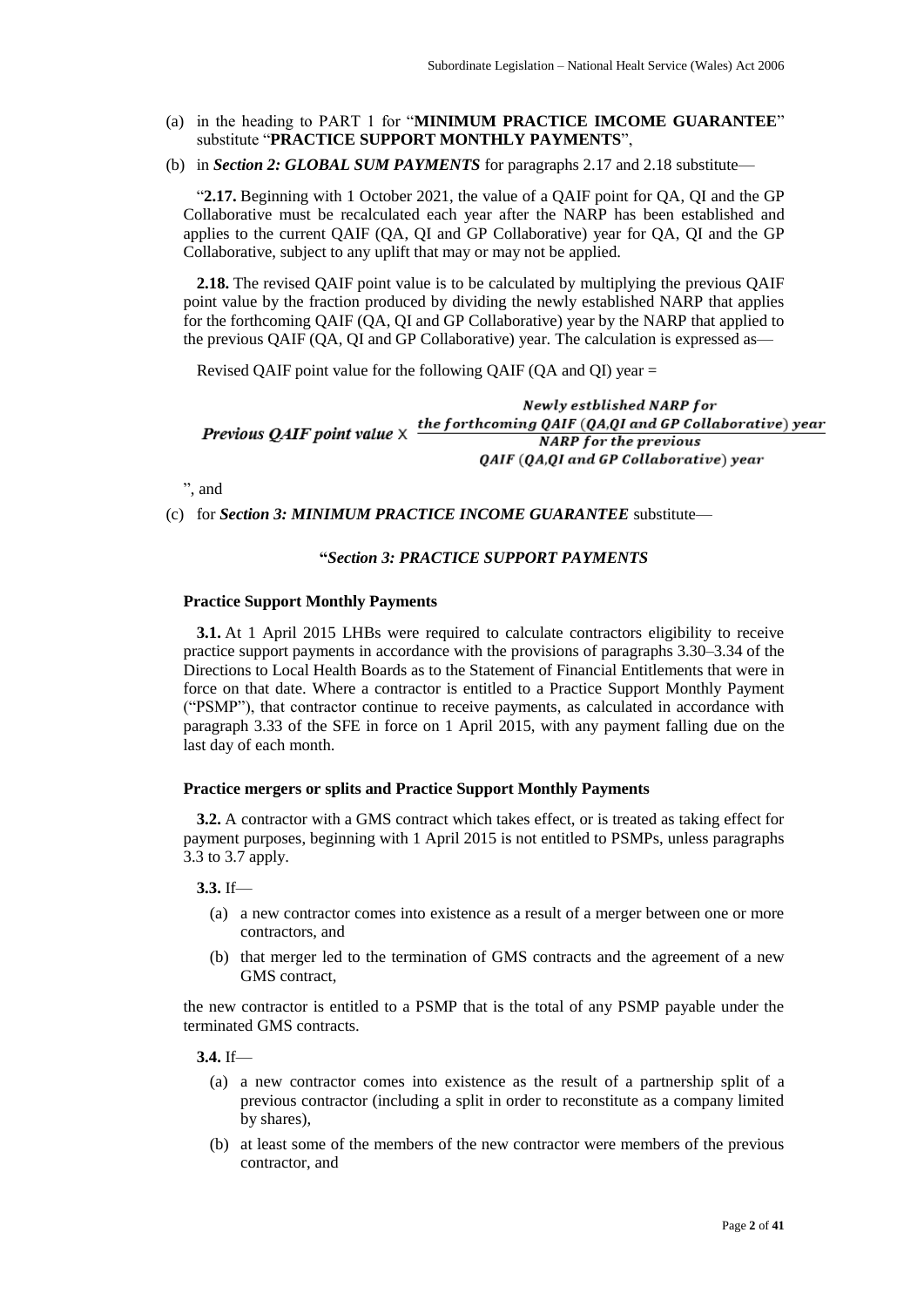(c) the split led to the termination of the previous contractor's GMS contract,

the new contractor will be entitled to a proportion of any PSMP payable under the terminated contract. The proportions are to be worked out on a pro rata basis, based upon the number of patients registered with the previous contractor (i.e. immediately before its contract is terminated) who are to be registered with the new contractor when its new contract takes effect.

**3.5.** However, where a contractor that is a company limited by shares becomes entitled to PSMPs as a consequence of a partnership split in order to reconstitute as a company limited by shares, entitlement is conferred exclusively on that company and is extinguished if that company is dissolved. Following such dissolution, discretionary payments under section 53 of the 2006 Act, equivalent to PSMPs, could be made by the LHB to a new contractor to whom the extinguished company's patients are transferred. Such payments may be appropriate, for example, where a group of providers in a partnership become a company limited by shares and then again a partnership, but all the while they continue to provide essentially the same services to essentially the same number of patients.

**3.6.** If—

- (a) a new GMS contract is agreed by a contractor which has split from a previously established contractor, and
- (b) the split did not lead to the termination of the previously established contractor's GMS contract,

the new contractor is not entitled to any of the previously established contractor's PSMP unless, as a result of the split, an agreed number, or a number ascertainable by the LHB for the contractors, of patients have transferred to the new contractor at or before the end of the first full quarter after the new GMS contract takes effect and in which case the PSMP is calculated in accordance with paragraph 3.7.

**3.7.** If such a transfer has taken place, the previously established contractor and the new contractor are each to be entitled to a proportion of the PSMP that has been payable under the previously established contractor's GMS contract. The proportions are to be worked out on a pro rata basis. The new contractor's fraction of the PSMP will be—

- (a) the number of patients transferred to it from the previously established contractor divided by,
- (b) the number of patients registered with the previously established contractor immediately before the split that gave rise to the transfer, and

the previously established contractor's PSMP is to be reduced accordingly.

#### **Conditions attached to payment of Practice Support Monthly Payments**

**3.8.** PSMPs, or any part thereof, are only payable if the contractor satisfies the following conditions—

- (a) the contractor must make available any information which the LHB does have, but needs, and the contractor either has or could reasonably be expected to obtain, in order to calculate the contractor's PSMP; and
- (b) all information supplied pursuant to, or in accordance with, this paragraph must be accurate.

**3.9.** If the contractor breaches any of the conditions relating to PSMP, the LHB may, in appropriate circumstances, withhold payment of a PSMP, or any part thereof, that is otherwise payable.".

## (4) In **PART 2 – QUALITY ASSURANCE AND IMPROVEMENT FRAMEWORK**,

### (a) in **Section 4: GENERAL PROVISIONS**—

(i) for paragraphs 4.1 to 4.34 substitute—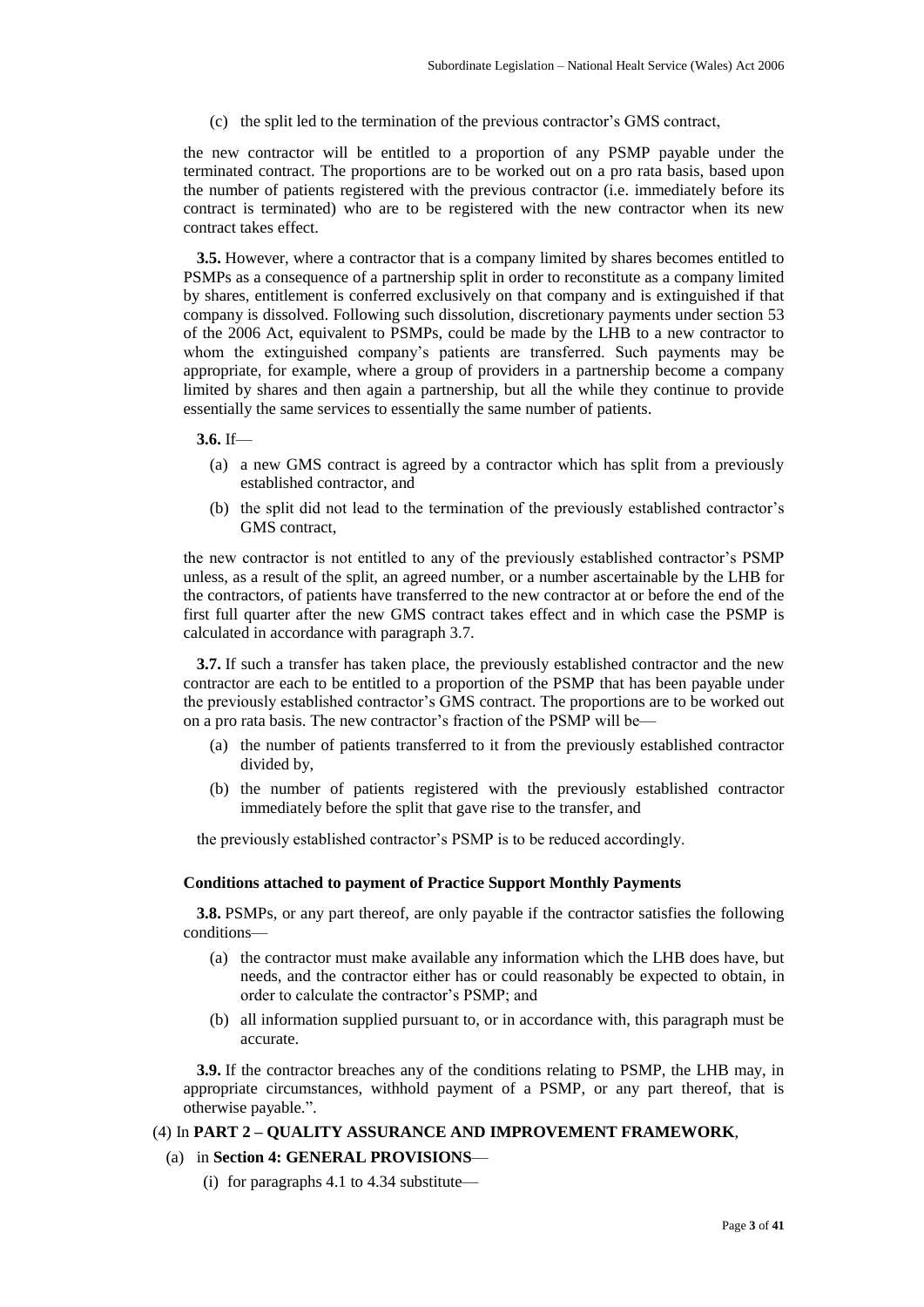"**4.1.** The Quality Assurance and Improvement Framework (QAIF) is set out in Annex D to this SFE.

**4.2.** Participation in the QAIF is voluntary. Information on what is required to accomplish the task or achieve the outcome included in each indicator is set out in Annex D.

**4.3.** This Section explains the types of payments available to those contractors who participate in the QAIF and sets out the mechanism for measuring Achievement Payments in respect of the Quality Assurance ("QA"), Quality Improvement ("QI") Access and GP Collaborative domains.

**4.4.** The annual cycle for QA, QI and GP Collaborative will run from 1 October to 30 September of each year and the annual cycle for Access will run from 1 April to 31 March – see paragraphs 4.6 to 4.36.

#### **The four principal domains of the QAIF**

**4.5.** The QAIF is divided into four principal domains, which are—

- (a) the Quality Assurance ("QA") Domain comprising of two sub-domains—
	- (i) Active Clinical Indicators, and
	- (ii) Practice Quality Assurance;
- (b) the Quality Improvement ("QI") Domain(**a**);
- (c) the Access Domain(**b**); and
- (d) the GP Collaborative Domain.

#### **Types of payments in relation to the QAIF**

**4.6.** There are two types of payments that are made in relation to the QA, QI and GP Collaborative domains of QAIF—

- (a) Aspiration Payments (see section 5), and
- (b) Achievement Payments (see section 6).

**4.7.** Aspiration payments are not made in relation to the Access Domain. The only payments are Achievement Payments.

## **Aspiration Payments – QAIF (QA, QI and GP Collaborative) year 1 October 2021 to 30 September 2022**

**4.8.** The LHB must pay Aspiration Payments for the QAIF (QA, QI and GP Collaborative) year beginning with 1 October 2021 and ending with 30 September 2022 to GMS contractors at the rate the GMS contractor received for the QAIF (QA, QI and GP Collaborative) year 1 October 2020 to 30 September 2021, divided into 12 instalments and paid on a monthly basis.

## **Aspiration Payments – QA, QI and GP Collaborative elements of QAIF years from 1 October 2022**

**4.9.** Aspiration payments are an estimated payment made in advance of Achievement Payments being calculated under the QA, QI and GP Collaborative domains of the QAIF.

**4.10.** Aspiration payments may be calculated using one of two different methods—

<sup>(</sup>**a**) See paragraphs 4.31-34.

<sup>(</sup>**b**) See paragraphs 4.35-36.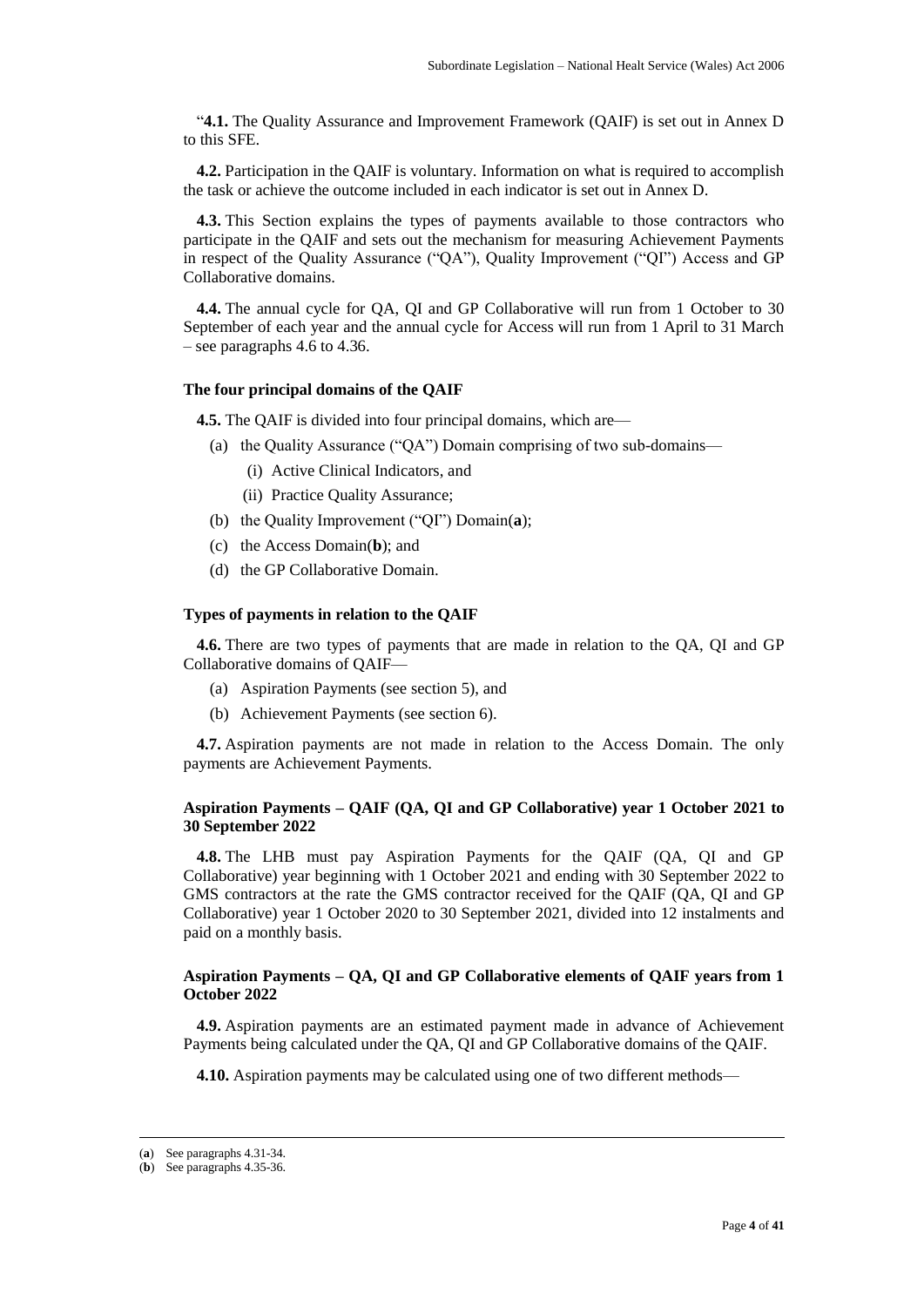- (a) a calculation based on 70% of the contractor's previous year's Unadjusted Achievement Payment ("the 70% method") based on the Unadjusted Achievement Payment at 30 September of the previous QAIF (QA and QI) year; or
- (b) a calculation based on the total number of points that a contractor has agreed with the LHB that it is aspiring to achieve under the QAIF during the QAIF (QA, QI and GP Collaborative) year in respect of which the Aspiration payment is made ("the Aspiration Points Total method"). The total points agreed with the LHB is the contractor's Aspiration Points Total. The number of points available for particular indicators are set out in the QAIF indicators in Annex D.

**4.11.** Aspiration Points Totals must be agreed between the contractor and the LHB in advance of—

- (a) 1 October of the forthcoming QAIF (QA, QI and GP Collaborative) year, or
- (b) if the contractor's GMS contract takes effect after 1 October in any QAIF (QA, QI and GP Collaborative) year, no later than the date on which the contractor's GMS contract takes effect.

#### **Achievement Payments – QA, QI and GP Collaborative**

**4.12.** Achievement Payments are payments based on the points total that the contractor actually achieves under the QAIF (QA, QI and GP Collaborative) as calculated—

- (a) on the 30 September(**a**) each year, or
- (b) the date on which its contract terminates(**b**),

and this points total will be the contractor's achievement points total.

**4.13.** Achievement Payments will be made in respect of all achievement points actually achieved, whether or not the contractor was seeking to achieve those points, but the final amount also takes into account the deduction of the Aspiration Payments that the contractor has received for the period 1 October to 30 September of the same QAIF year.

#### **Calculation of points in respect of the domains**

**4.14.** Each domain contains areas for which there are a number of indicators which are set out in Annex D. These indicators contain standards (tasks or thresholds) against which the performance of a contractor will be assessed. An explanation of these standards and the calculation relating to these standards are set out in paragraphs 4.15 to 4.24.

#### **Calculation common to all domains**

**4.15.** Some of the indicators simply require particular tasks to be accomplished and the standards contained in those indicators do not have, opposite them in the table of indicators, percentage figures for achievement thresholds. The points available in relation to these indicators which require tasks to be undertaken are only obtainable (and then in full) if the task is accomplished completely. What is required to accomplish these tasks and the evidence the LHB may request is set out in Parts 2 and 4 of Annex D(**c**).

<sup>(</sup>**a**) Subject to paragraph 6.2.

<sup>(</sup>**b**) See paragraph 6.4.

<sup>(</sup>**c**) See also the QAIF guidance at: [http://www.wales.nhs.uk/sites3/Documents/480/Guidance%20for%20GMS%20Contract%20Wales%20-](http://www.wales.nhs.uk/sites3/Documents/480/Guidance%20for%20GMS%20Contract%20Wales%20-%20Quality%20and%20Improvement%20Framework%202019-20.pdf) [%20Quality%20and%20Improvement%20Framework%202019-20.pdf](http://www.wales.nhs.uk/sites3/Documents/480/Guidance%20for%20GMS%20Contract%20Wales%20-%20Quality%20and%20Improvement%20Framework%202019-20.pdf)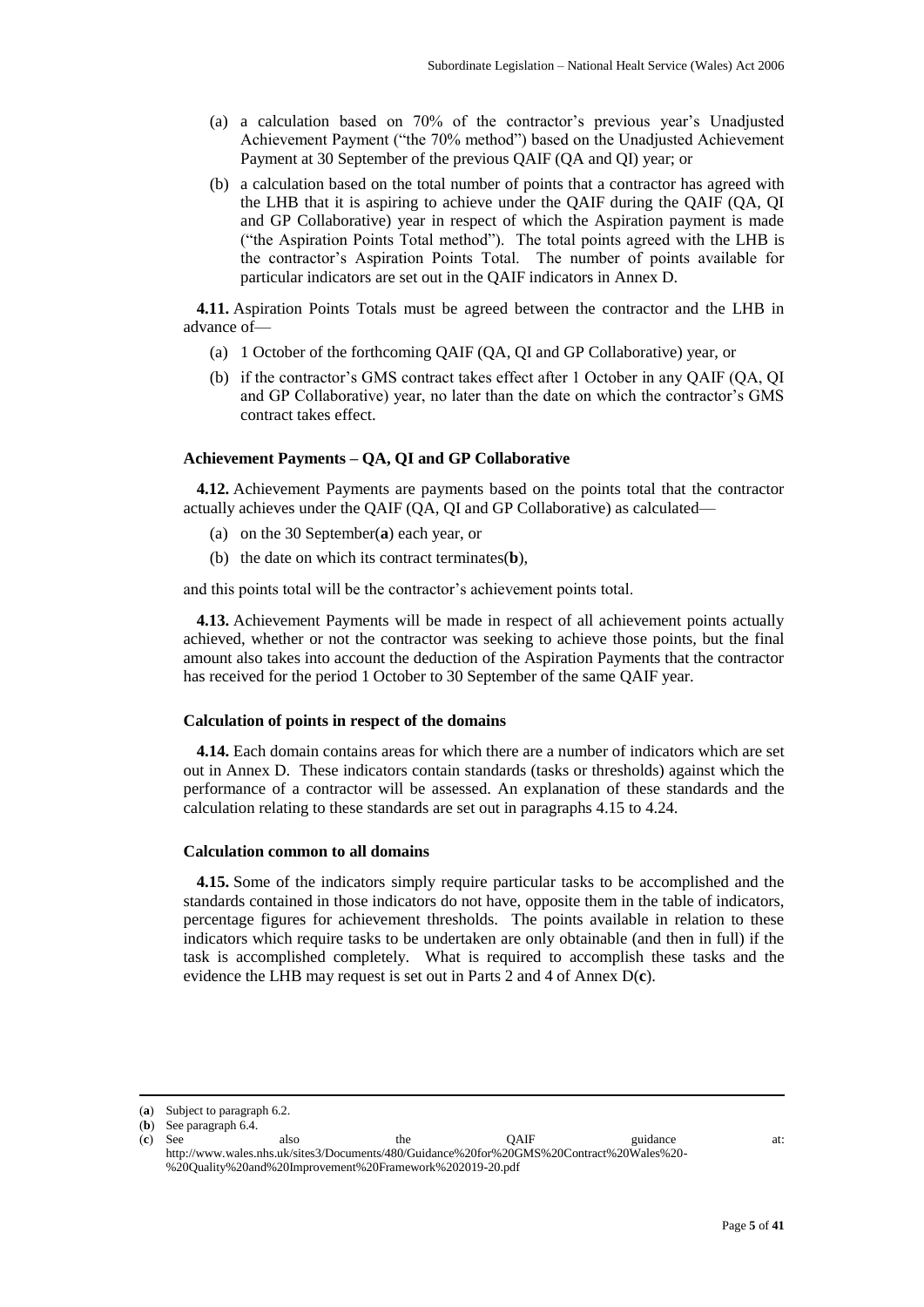#### **Calculations in respect of the Active Clinical Sub-domain**

**4.16.** Some indicators have designated achievement thresholds(**a**). The contractor's performance against the standards set out in these indicators is assessed by a percentage (referred to as "Fraction" indicators). Two percentages are set in relation to each indicator—

- (a) a minimum percentage of patients, which represents the start of the scale (i.e. with a value of zero points); and
- (b) a maximum percentage of patients, which is the lowest percentage of eligible patients in respect of whom the task must be performed or outcome recorded in order to qualify for all the points available in respect of that indicator.

**4.17.** Firstly calculate the percentage the contractor actually scores (E) by dividing—

- (a) the number of patients registered with the contractor in respect of whom the task has been performed or outcome achieved (A), by
- (b) the number produced by subtracting from the total number of patients registered with the contractor with the relevant medical condition (B), the total number of patients who fall within the meaning of excepted patients (C). The calculation can be expressed as—

$$
\frac{A}{(B-C)}_{=D}
$$

**4.18.** For the purposes of paragraph 4.17 "excepted patients" means patients who fall within the criteria for exception reporting as set out in Annex D, Part 1, paragraphs D.25 – D.32.

**4.19.** The fraction derived from the calculation in paragraph 4.17 (D) is then multiplied by 100 for the percentage score (E). The calculation can be expressed as—

$$
D\times 100 = E
$$

**4.20.** If a contractor has achieved a percentage score in relation to a particular indicator that is the minimum set for that indicator, or is below that minimum, it achieves no points in relation to that indicator.

**4.21.** If a contractor has achieved a percentage score in relation to a particular indicator that is between the minimum and the maximum set for that indicator, it achieves a proportion of the points available in relation to that indicator. The proportion is calculated as follows.

**4.22.** Once the percentage the contractor actually scores has been calculated (E), subtract from this the minimum percentage score set for that indicator (F), then divide the result by the difference between the maximum (G) and minimum (F) percentage scores set for that indicator, and multiply the result of that calculation by the total number of points available in relation to that indicator (H).

**4.23.** The result is the number of points to which the contractor is entitled in relation to that indicator (I). The calculation can be expressed as—

$$
\frac{(E-F)}{(G-F)} \times H = I
$$

**4.24.** If a contractor has achieved a percentage score in relation to a particular indicator that is the maximum set for that indicator, or is above that maximum, it achieves the full number of points in relation to that indicator.

<sup>(</sup>**a**) See Annex D, Section 2 – Clinical Sub-Domain Active Registers and Indicators.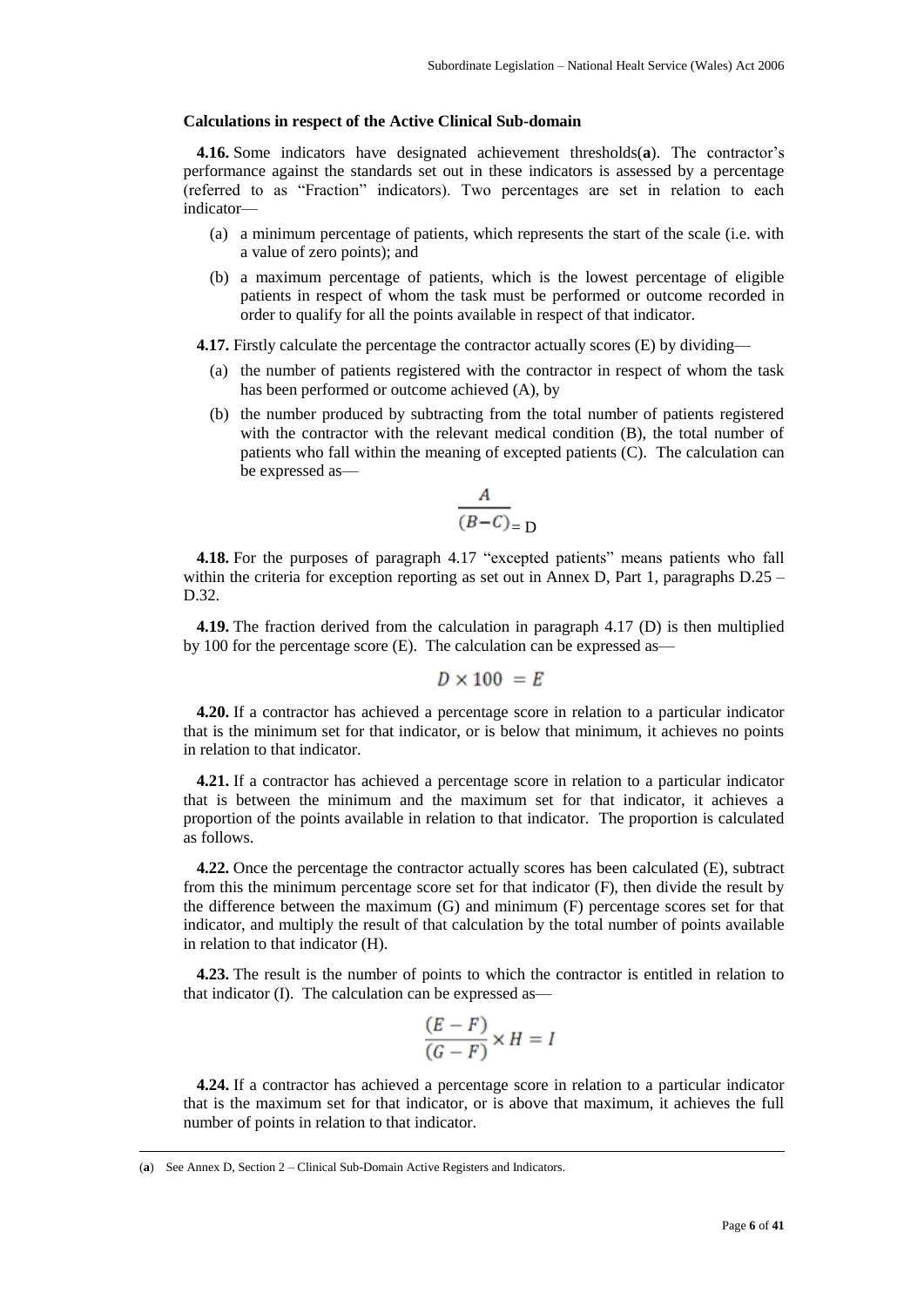#### **General Provisions relating to the QA Practice Quality Assurance sub-domain**

**4.25.** There are 80 points available in the QA Practice Quality Assurance sub-domain, with the focus on Demand and Capacity. This is to be evidenced in the Cluster IMTP, which attracts 40 points, and by evidencing operation of an effective system of clinical governance, which attracts 40 points. The detail can be found at Part 3 of Annex D.

#### **General Provisions relating to the GP Collaborative Domain**

**4.26.** The GP Collaborative indicators can be found at Part 6 of Annex D. Within the GP Collaborative domain, 100 points are available with the focus on outputs of improved patient care and better systems to support the workforce to respond to need and to deliver care most effectively. Achievement payments for the GP Collaborative domain will be calculated in accordance with section 6, paragraphs 6.11-18.

## **General Provisions relating to the Quality Improvement Domain**

**4.27.** The QI domain is based on a number of quality improvement projects. The detail can be found at Part 4 of Annex D. The projects available during the QAIF (QA, QI and GP Collaborative) 2021/22 year are—

- (a) Data and Patient Safety QI mandatory projects,
- (b) Legacy 2020-21 QI project, and
- (c) Practice Choice QI project or a cluster freestyle mini project and the Green Inhaler mini project.";
- (ii) for paragraphs 4.35 and 4.36 substitute—

#### **"General Provisions relating to the Access Domain**

**4.28.** There are two groups of access standards within the Access Domain. Group 1 contains five standards and Group 2 contains two standards. Contractors will be paid annually for the standards completed during a QAIF (Access) year subject to evidencing that they have complied with the relevant access standards for at least one calendar month prior to the end of the financial year for which payment is being claimed. Contractors are expected to achieve standards 1, and 3 to 7, by 31 March 2022 and are required to provide a report to the LHB on their achievement progress at the end of each quarter. The standards can be found at Part 5 of Annex D.

**4.29.** Practices will not be assessed on their achievement of Standard 2 with achievement assumed and counting towards Group 1 payments (with a minimum of 3 in order for payment to be made). However, similar to the approach taken with call abandonment, ongoing reporting against this measure will be required to inform LHB understanding of system pressures.

**4.30.** Achievement Payments will be calculated in accordance with paragraphs 6.9 and 6.10.";

(b) in **Section 5: ASPIRATION PAYMENTS: CALCULATION, PAYMENT ARRANGEMENTS AND CONDITIONS OF PAYMENTS** for paragraphs 5.1 to 5.19 substitute—

## **"Aspiration Payments – QA and QI for QAIF (QA, QI and GP Collaborative) year 1 October 2021 to 30 September 2022**

**5.1.** The LHB must pay Aspiration Payments for the QAIF (QA, QI and GP Collaborative) year beginning with 1 October 2021 and ending with 30 September 2022 to GMS contractors at the rate the GMS contractor received for the QAIF (QA and QI) year 1 October 2020 to 30 September 2021, divided into 12 instalments and paid on a monthly basis.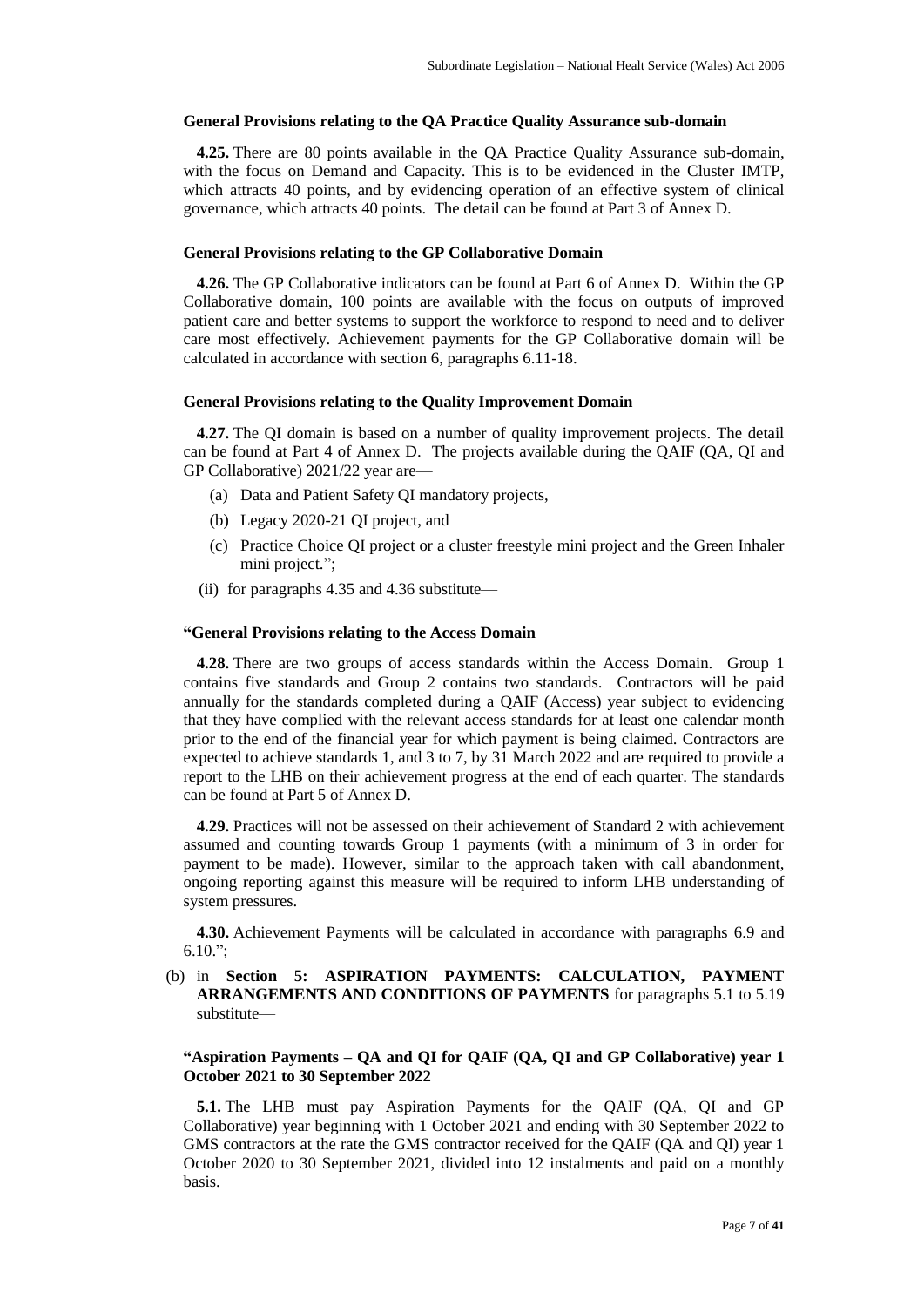## **Calculation of Monthly Aspiration Payments QA, QI and GP Collaborative each QAIF year commencing 1 October 2022: General**

**5.2.** On 1 October each year (or if a GMS contract starts after the 1 October, the date on which the GMS contract takes effect) subject to paragraph 5.3(b), the LHB must calculate, for each contractor that has agreed to participate in the QAIF (QA, QI and GP Collaborative), the amount of the contractor's Monthly Aspiration Payments for that, or for the rest of that, QAIF (QA, QI and GP Collaborative) year.

**5.3.** As indicated in paragraph 4.10 above, there are two methods by which a contractor's Monthly Aspiration Payments may be calculated. Each contractor may choose the method by which its Monthly Aspiration Payments are calculated, if it is possible to calculate Monthly Aspiration Payments in respect of the contractor by both methods. However—

- (a) if it is only possible to calculate a Monthly Aspiration Payment in respect of a contractor using the Aspiration Points Total method, that is the method which must be used, and
- (b) if the contractor's GMS contract is to take effect on or after 2 August but before 1st October in the same calendar year, no Aspiration Points Total is to be agreed for the QAIF (QA, QI and GP Collaborative) year into which that 2 August falls, so the contractor will not be able to claim Monthly Aspiration Payments in that QAIF (QA, QI and GP Collaborative) year. The contractor will nevertheless be entitled to Achievement Payments under the QAIF if that contractor participates in the QAIF.

## **Calculation of Monthly Aspiration Payments each QAIF (QA, QI and GP Collaborative) year commencing 1 October 2022: the 70% method**

**5.4.** A contractor's Monthly Aspiration Payments may be calculated using the 70% method, if—

- (a) the contractor's GMS contract took effect before the 1 October of a QAIF (QA, QI and GP Collaborative) year in respect of which the claim for Monthly Aspiration Payments is made, and
- (b) in respect of the previous QAIF (QA, QI and GP Collaborative) year the contractor was entitled to an Achievement Payment under this SFE.

**5.5.** To calculate a contractor's Monthly Aspiration Payments by the 70% method, the contractor's Unadjusted Achievement Payment for the previous QAIF (QA, QI and GP Collaborative) year needs to be established (that is, the total established in accordance with Section 6 of this SFE). Generally, this will not be possible in the first quarter of the QAIF (QA, QI and GP Collaborative) year, and so a Provisional Unadjusted Achievement Payment will need to be established by the LHB. The amount of this payment is to be based on the contractor's return submitted in accordance with paragraph 6.7 and 6.8 (returns in respect of Achievement Payments) of this SFE.

**5.6.** In practice, therefore, the amount of the contractor's Provisional Unadjusted Achievement Payment will be a provisional value for the contractor's Unadjusted Achievement Payment.

**5.7.** Once an annual amount for the contractor's Provisional Unadjusted Achievement Payment has been determined, this is to be multiplied by the QAIF Uprating Index for the QAIF (QA, QI and GP Collaborative) year. The QAIF Uprating Index is to be determined by dividing—

- (a) the amount set out in paragraph 6.14 as the value of each Achievement Point for the QAIF (QA, QI and GP Collaborative) year in respect of which the claim for Monthly Aspiration Payments is being made, by
- (b) the amount which was previously set out in paragraph 6.14 as the value of each achievement point for the previous QAIF (QA, QI and GP Collaborative) year,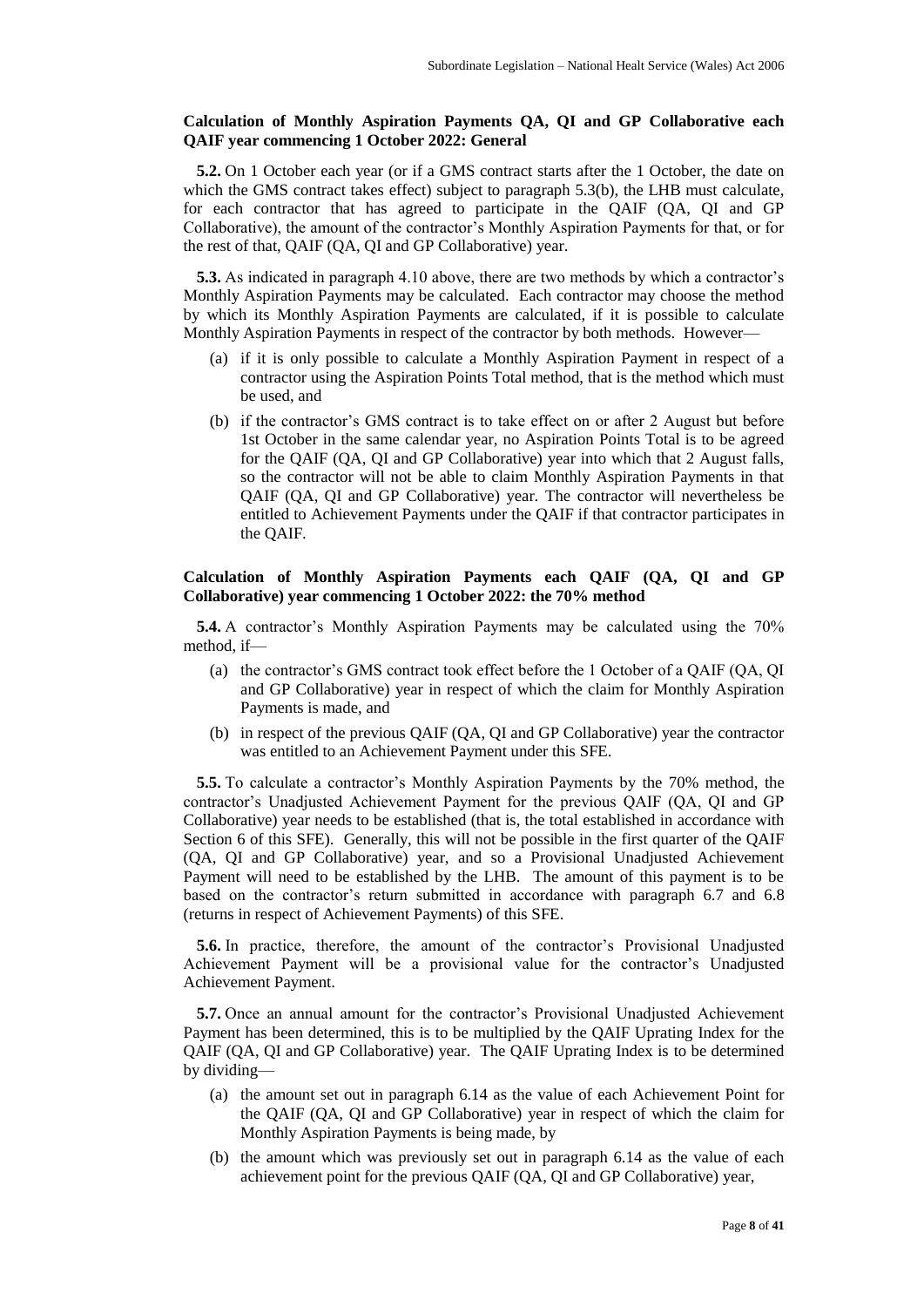and the resultant figure is to be multiplied by the CPI.

**5.8.** The total produced by paragraph 5.7 is then to be multiplied by 70%. This figure is then further multiplied by the figure which is the product of the maximum number of points available under the QAIF for the QAIF (QA, QI and GP Collaborative) year in respect of which the calculation is being made divided by the maximum number of points available under the QAIF (QA, QI and GP Collaborative) in the previous QAIF (QA, QI and GP Collaborative) year.

**5.9.** Once the correct amount of the contractor's Achievement Payment in respect of the previous QAIF (QA, QI and GP Collaborative) year has been established, the amount of the Monthly Aspiration Payments of a contractor whose payments were calculated using a Provisional Unadjusted Achievement Payment is to be revised. First, the difference between the contractor's Total Aspiration Payment for the QAIF (QA, QI and GP Collaborative) year using the Unadjusted Achievement Payment and Total Aspiration Payment for the QAIF (QA, QI and GP Collaborative) year calculated using the contractor's Provisional Unadjusted Achievement Payment is to be established. If this figure is zero, there is to be no change to the contractor's Monthly Aspiration Payments for the rest of the QAIF (QA, QI and GP Collaborative) year.

**5.10.** If the contractor's Total Aspiration Payment for the QAIF (QA, QI and GP Collaborative) year using the Unadjusted Achievement Payment is lower than the Total Aspiration Payment for the QAIF (QA, QI and GP Collaborative) year calculated using the contractor's Provisional Unadjusted Achievement Payment, the difference between the two is to be divided by the number of complete months left in the QAIF (QA, QI and GP Collaborative) year after the actual Achievement Payment is paid. The amount produced by that calculation is to be deducted from each of the contractor's Monthly Aspiration Payments in respect of those complete months, thus producing the revised amount of that contractor's Monthly Aspiration Payments for the rest of the QAIF (QA, QI and GP Collaborative) year.

**5.11.** If the contractor's Total Aspiration Payment for the QAIF (QA, QI and GP Collaborative) year using the Unadjusted Achievement Payment is higher than the Total Aspiration Payment for the QAIF (QA, QI and GP Collaborative) year calculated using the contractor's Provisional Unadjusted Achievement Payment, the difference between the two is to be divided by the number of complete months left in the QAIF (QA, QI and GP Collaborative) year after the actual Achievement Payment is paid. The amount produced by that calculation is to be added to each of the contractor's Monthly Aspiration Payments in respect of those complete months, thus producing the revised amount of that contractor's Monthly Aspiration Payments for the rest of the QAIF (QA, QI and GP Collaborative) year.

## **Calculation of Monthly Aspiration Payments QA, QI and GP Collaborative each QAIF year commencing 1 October 2022: the Aspiration Points Total method**

**5.12.** Any contractor who is participating in the QAIF (QA, QI and GP Collaborative) may instead have their Monthly Aspiration Payments calculated by the Aspiration Points Total method, provided that the contractor's GMS contract takes effect before 2 August prior to the QAIF (QA, QI and GP Collaborative) year in respect of which the claim for Monthly Aspiration Payments is made.

**5.13.** If the contractor is to have its Monthly Aspiration Payments calculated by this method, at the start of each QAIF (QA, QI and GP Collaborative) year – or if a GMS contract starts after the start of the QAIF (QA, QI and GP Collaborative) year, on the date on which the GMS contract takes effect – an Aspiration Points Total is to be agreed between the contractor and the LHB. As indicated in paragraph 4.10(b) above, an Aspiration Points Total is the total number of points that the contractor has agreed with the LHB that it is aspiring towards under the QAIF (QA, QI and GP Collaborative) during the QAIF (QA, QI and GP Collaborative) year in respect of which the Aspiration Payment is made.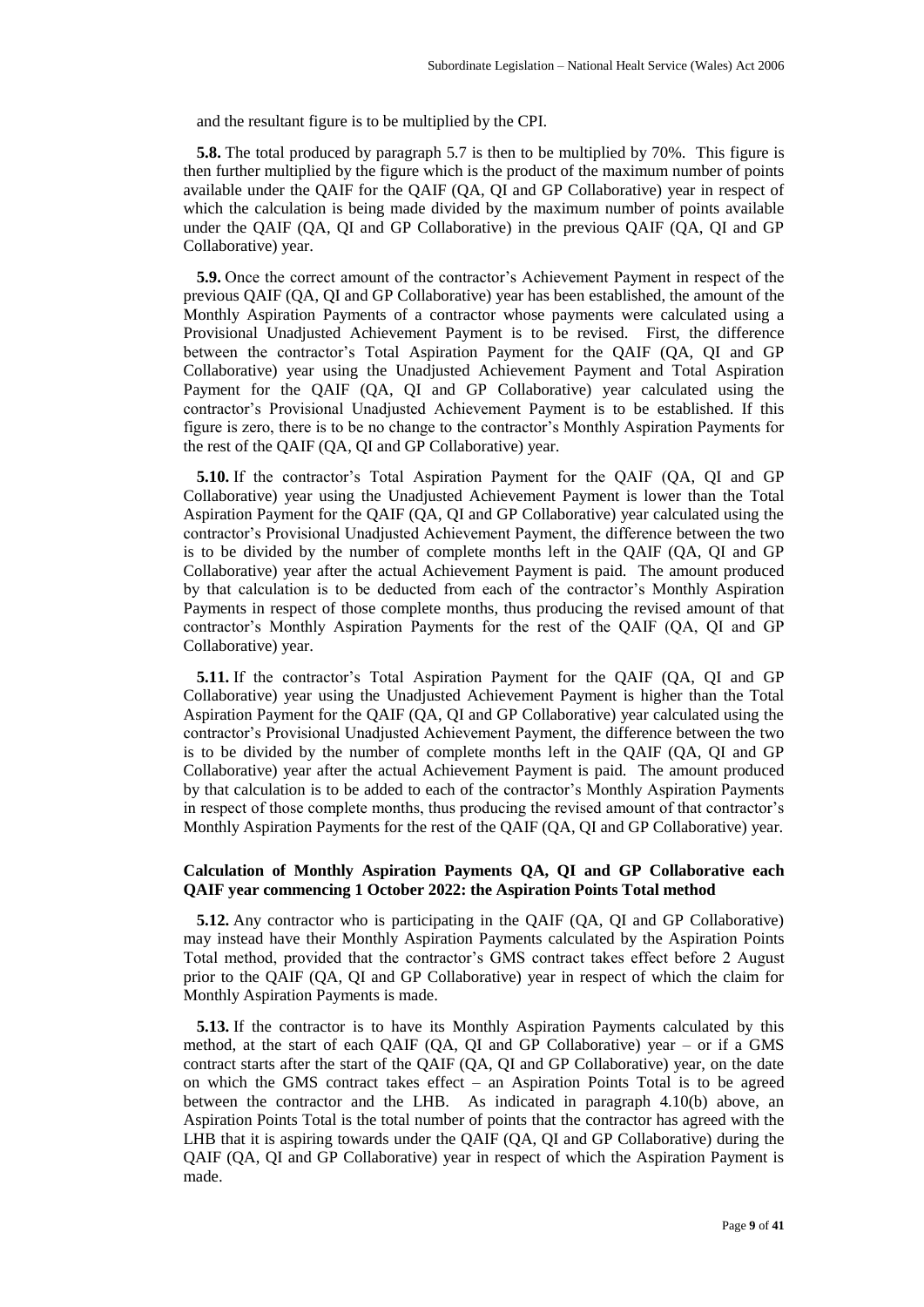**5.14.** If the LHB and the contractor have agreed an Aspiration Points Total for the contractor, that total is to be divided by three. The resulting figure is to be multiplied by £184.00 and then by the contractor's CPI, which produces the annual amount of the contractor's Aspiration Payment. This is then to be divided by twelve for what, subject to paragraph 6.19 (recovery where Aspiration Payments have been too high), is to be the contractor's Monthly Aspiration Payment, as calculated by the Aspiration Points Total method.

## **Payment arrangements for Monthly Aspiration Payments QA, QI and GP Collaborative each QAIF year commencing 1 October 2022**

**5.15.** If, as regards any QAIF (QA, QI and GP Collaborative) year, a contractor could have its Monthly Aspiration Payments calculated by either the 70% method or the Aspiration Points Total method, it must choose the method by which it wishes its Monthly Aspiration Payments to be calculated. Once the contractor has made that choice, the contractor cannot change that choice during that QAIF (QA, QI and GP Collaborative) year.

**5.16.** The LHB must pay the contractor under the contractor's GMS contract its Monthly Aspiration Payment. The Monthly Aspiration Payment is to fall due on the last day of each month. However, if the contractor's contract took effect on a day other than the first day of a month, the contractor's Monthly Aspiration Payment in respect of that first part month (which will have been calculated by the Aspiration Points Total method) is to be adjusted by the fraction produced by dividing—

- (a) the number of days during the month in which the contractor was participating in the QAIF (QA, QI and GP Collaborative) year, by
- (b) the total number of days in that month.

**5.17.** The amount of a contractor's Monthly Aspiration Payments is thereafter to remain unchanged throughout the QAIF year, even when the contractor's CPI changes or if the contractor ceases to provide an Additional Service and as a consequence is less likely to achieve the Aspiration Points Total that has been agreed.

#### **Conditions attached to Monthly Aspiration Payments**

**5.18.** Monthly Aspiration Payments, or any part thereof, are only payable if the contractor satisfies the following conditions—

- (a) as regards Monthly Aspiration Payments which are, or are to be, calculated by the Aspiration Points Total method—
	- (i) the contractor's Aspiration Points Total on which the Payments are based must be realistic and agreed with the LHB, and
	- (ii) the contractor must make any returns required of it (whether computerised or otherwise) to the LHB in such manner as the LHB may reasonably require, and do so promptly and fully;
- (b) the contractor must make available to the LHB any information which the LHB does not have but needs, and the contractor either has or could reasonably be expected to obtain, in order to calculate the contractor's Monthly Aspiration Payments;
- (c) a contractor utilising computer systems approved by the LHB must make available to the LHB aggregated monthly returns relating to the contractor's achievement of the standards contained in the indicators in the QAIF, and in the standard form provided for by such systems;
- (d) a contractor not utilising computer systems approved by the LHB must make available to the LHB similar monthly returns, in such form as the LHB may reasonably request (for example, the LHB may reasonably request that a contractor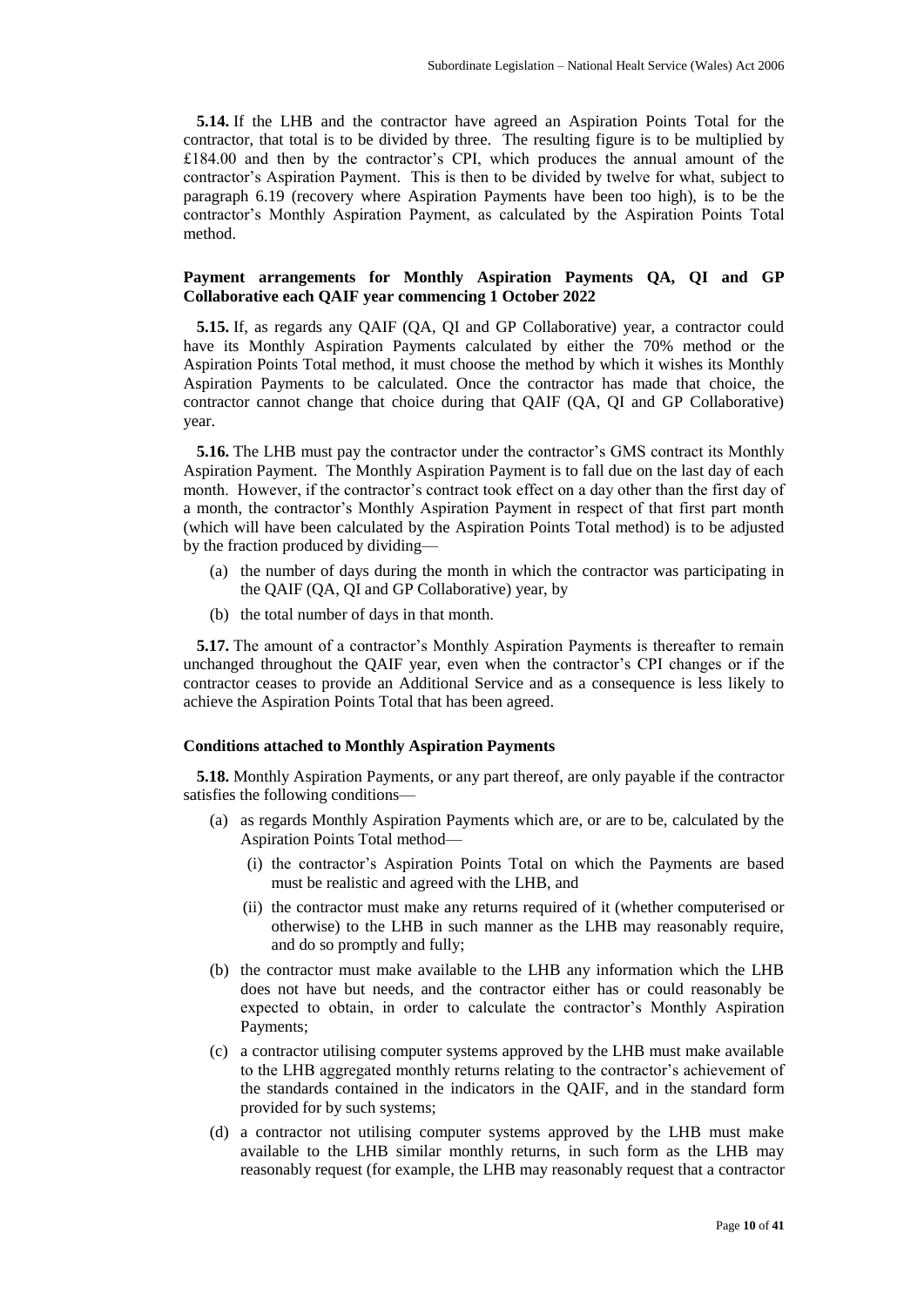fill in manually a printout of the standard spreadsheet in a form specified by the LHB); and

(e) all information supplied pursuant to or in accordance with this paragraph must be accurate to the contractor's best knowledge or belief.

**5.19.** If the contractor breaches any of the conditions referred to in paragraph 5.18, the LHB may, in appropriate circumstances, withhold payment of any or any part of a Monthly Aspiration Payment that is otherwise payable.";

## (c) in **Section 6: ACHEIVEMENT PAYMENTS: CALCULATION, PAYMENT ARRANGEMENTS AND CONDITIONS OF PAYMENTS**, for paragraphs 6.1 to 6.22, substitute—

"**6.1.** Achievement payments are to be based on the achievement points to which a contractor is entitled to for—

- (a) QA, QI and GP Collaborative during the QAIF (QA, QI and GP Collaborative) year (1 October to 30 September), and
- (b) Access during each financial year,

as calculated in accordance with this Section and Section 4.

## **Achievement Payments for QAIF (QA, QI and GP Collaborative) year 2021/2022**

**6.2.** The LHB must pay GMS contractors a payment for the QAIF (QA, QI and GP Collaborative) year beginning with 1 October 2021 and ending with 30 September 2022, the sum of which must be assessed on 30 September 2022 and calculated on the basis that the contractor has achieved all 515 points available for the QAIF (QA, QI and GP Collaborative) year  $2021/22$  at the value of £184 per point, with such sum paid to GMS contractors on 31 December 2022.

#### **Assessment of Achievement Payments**

**6.3.** Subject to paragraph 6.5, the date in respect of which the assessment of achievement points is to be made is—

- (a) 30 September for QA, QI and GP Collaborative, or
- (b) the last of the financial year for Access.

**6.4.** For QI, the LHB will assess whether a contractor has met the requirements under the paragraph "Measurement of the implementation of the project" in the relevant project as outlined in the QAIF guidance [\(http://www.wales.nhs.uk/sites3/Documents/480/Guidance%20for%20GMS%20Contract%](http://www.wales.nhs.uk/sites3/Documents/480/Guidance%20for%20GMS%20Contract%20Wales%20-%20Quality%20and%20Improvement%20Framework%202019-20.pdf) [20Wales%20-%20Quality%20and%20Improvement%20Framework%202019-20.pdf\)](http://www.wales.nhs.uk/sites3/Documents/480/Guidance%20for%20GMS%20Contract%20Wales%20-%20Quality%20and%20Improvement%20Framework%202019-20.pdf).

## **Assessment of Achievement Payments where a GMS contract terminates during the year for QAIF (QA, QI and GP Collaborative)**

**6.5.** In a case where a GMS contract terminates prior to 30 September during a QAIF (QA, QI and GP Collaborative) year, the assessment of the achievement points to which the contractor is entitled is to be made in respect of the last date in the QAIF (QA, QI and GP Collaborative) year on which that contractor is required under the contractor's GMS contract to provide essential services.

## **Assessment of Achievement Payments where a GMS contract terminates during the year for Access**

**6.6.** In a case where a GMS contract terminates before the end of the financial year during a QAIF Access year, the assessment of the achievement points to which the contractor is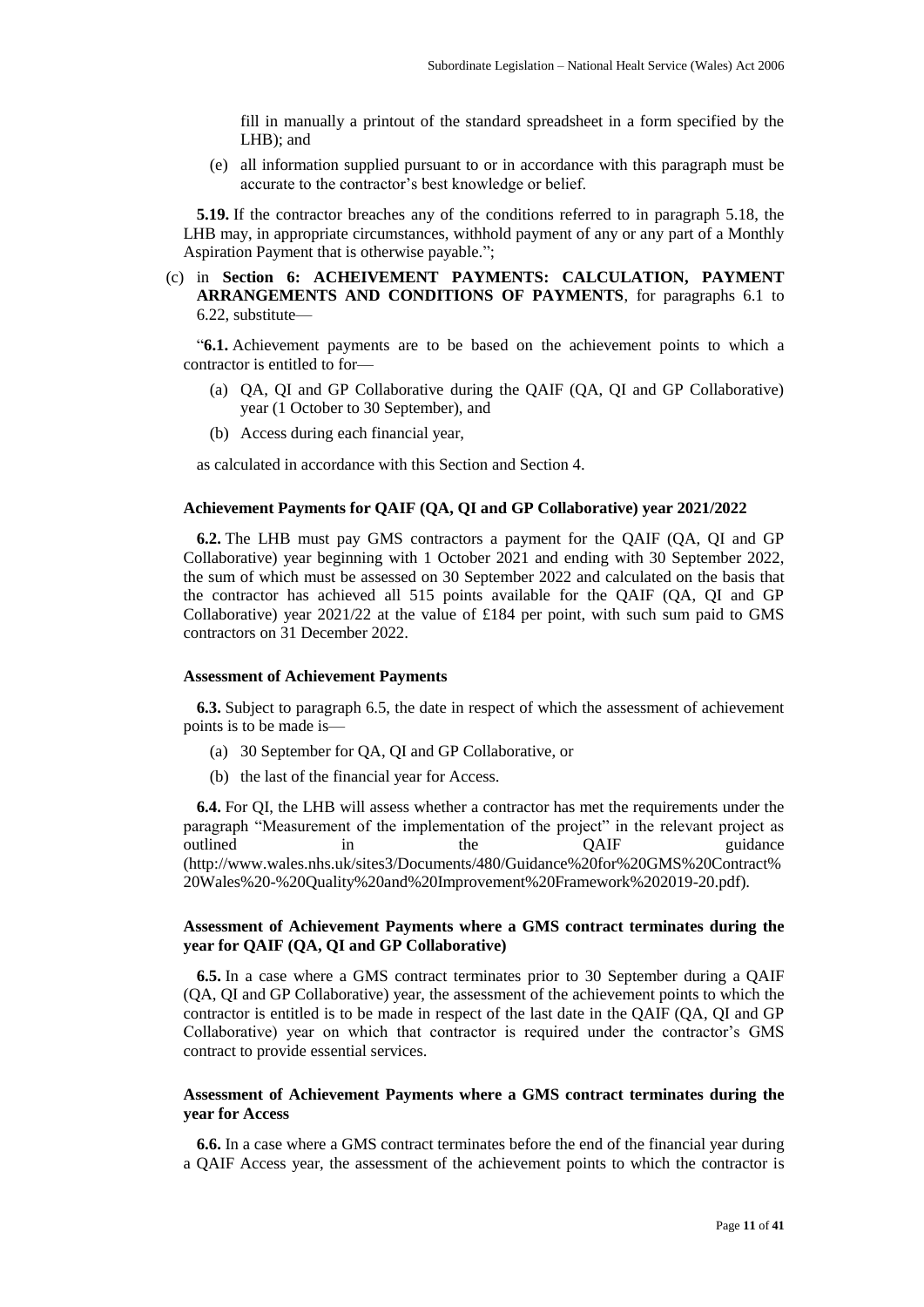entitled is to be made in respect of the last date in the financial year on which that contractor is required under the contractor's GMS contract to provide essential services.

#### **Returns in respect of Achievement Payments**

**6.7.** In order to make a claim for an Achievement Payment, a contractor must make a return in respect of the information required by the LHB in order for the LHB to calculate the contractor's Achievement Payment. Where a GMS contract terminates before 30 September during a QAIF (QA, QI and GP Collaborative) year, or before the end of the financial year for QAIF Access, a contractor may make a return at the time the contract terminates in respect of the information necessary to calculate the Achievement Payment to which the contractor is entitled in respect of that QAIF (QA, QI and GP Collaborative) year or financial year.

**6.8.** On the basis of that return, but subject to any revision of the achievement points Totals that the LHB may reasonably see fit to make to correct the accuracy of any points total, the LHB must calculate the contractor's Achievement Payment as follows.

#### **Calculation of Achievement Payments for QAIF Access from 1 April 2021**

**6.9.** The QAIF Access points value for Achievement Payments will made at the QAIF (QA, QI and GP Collaborative) point value calculated for the QAIF (QA, QI and GP Collaborative) year in which the QAIF Access year ends using the contractor's registered patient list size as at 1 January in that QAIF Access year against the mean average of contractor registered patients also taken at 1 January of that same QAIF Access year.

**6.10.** Practices will not be assessed on their achievement of Standard 2 with achievement assumed and counting towards Group 1 payments (minimum of 3 in order for payment to be made).

#### **Calculation of Achievement Payments for QAIF (QA, QI and GP Collaborative)**

**6.11.** For the Achievement Payment that relates to the Clinical Active Indicators subdomain(other than the palliative care indicator), where there is a disease register in respect of an indicator, (within the core contract) first a calculation needs to be made of an Adjusted Practice Disease Factor for each disease area. The sum from this calculation is then multiplied by £184.00 and by the contractor's achievement points Total in respect of the disease area to produce a cash amount for that disease area. Then the cash totals in respect of all the individual disease areas in the sub domain are to be added together to give the cash total in respect of the sub domain.

**6.12.** A fuller explanation of the calculation of Adjusted Practice Disease Factors, and of the provisions that apply in the case of a GMS contract that only has effect for part of a financial year, is given in Annex F - Adjusted Practice Disease Factor Calculations.

**6.13.** The part of the Achievement Payment that relates to the palliative care indicator in the clinical active domain must be calculated by multiplying the total number of achievement points gained by the contractor by £184.00.

**6.14.** For all of the other achievement points gained by the contractor under the QA Clinical Active sub-domain, the QA Practice Quality Assurance sub-domain, the GP collaborative domain, and the QI domain, the total number of achievement points is to be multiplied by £184.00.

**6.15.** The cash totals produced under paragraphs 6.11, 6.13 and 6.14 are then added together and multiplied by the contractor's CPI, calculated in accordance with the provisions of paragraphs 2.17 and 2.18—

(a) at the start of the final quarter of the QAIF (QA, QI and GP Collaborative) year for QA, QI and GP Collaborative to which the Achievement Payment relates;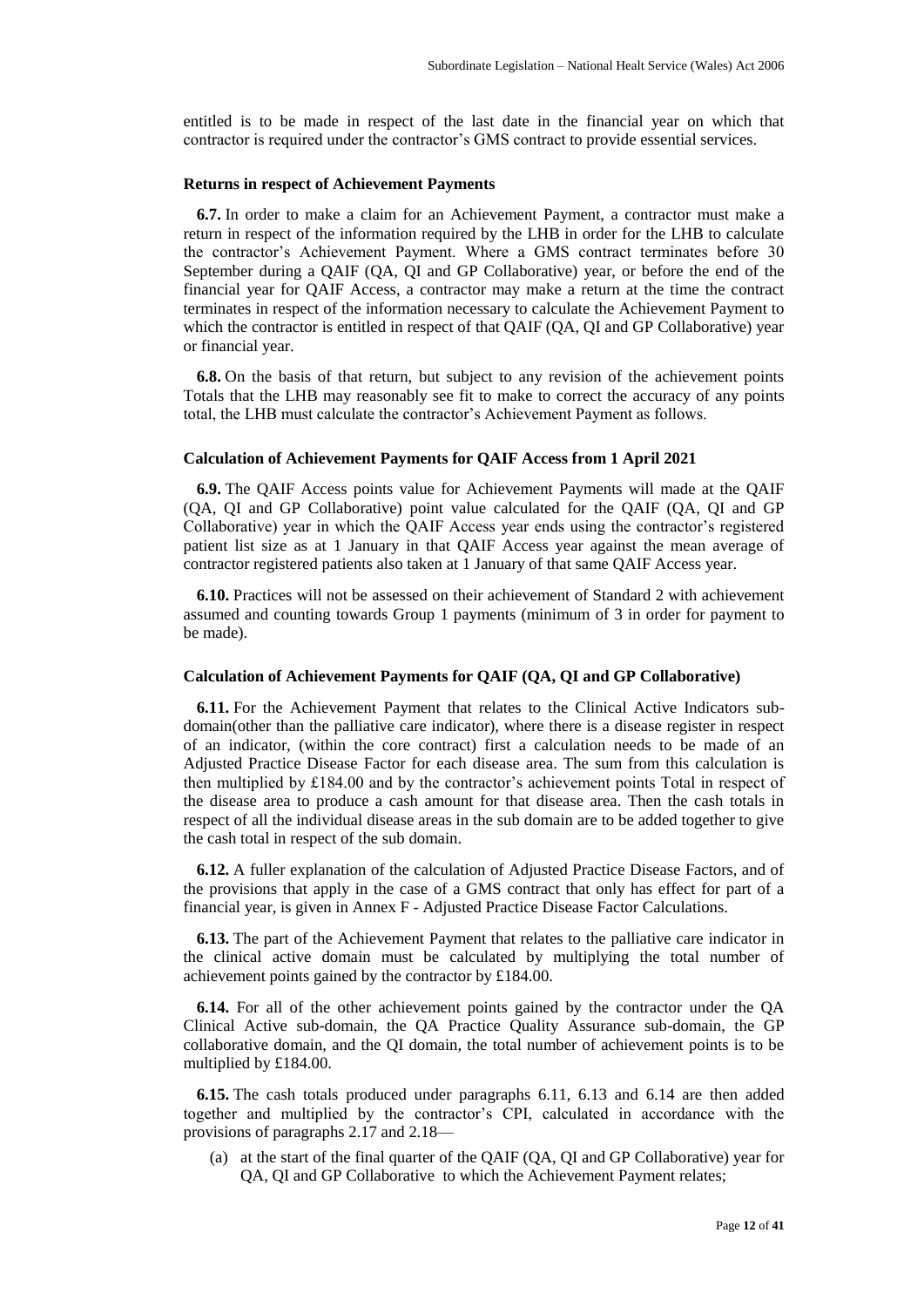- (b) if its GMS contract takes effect after the start of the final quarter of the QAIF (QA, QI and GP Collaborative) year for QA, QI and GP Collaborative, to which the Achievement Payment relates, on the date its GMS contract takes effect; or
- (c) if its GMS contract has been terminated, its CPI at the start of the financial year quarter during which its GMS contract was terminated.

**6.16.** The cash total produced as a consequence of paragraph 6.15 is the Unadjusted Achievement Payment for the purposes of calculating aspiration payments for the following QAIF (QA, QI and GP Collaborative) year.

**6.17.** If the contractor's GMS contract had effect—

- (a) throughout the QAIF (QA, QI and GP Collaborative) year, the resulting amount is the interim total for the contractor's Achievement Payment for the QAIF (QA, QI and GP Collaborative) year; or
- (b) for only part of the QAIF (QA, QI and GP Collaborative) year, the resulting amount is to be adjusted by the fraction produced by dividing the number of days during the QAIF (QA, QI and GP Collaborative) year for which the contractor's GMS contract had effect by 365 (or 366 where a QAIF (QA, QI and GP Collaborative) year includes 29th February), and the result of that calculation is the interim total for the contractor's Achievement Payment for the QAIF (QA, QI and GP Collaborative) year.

**6.18.** From these interim totals, the LHB needs to subtract the total value of all the Monthly Aspiration Payments made to the contractor under its GMS contract in the QAIF (QA, QI and GP Collaborative) year to which the Achievement Payment relates. The resulting amount (unless it is a negative amount or zero, in which case no Achievement Payment is payable) is the contractor's Achievement Payment for that QAIF (QA, QI and GP Collaborative) year.

## **Recovery where Aspiration Payments have been too high**

**6.19.** If the resulting amount from the calculation under paragraph 6.18 is a negative amount, that negative amount, expressed as a positive amount ("the paragraph 6.18 amount"), is to be recovered by the LHB from the contractor in one of two ways—

- (a) to the extent that it is possible to do so, the paragraph 6.18 amount is to be recovered by deducting one twelfth of that amount from each of the contractor's Monthly Aspiration Payments for the QAIF (QA, QI and GP Collaborative) year after the QAIF (QA, QI and GP Collaborative) year to which the paragraph 6.10 amount relates. In these circumstances—
	- (i) the gross amount of the contractor's Monthly Aspiration Payments for accounting and superannuation purposes in the QAIF (QA, QI and GP Collaborative) year after the QAIF (QA, QI and GP Collaborative) year to which the paragraph 6.18 amount relates is to be the amount to which the contractor is otherwise entitled under paragraphs 5.4 to 5.11 or paragraph 5.12 to 5.14, and
	- (ii) the paragraph 6.18 amount is to be treated for accounting and superannuation purposes as an overpayment in respect of the contractor's Monthly Aspiration Payments for the QAIF (QA, QI and GP Collaborative) year to which the paragraph 6.17 amount relates; or
- (b) if it is not possible to recover all or part of the paragraph 6.18 amount by the method described in sub paragraph (a) (for example, because of the termination of the GMS contract after a partnership split), the amount that cannot be so recovered is to be treated as an overpayment in respect of the contractor's Monthly Aspiration Payments for the QAIF (QA, QI and GP Collaborative) year to which the paragraph 6.17 amount relates, and is to be recovered accordingly (i.e. in accordance with paragraph 19.1).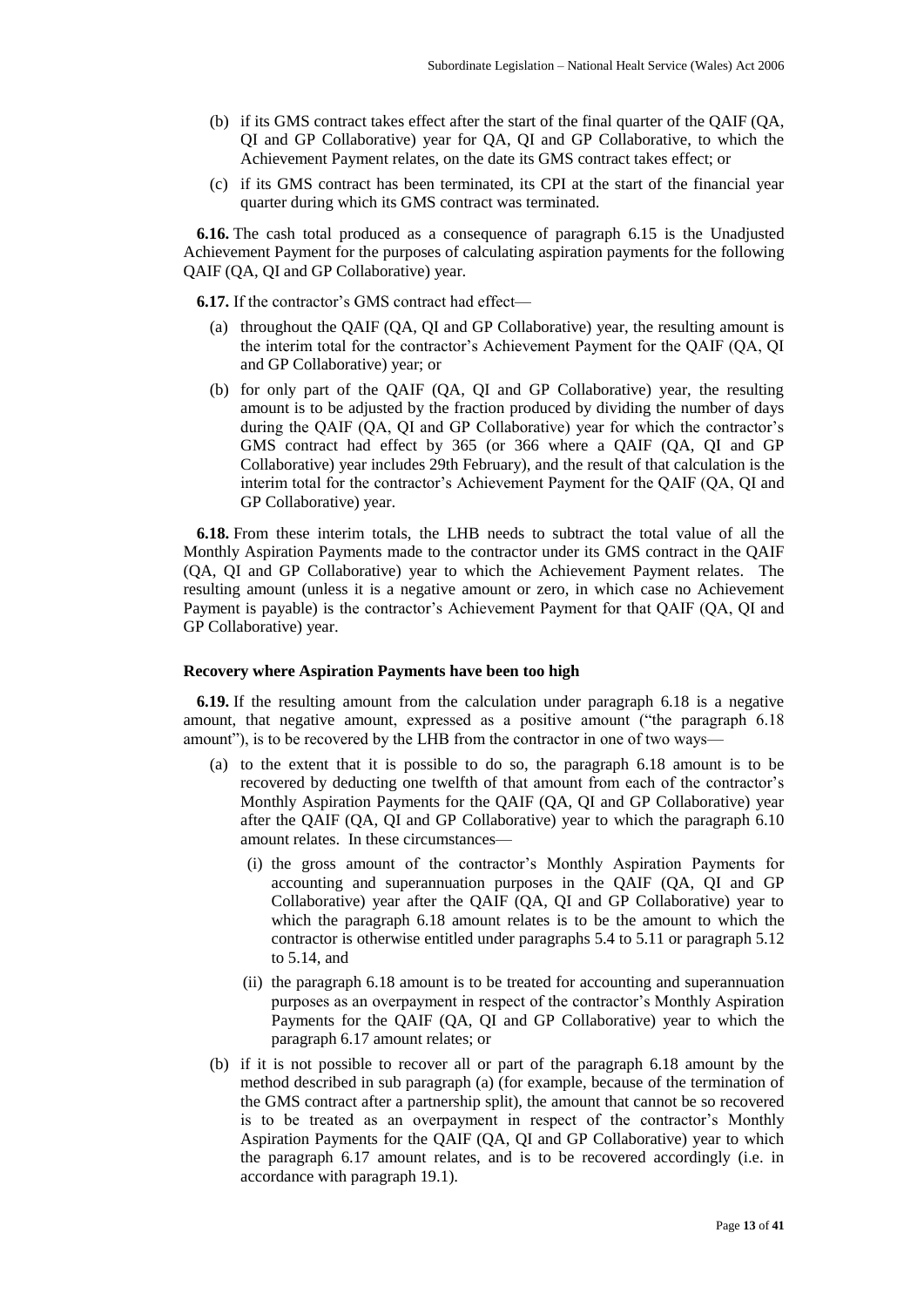#### **Accounting arrangements and due date for Achievement Payments**

**6.20.** The contractor's Achievement Payment, as calculated in accordance with paragraph 6.18 is to be treated for accounting and superannuation purposes as gross income of the contractor in the financial year into which the date in respect of which the assessment of achievement points on which the Achievement Payment is based ("the relevant date") falls and the Achievement Payment is to fall due—

- (a) where the GMS contract terminates before the end of the financial year into which the relevant date falls (see paragraph 6.5 and 6.6), at the end of the quarter after the quarter during which the GMS contract was terminated,
- (b) in the case of achievement payments for Access, at the end of the first quarter of the financial year after the financial year into which the relevant date falls (see paragraph 6.3), and
- (c) in the case of achievement payments for QAIF (QA, QI and GP Collaborative), at the end of the first quarter of the QAIF (QA, QI and GP Collaborative) year after the QAIF (QA, QI and GP Collaborative) year into which the relevant date falls (see paragraph 6.3).

#### **Conditions attached to Achievement Payments**

**6.21.** Achievement Payments, or any part thereof, are only payable if the contractor satisfies the following conditions—

- (a) the contractor must make the return required of it under paragraph 6.7;
- (b) the contractor must ensure that all the information that it makes available to the LHB in respect of the calculation of its Achievement Payment is based on accurate and reliable information, and that any calculations it makes are carried out correctly;
- (c) the contractor must ensure that it is able to provide any information that the LHB may reasonably request of it to demonstrate that it is entitled to each Achievement Point to which it says it is entitled, and the contractor must make that information available to the LHB on request;
- (d) the contractor must make any returns required of it (whether computerised or otherwise) to the LHB in such manner as the LHB may reasonably require, and do so promptly and fully;
- (e) the contractor must engage with the national clinical audits that are undertaken in Wales;
- (f) the contractor must co-operate fully with any reasonable inspection or review that the LHB or another relevant statutory authority wishes to undertake in respect of the achievement points to which it says it is entitled; and
- (g) all information supplied pursuant to or in accordance with this paragraph must be accurate to the contractor's best knowledge or belief.

**6.22.** If the contractor breaches any of these conditions, the LHB may, in appropriate circumstances, withhold payment of all or part of an Achievement Payment that is otherwise payable.".

## (5) In **PART 4 – PAYMENTS FOR SPECIFIC PURPOSES—**

- (a) in *Section 11 (PAYMENTS FOR LOCUMS OR SALARIED GPs ON A FIXED TERM CONTRACT OR GP PERFORMER COVERING MATERNITY, PATERNITY ADOPTION LEAVE AND SHARED PARENTAL LEAVE)*—
	- (i) in paragraph 11.2—
		- (aa) for "or" in the third place it occurs, substitute ",", and
		- (bb) after "(or more than one such person)" insert "or engage an independent prescriber locum";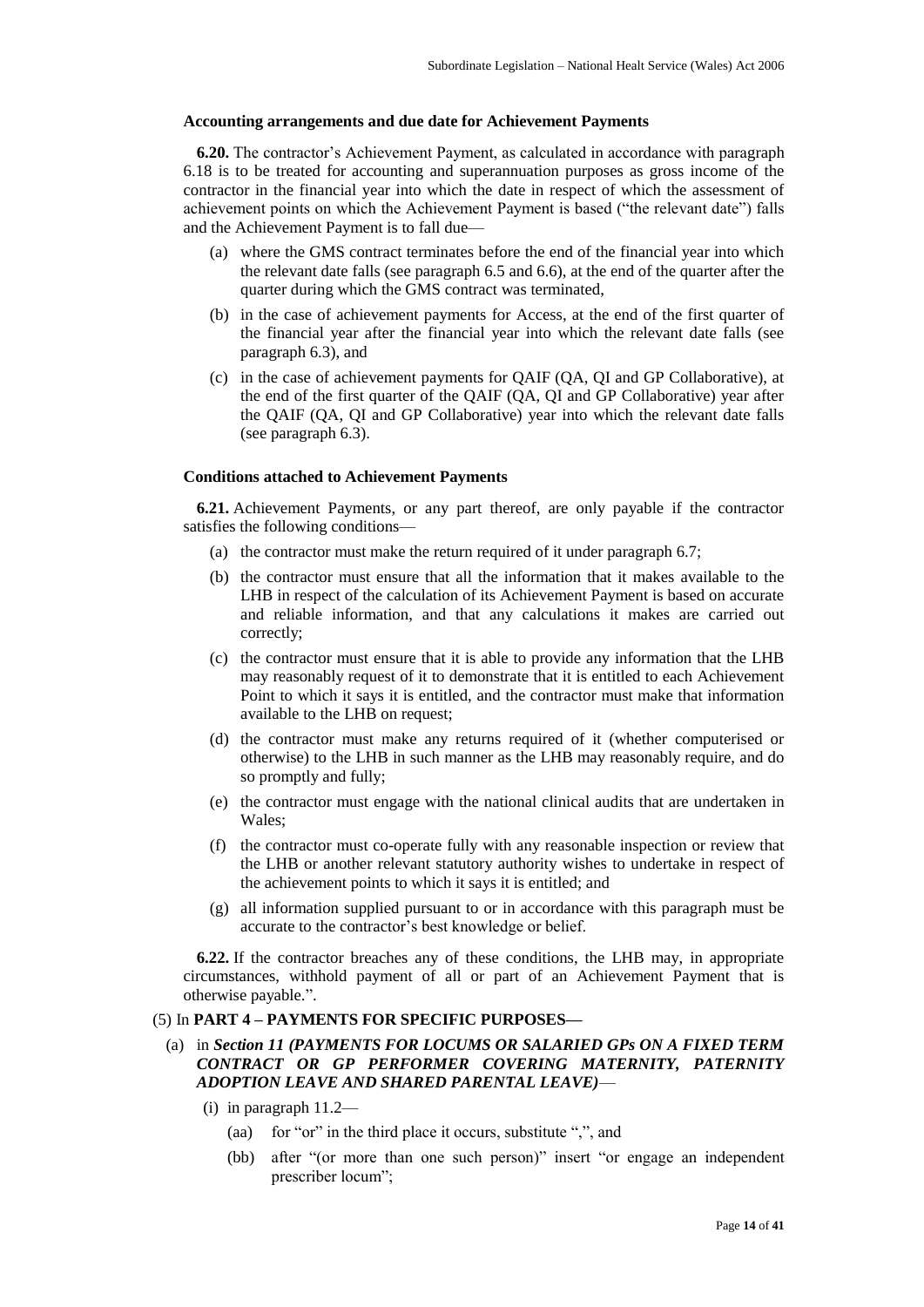- (ii) in paragraph 11.2A, after "practitioner" insert "(but not an "independent prescriber locum")";
- (iii) in paragraph 11.3(1), after "locum" insert ", an independent prescriber locum",
- (iv) in paragraph  $11.3A(1)$ 
	- (aa) in the introductory text after "locum" insert "or independent prescriber locum", and
	- (bb) in the closing text after "locum" insert "or independent prescriber locum";
- (v) in paragraph 11.4—
	- (aa) in the introductory text after "locum" insert "or independent prescriber locum,",
	- (bb) in sub-paragraph (a) after "locum" insert "or independent prescriber locum", and
	- (cc) in sub-paragraph (b) after "locum" insert "or independent prescriber locum"; and
- (vi) after paragraph 11.4 insert—

## **"Reimbursement of costs of a salaried GP on Shared Parental Leave entitled to Enhanced Shared Parental leave pay**

**11.4A.**—(1) If a salaried GP takes shared parental leave, the LHB may reimburse a contractor for the costs of enhanced shared parental leave pay where the following conditions are satisfied—

- (a) the salaried GP is employed by the contractor as a GP performer;
- (b) under the terms of the salaried GP's contract of employment they are entitled to enhanced shared parental leave pay during a period of shared parental leave; and
- (c) during the period of shared parental leave the contractor actually and necessarily makes payment to the salaried GP in the form of enhanced shared parental leave pay in accordance with the terms of the salaried GP's contract of employment.

(2) The amount payable by the LHB to a contractor under this Section in respect of a contractor's costs of enhanced shared parental leave pay for a salaried GP is calculated as the difference between the value of enhanced shared parental leave pay the salaried GP is entitled to under their contract of employment and the value of their statutory entitlement. If the salaried GP undertakes NHS and private work under the terms of their contract of employment, for the purposes of the calculation of the value of enhanced shared parental leave pay to which the salaried GP is entitled to is based on the pro-rated proportion of the salary that the salaried GP receives for their provision of NHS work.

(3) The maximum amount payable under this Section by the LHB to a contractor in respect of the cost of enhanced shared parental leave pay is the equivalent of—

- (a) 6 weeks' full contractual pay minus 6 weeks' statutory entitlement, and
- (b) 18 weeks' half contractual pay.";
- (vii) in paragraph 11.5(2), in the introductory text, after "reimbursement" insert "(other than reimbursement for enhanced shared parental leave pay)";
- (b) in *Section 15: SENIORITY PAYMENTS* for paragraph 15.1E substitute—

"**15.1E.** GPs currently within the Seniority Payment Scheme who leave their current practice and join a different practice in Wales within 12 weeks of the date beginning with the day on which they left their previous practice, and who do not migrate to the Partnership Premium Scheme upon joining their new practice, may remain within the Seniority Payment Scheme. Where the GP joins a different practice after 12 weeks of leaving their previous practice beginning with the day on which they left that practice, the GP may not remain within the Seniority Payment Scheme and, other than in exceptional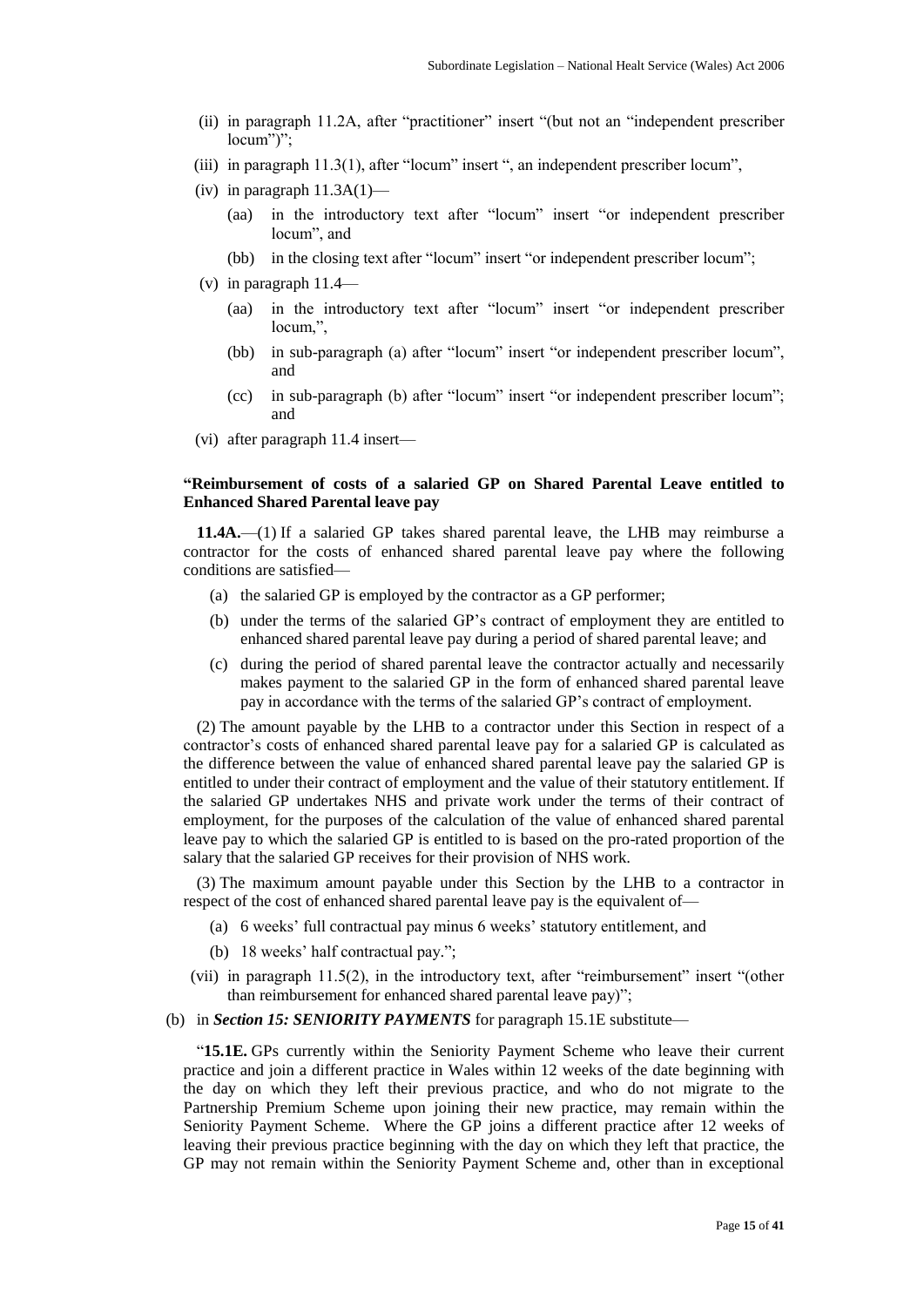circumstances, the LHB must migrate them to the Partnership Premium Scheme beginning with the date on which the GP joins the new practice.";

(c) after **Section 15A: THE PARTNERSHIP PREMIUM SCHEME** insert—

## **"Section 15B: THE PARTNERSHIP PREMIUM SCHEME FOR NON-GP PARTNERS**

## **General**

**15B.1.** The Partnership Premium Scheme for Non-GP Partners (PPSNGP) is available to eligible non-GP partners of a partnership that holds a GMS or APMS Contract but who are not GP Partners for the purposes of section 15A (each such partner being a "Non-GP Partner" in this Section 15B).

**15B.2.** The PPSNGP will provide an annual payment, in relation to each Non-GP Partner in Wales who opts to participate in the scheme. For eligible registered healthcare professionals who are Non-GP Partners, payment will be based on the average number of clinical sessions performed by the Non-GP Partner per quarter over the financial year and a requirement to deliver a minimum of 4 clinical sessions per week. For eligible nonhealthcare professionals who are Non-GP Partners, eligibility for payment will be based on the average equivalent contracted hours worked per quarter and a requirement to work a minimum of 16 hours 40 minutes per week (the equivalent to 4 clinical sessions at 4 hours 10 minutes each) in their general practice setting. The level of the annual payment will be £1,000 multiplied by the Non-GP Partner's average number of clinical sessions or equivalent contracted hours worked per quarter, with a maximum average of 8 sessions or 33 hours 20 minutes per quarter counting for PPSNGP purposes and a possible maximum PPSNGP payment of £8,000 per annum.

**15B.3.** The PPSNGP includes a senior premium under which a Non-GP Partner receives an additional £200 multiplied by either—

- (a) their annual average number of clinical sessions per quarter if they are an eligible registered healthcare professional Non-GP Partner (up to the maximum of 8 sessions per quarter or £1,600 per annum), or
- (b) their average annual equivalent contracted hours worked per quarter divided by 4.16 if they are an eligible non-healthcare professional Non-GP Partner (up to the maximum of 33 hours and 20 minutes per quarter or £1,600 per annum),

where that Non-GP Partner is in receipt of PPSNGP and has 16 years or more Reckonable Service. Reckonable Service for the purposes of PPSNGP is continuous employment with any NHS organisation without a break of 12 or more consecutive weeks. Continuous employment in this context includes periods of service with any Primary Care Contractor (GP Practice, Dental Practice, Optometry Practice or Community Pharmacy) or NHS employer which includes Health Authorities, NHS Boards, NHS Trusts, Primary Care Trusts and the Northern Ireland Health Services, provided that there are no breaks in service of 12 or more consecutive weeks. In order to have previous service regarded as reckonable service Non-GP Partners must provide formal documentary evidence of any relevant, reckonable service.

**15B.4.** Beginning with 1 April 2021, phase 1 of the PPSNGP will be open to applications from Non-GP Partners who entered into an equity sharing partnership agreement no later than 31 March 2021.

**15B.5.** Beginning with 1 April 2022, phase 2 of the PPSNGP will be open to applications from Non-GP Partners who entered into an equity sharing partnership agreement on or after 1 April 2021.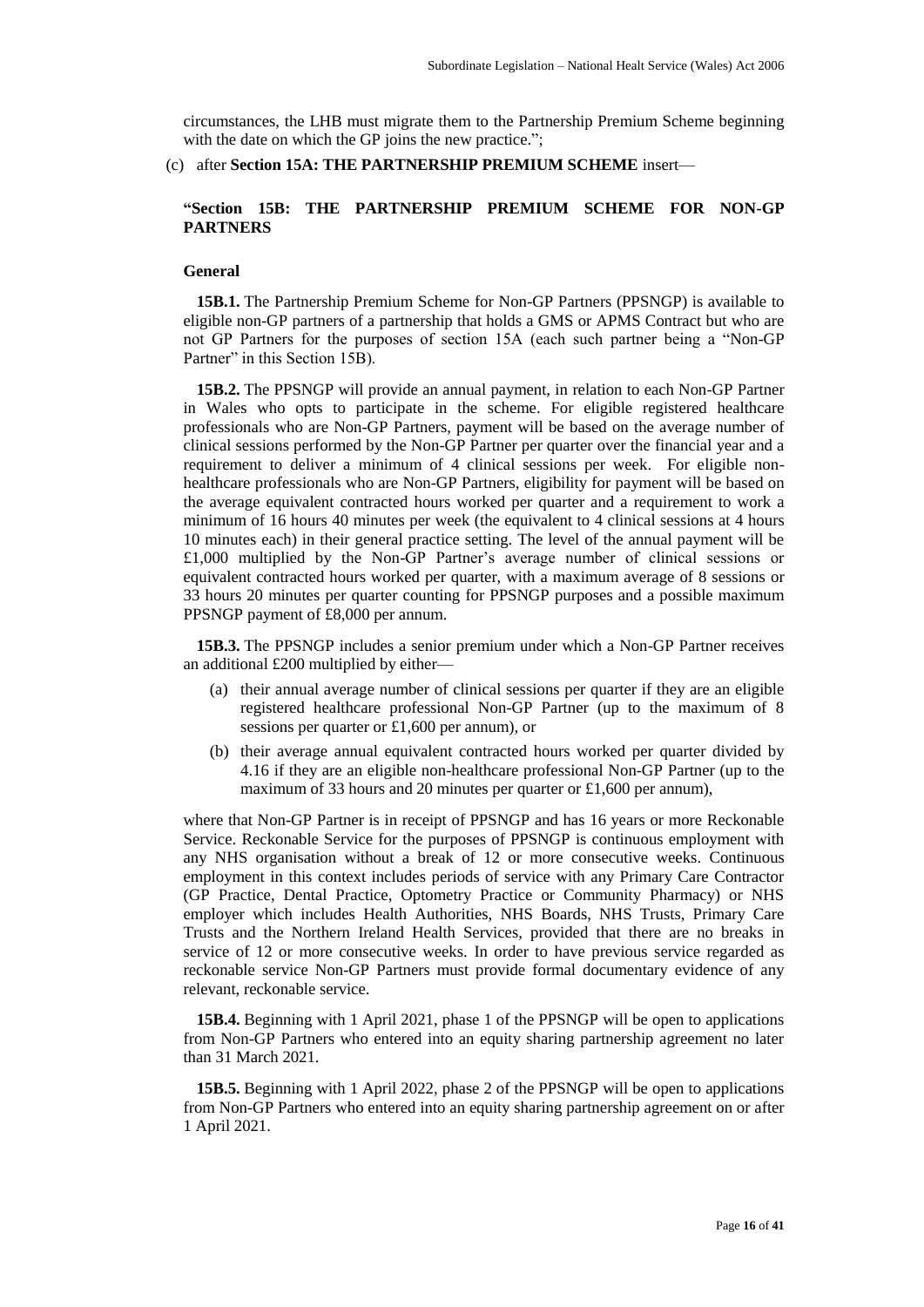#### **Eligible Non-GP Partners**

**15B.6.** A person is an eligible non-GP partner and may apply for inclusion in the PPSNGP if that person is—

- (a) a partner(**a**),
- (b) either—
	- (i) an eligible registered healthcare professional, or
	- (ii) an eligible non-healthcare professional, and
- (c) not employed on a salaried basis by the practice of which they are a partner.

## **15B.7.** In this Section—

"eligible registered healthcare professional" means a Nurse (including Advanced Nurse Practitioner), Pharmacist, Pharmacist Technician, Physiotherapist, Paramedic, Midwife, Dietician, Podiatrist, Occupational Therapist, Mental Health Practitioner, and Physician Associate;

"eligible non-healthcare professional" means any person who is a partner working in general practice and is not a GP Partner or an eligible registered healthcare professional.

## **Clinical Sessions**

**15B.8.** For PPSNGP purposes, for eligible registered healthcare professional Non-GP Partners, a clinical session is defined as 4 hours 10 minutes and can consist of patient contact (which might be via phone at the premises) plus time for correspondence, test follow up and other administrative tasks involved in patient care; a session may also include time spent on Undergraduate or Post graduate medical teaching, attending cluster meetings on behalf of the practice, mandatory training as well as attendance at coroners courts (provided such activities are undertaken in their role as a GP provider or GP performer under the GMS contract).

**15B.9.** Clinical sessions do not include time spent on locum work or any work undertaken outside of the normal business of the practice.

**15B.10.** When calculating an eligible registered healthcare professional Non-GP Partner's average number of clinical sessions per quarter for PPSNGP purposes, all sessions undertaken in that quarter will be counted.

#### **Equivalent Contracted Hours**

**15B.11.** For PPSNGP purposes, for eligible non-healthcare professional Non-GP Partners, there is a requirement to work a minimum of 16 hours 40 minutes per week (the equivalent to 4 clinical sessions at 4 hours 10 minutes each) in their general practice setting. When calculating an eligible non-healthcare professional Non-GP Partner's average equivalent contracted hours worked per quarter for PPSNGP purposes, all hours worked in that quarter will be counted.

### **Annual Leave**

 $\overline{a}$ 

**15B.12.** Annual leave up to a maximum of 6 weeks (excluding bank holidays) per annum (reduced pro rata for Non-GP Partners working part-time) will be ignored for the purposes of calculating a Non-GP Partner's average clinical sessions or average equivalent contracted hours worked per quarter for PPSNGP purposes.

<sup>(</sup>**a**) Within the meaning of the Partnership Act 1890 (c.39).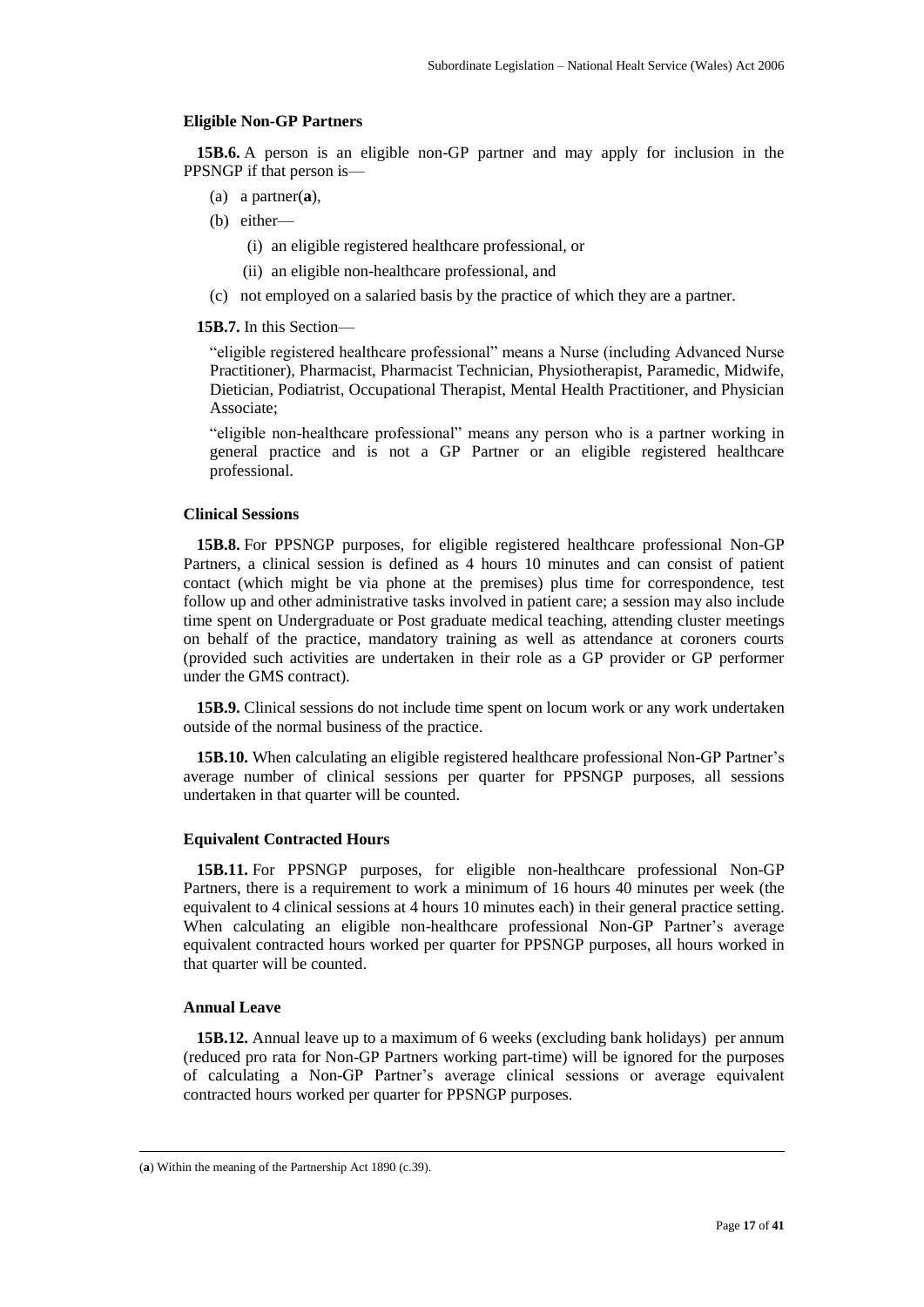#### **Sickness Absence**

**15B.13.** A Non-GP Partner's absence due to sickness will be ignored for the purposes of calculating the Non-GP Partner's average clinical sessions or average equivalent contracted hours worked per quarter for PPSNGP purposes.

#### **Maternity, Paternity, Adoption, Shared Parental and Compassionate Leave**

**15B.14.** A Non-GP Partner's absence on maternity, paternity, adoption or shared parental leave will be ignored for the purposes of calculating the Non-GP Partner's average clinical sessions or average equivalent contracted hours worked per quarter for PPSNGP purposes.

**15B.15.** A Non-GP Partner's absence on compassionate leave will be ignored for the purposes of calculating the Non-GP Partner's average clinical sessions or average equivalent contracted hours worked per quarter for PPSNGP purposes.

## **Data**

**15B.16.** The data on the number of clinical sessions or equivalent contracted hours worked will be collated by NHS Wales Shared Services Partnership (NHSWSSP) on a quarterly basis as set out in the guidance at [https://gov.wales/sites/default/files/publications/2022-02/non-gp-partnership-premium](https://gov.wales/sites/default/files/publications/2022-02/non-gp-partnership-premium-scheme-guidance-for-the-gms-contract.pdf)[scheme-guidance-for-the-gms-contract.pdf.](https://gov.wales/sites/default/files/publications/2022-02/non-gp-partnership-premium-scheme-guidance-for-the-gms-contract.pdf)

#### **Payments**

**15B.17.** Payments for the PPSNGP are to be made quarterly and, where applicable, subject to superannuation. The payment is not linked to reckonable service apart from those Non-GP Partners eligible for the senior premium.

**15B.18.** The payment must be made on a pro rata basis according to—

- (a) an eligible registered healthcare professional Non-GP Partner's average number of clinical sessions for the quarter (provided they have completed a minimum of 4 sessions per week and up to the maximum average of 8 sessions per week during the quarter); or
- (b) an eligible non-healthcare professional Non-GP Partner's average number of equivalent contracted hours worked per quarter (subject to them having worked an average of at least 16 hours and 40 minutes per week during the quarter and up to the maximum average of 33 hours and 20 minutes per week during the quarter), and

subject to paragraph 15B.20(i) below, the maximum payment a Non-GP Partner may receive per quarter is therefore £2,000 (or £2,400 where the senior premium applies).

**15B.19.** Payments are to be made during the following months in a financial year—

- (a) Quarter  $1 -$  June,
- (b) Quarter 2 September,
- (c) Quarter 3 December, and
- (d) Ouarter  $4 March$ .

**15B.20.** Where the Non-GP Partner has been absent as described in 15B.12 to 15B.15 for an entire quarter, the average number of their clinical sessions or equivalent contracted hours worked is to be assumed to be the same as for the preceding quarter (or where they were also absent for the preceding quarter, the average must be taken from the last quarter during which they were not absent as described in 15B.12 to 15B.15).

**15B.21.** The Partnership Premium Scheme for Non-GP Partners is subject to post payment verification.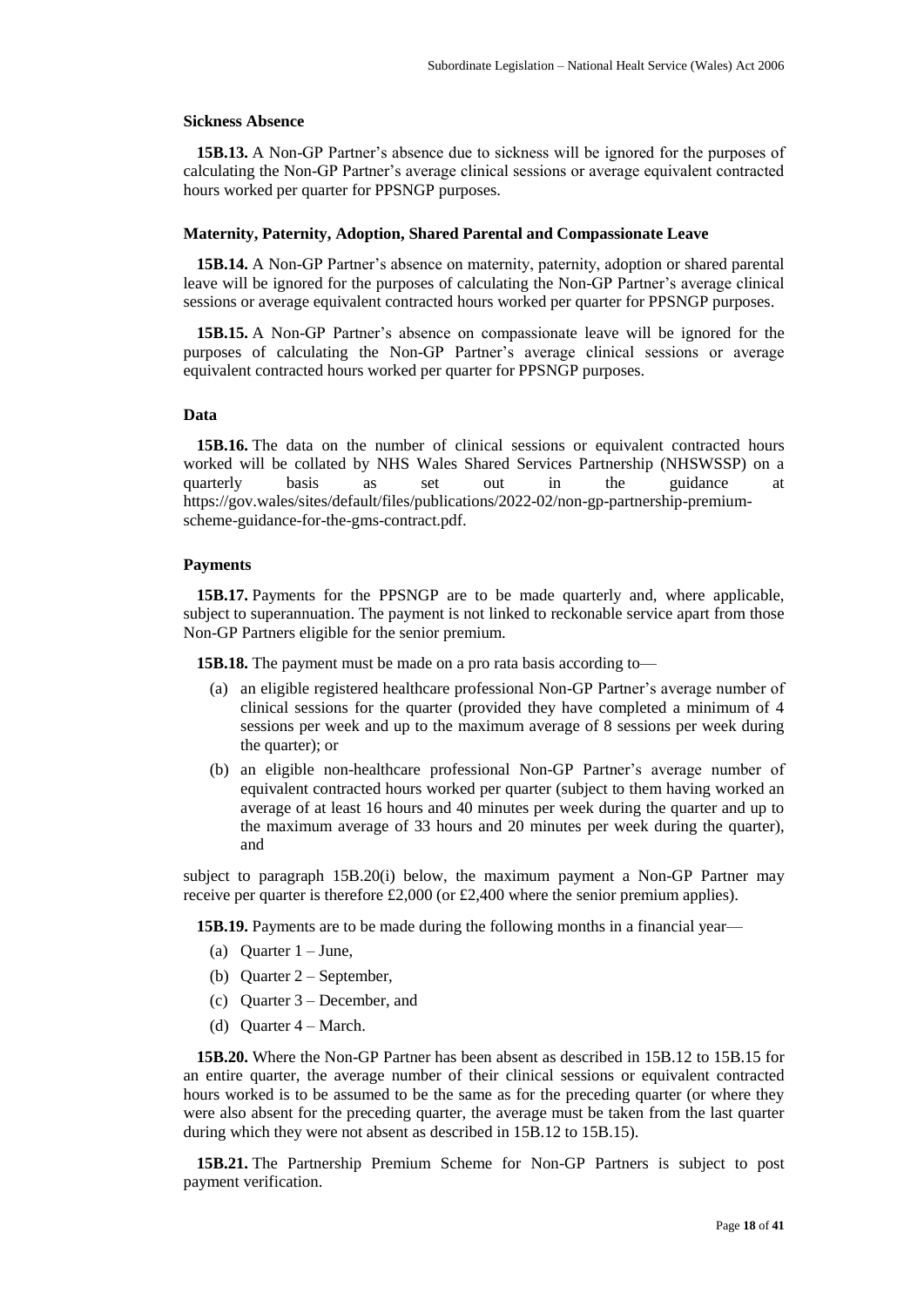## **Conditions attached to payment of Quarterly Partnership Premium Scheme for Non-GP Partners Payments**

**15B.22.** A PPSNGP Payment, or any part thereof, is only payable to a contractor if the following conditions are satisfied—

- (a) if a Non-GP Partner receives a PPSNGP Payment from more than one contractor, those payments taken together must not amount to more than £8,000 (or  $(\text{\pounds}9,600)$ ) where the senior premium applies) per annum or  $\text{\pounds}2,000$  (or  $\text{\pounds}2,400$  where the senior premium applies) per quarter;
- (b) the contractor must make available to the LHB any information which the LHB does not have but needs, and the contractor either has or could reasonably be expected to obtain, in order to calculate the payment;
- (c) all information provided pursuant to, or in accordance with, sub-paragraph (b) must be accurate; and
- (d) a contractor who receives a PPSNGP Payment in respect of a Non-GP Partner must give that payment to that non-GP Partner—
	- (i) within one calendar month, beginning with the date on which the contractor receives the payment, and
	- (ii) as an element of the personal income of that Non-GP Partner.

**15B.23.** If any of the conditions set out in paragraph 15B.22(a) to (c) are breached, the LHB may withhold payment of all or any part of any payment to which the conditions relate that is otherwise payable.

**15B.24.** If a contractor breaches the condition in paragraph 15B.20(d), the LHB may require repayment of any payment to which the condition relates, or may withhold payment of any other payment payable to the contractor under this SFE, to the value of the payment to which the condition relates.".

(6) For ANNEX D - QUALITY ASSURANCE AND IMPROVEMENT FRAMEWORK, substitute Annex D in Schedule 2 to these Directions.

(7) For ANNEX F - ADJUSTED PRACTICE DISEASE FACTOR CALCULATIONS, substitute Annex F in Schedule 3 to these Directions.

(8) For ANNEX J – AMENDMENTS, substitute Annex J in Schedule 4 to these Directions.

 $5$  Shade

**Signed by Alex Slade, Director, Primary Care and Mental Health Directorate under the authority of the Minister for Health and Social Services, one of the Welsh Ministers**

**Date: 29 March 2022**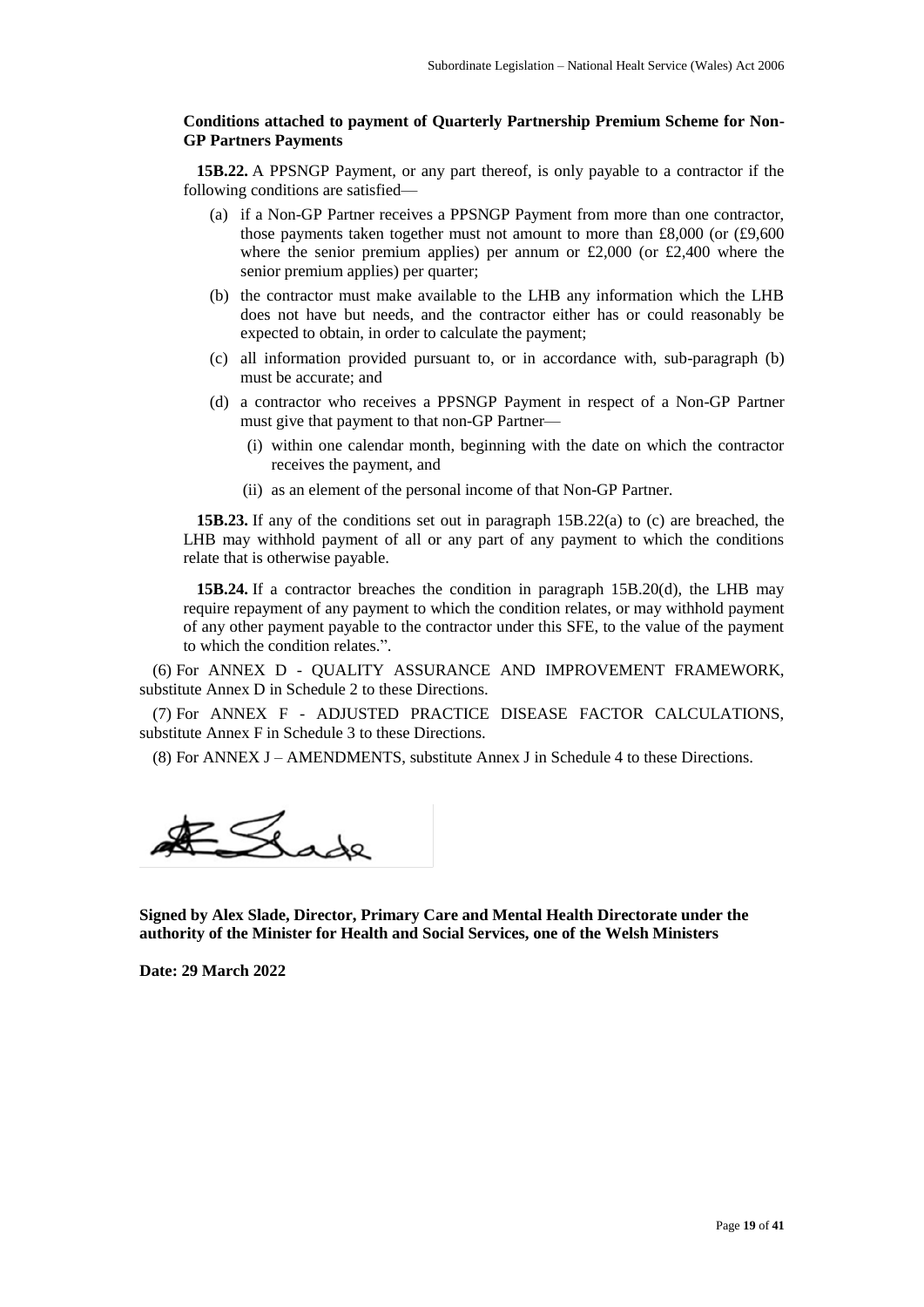Subordinate Legislation – National Healt Service (Wales) Act 2006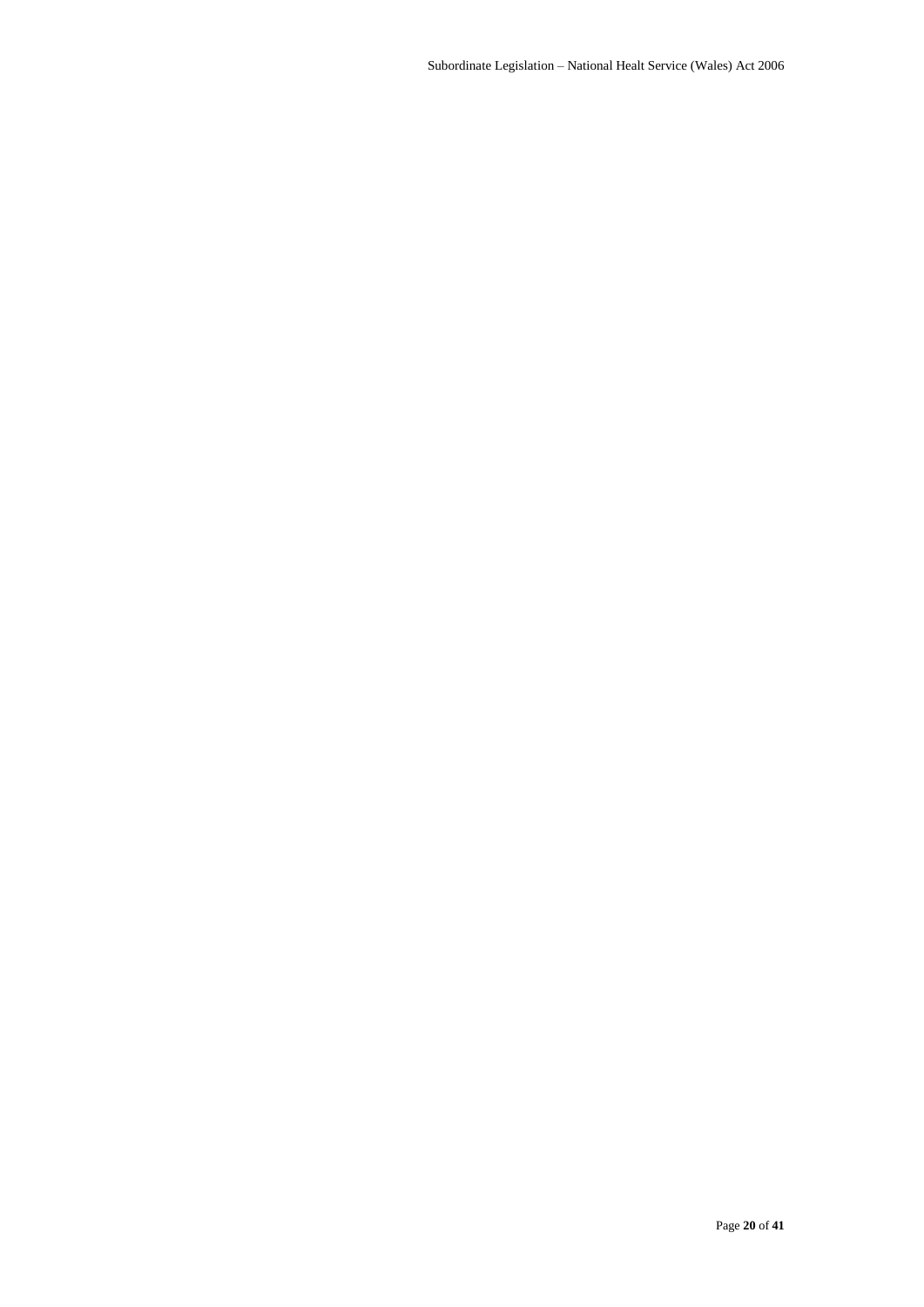# **SCHEDULE 1 Direction 2(2)**

## "**TABLE OF CONTENTS**

## **1. INTRODUCTION**

## *PART 1*

## *GLOBAL SUM AND PRACTICE SUPPORT PAYMENTS*

## **2. GLOBAL SUM PAYMENTS**

**Global Sum Payments: General Calculation of a contractor's first Initial Global Sum Monthly Payment Calculation of Adjusted Global Sum Monthly Payments First Payable Global Sum Monthly Payments Revision of Payable Global Sum Monthly Payments Conditions attached to Payable Global Sum Monthly Payments Contractor Population Index QAIF Point Value 2019/20**

## **3. PRACTICE SUPPORT PAYMENTS**

**Practice Support Monthly Payments Practice mergers or splits and Practice Support Monthly Payments Conditions attached to payment of Practice Support Monthly Payments**

*PART 2 QUALITY ASSURANCE AND IMPROVEMENT FRAMEWORK*

## **4. GENERAL PROVISIONS**

**Background The four principal domains of the QAIF Types of payments in relation to the QAIF Aspiration Payments – QAIF (QA, QI and GP Collaborative) year 1 October 2021 to 30 September 2022 Aspiration Payments – QA, QI and GP Collaborative elements of QAIF years from 1 October 2022 Achievement Payments – QA, QI and GP Collaborative Calculation of points in respect of the domains Calculation common to all domains Calculations in respect of the Active Clinical Sub-domain General Provisions relating to the QA Practice Quality Assurance subdomain General Provisions relating to the GP Collaborative Domain General Provisions relating to the Quality Improvement Domain General Provisions relating to the Access Domain**

**5. ASPIRATION PAYMENTS: CALCULATION, PAYMENT ARRANGEMENTS AND CONDITIONS OF PAYMENTS**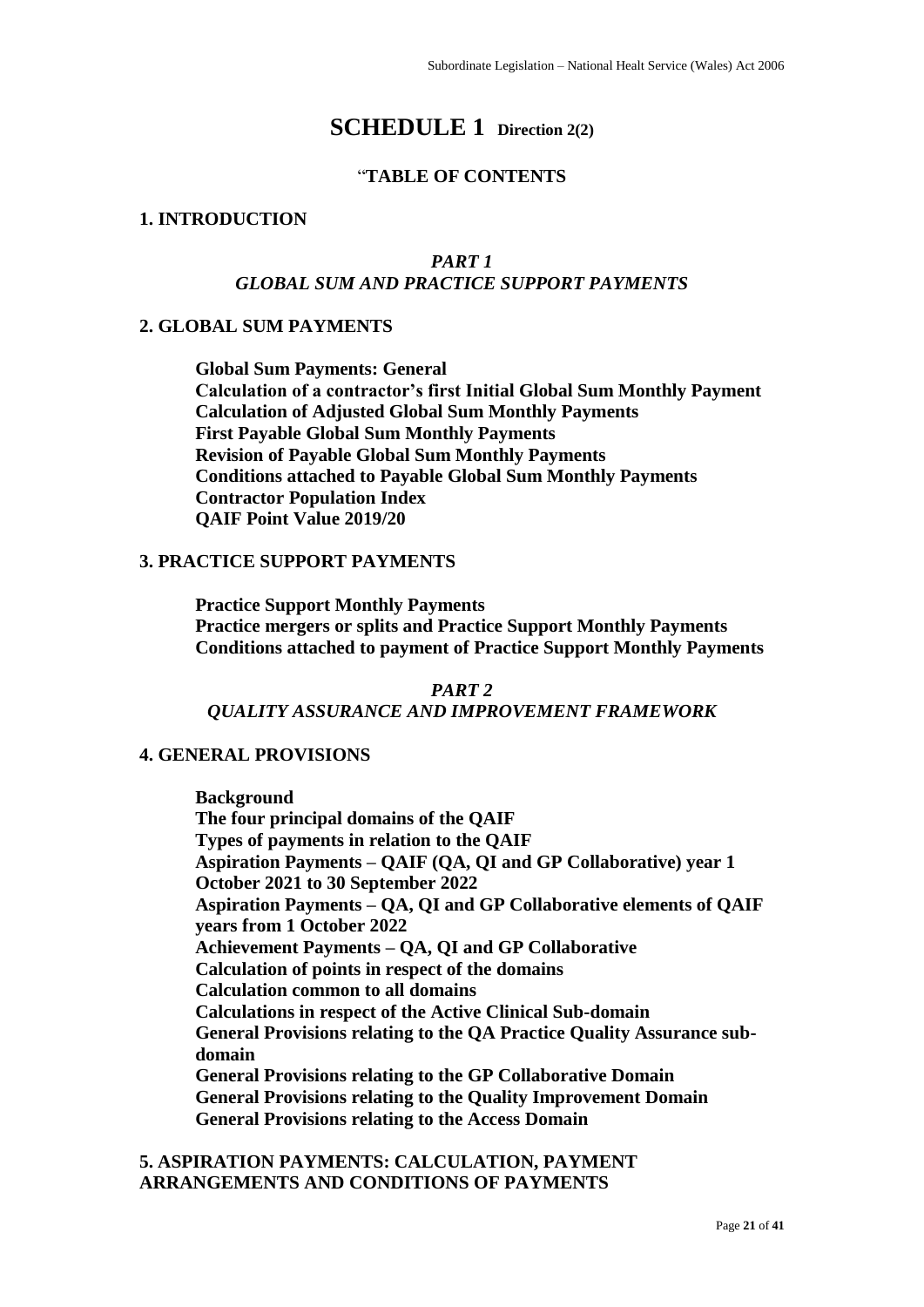**Aspiration Payments – QA and QI for QAIF (QA, QI and GP Collaborative) year 1 October 2021 to 30 September 2022 Calculation of Monthly Aspiration Payments QA, QI and GP Collaborative each QAIF year commencing 1 October 2022: General Calculation of Monthly Aspiration Payments each QAIF (QA, QI and GP Collaborative) year commencing 1 October 2022: the 70% method Calculation of Monthly Aspiration Payments QA, QI and GP Collaborative each QAIF year commencing 1 October 2022: the Aspiration Points Total method Payment arrangements for Monthly Aspiration Payments QA, QI and GP Collaborative each QAIF year commencing 1 October 2022 Conditions attached to Monthly Aspiration Payments**

## **6. ACHIEVEMENT PAYMENTS: CALCULATION, PAYMENT ARRANGEMENTS AND CONDITIONS OF PAYMENTS**

**Basis of Achievement Payments Achievement Payments for QAIF (QA, QI and GP Collaborative) year 2021/2022 Assessment of Achievement Payments Assessment of Achievement Payments where a GMS contract terminates during the year for QAIF (QA, QI and GP Collaborative) Assessment of Achievement Payments where a GMS contract terminates during the year for Access Returns in respect of Achievement Payments Calculation of Achievement Payments for QAIF Access from 1 April 2021 Calculation of Achievement Payments for QAIF (QA, QI and GP Collaborative) Recovery where Aspiration Payments have been too high Accounting arrangements and due date for Achievement Payments Conditions attached to Achievement Payments** 

## *PART 3*

## *IMMUNISATIONS*

## **7. CHILDHOOD IMMUNISATIONS**

**General: Childhood vaccines and immunisations Childhood Immunisation Scheme plans Target payments in respect of two-year olds Calculation of Quarterly Two-Year Olds Immunisation Payment Conditions attached to Quarterly Two-Year Olds Immunisation Payments Target payments in respect of five-year-olds Calculation of Quarterly Five-Year-Olds Immunisation Payment Conditions attached to Quarterly Five-Year-Olds Immunisation Payment** 

## *PART 4 PAYMENTS FOR SPECIFIC PURPOSES*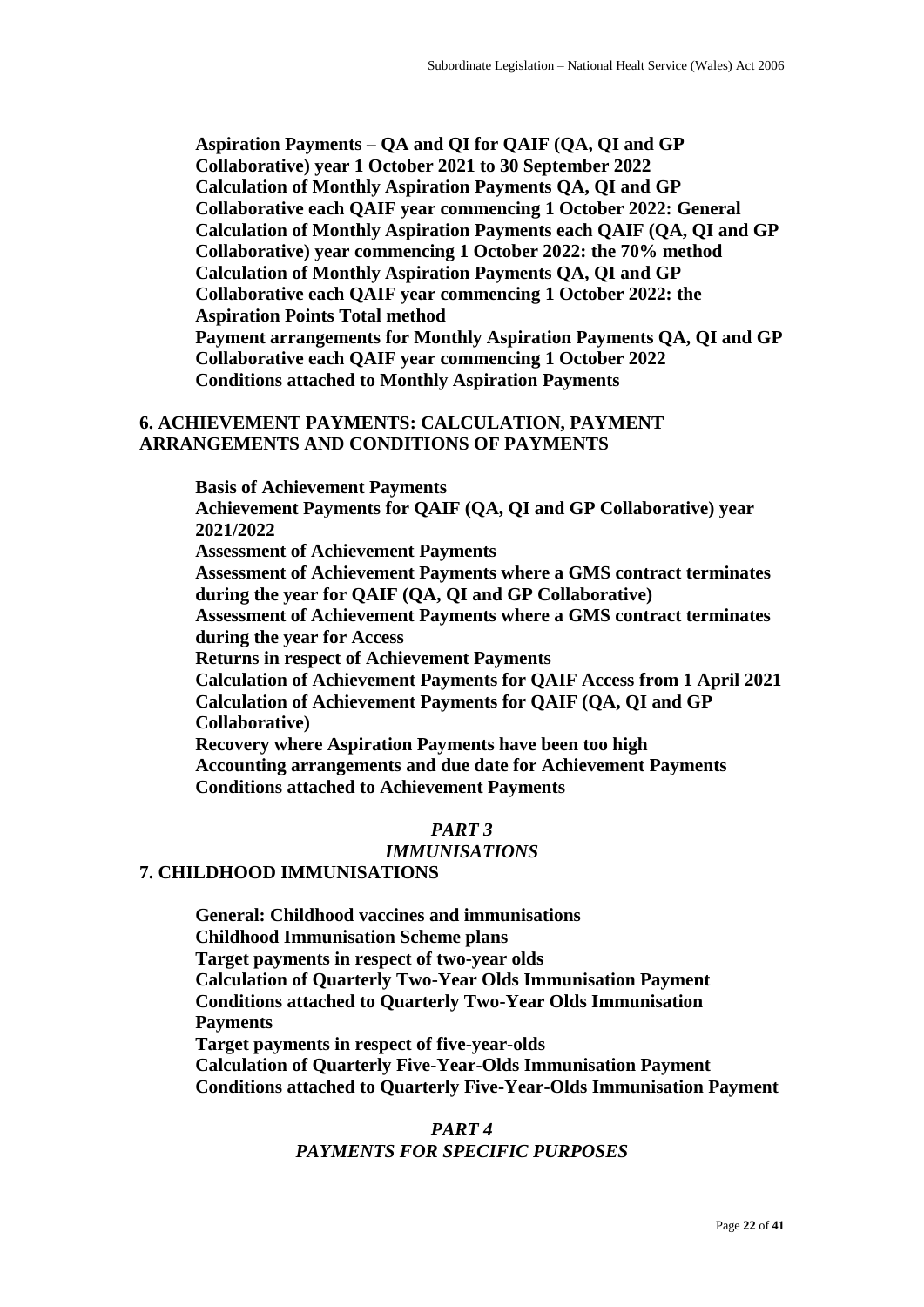## **8. ROTAVIRUS VACCINE**

**General Payment for administration of rotavirus vaccine Eligibility for payment Claims for payment Conditions attached to payment** 

## **9. PNEUMOCOCCAL VACCINE AND HIB/MENC BOOSTER VACCINE**

## **General**

**Payment for administration of PCV vaccine and Hib/MenC vaccine as part of the routine childhood immunisation schedule Payment for administration of PCV vaccine other than as part of the routine childhood immunisation schedule Children at increased risk of pneumococcal infection Children over the age of 13 months but under the age of 5 years who have previously had invasive pneumococcal disease Children with an unknown or incomplete immunisation status Eligibility for payment Claims for payment Conditions attached to payment** 

## **9A. HEPATITIS B VACCINATION FOR BABIES**

**Claims for Payment Eligibility for payment Conditions attached to payment**

## **10. SHINGLES IMMUNISATION PROGRAMME**

**General Payment for administration of the Shingles vaccine Eligibility for payment Claims for payment Conditions attached to payment** 

## **11. PAYMENTS FOR LOCUMS OR SALARIED GPs ON A FIXED TERM CONTRACT OR GP PERFORMER COVERING MATERNITY, PATERNITY ADOPTION LEAVE AND SHARED PARENTAL LEAVE**

**General Locums**

**Entitlement to payments for covering ordinary maternity leave, ordinary adoption leave, share parental leave and paternity and special leave Discretionary payments for covering additional maternity leave, additional adoption leave or shared parental leave Reimbursement of costs of a salaried GP on Shared Parental Leave entitled to Enhanced Shared Parental leave pay Amounts payable**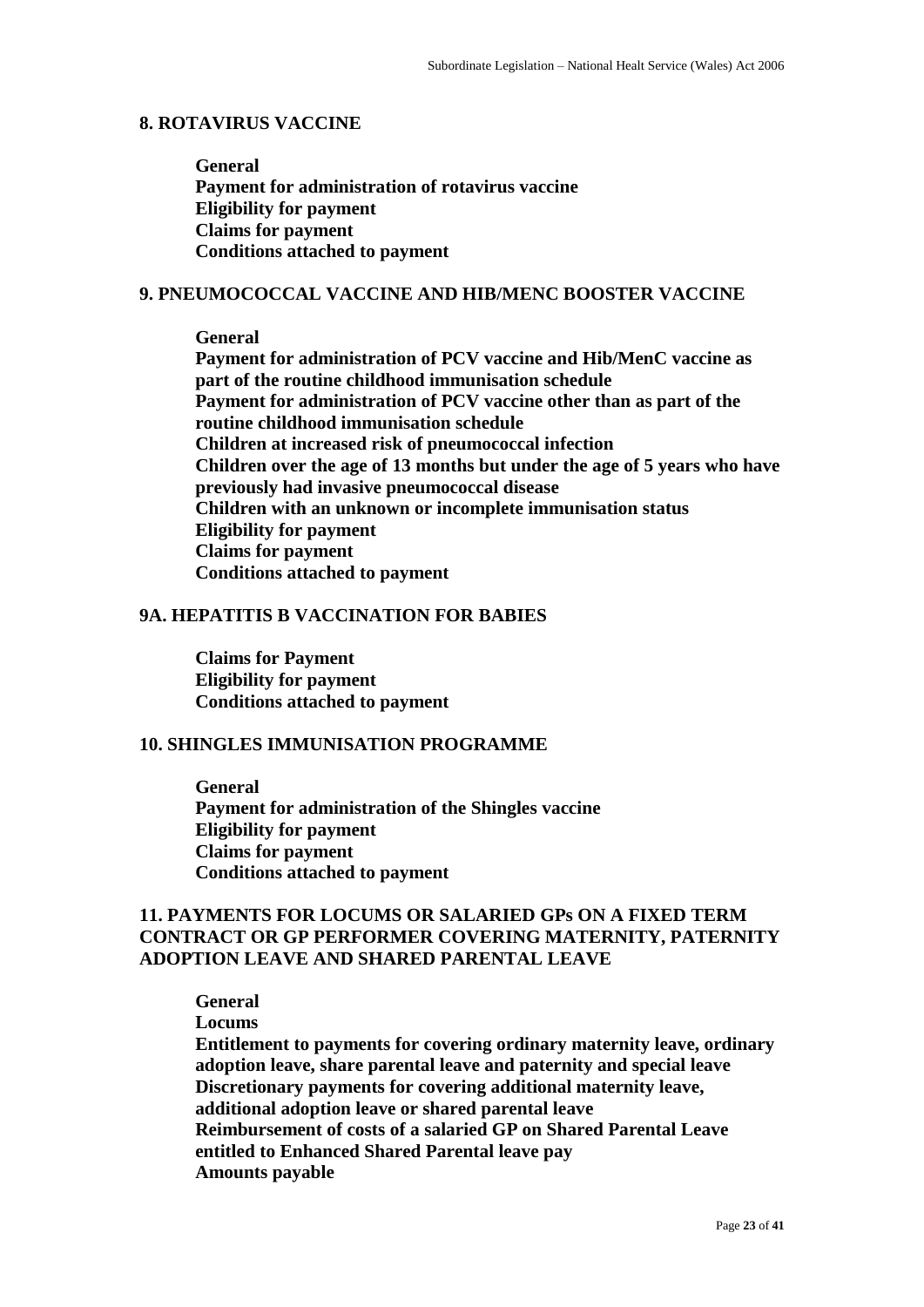**Payment arrangements Conditions attached to the amounts payable** 

## **12. PAYMENTS FOR LOCUMS OR SALARIED GPs ON A FIXED TERM CONTRACT OR GP PERFORMERS COVERING SICKNESS LEAVE**

**General Locums Entitlement to payments for covering sickness leave Discretionary payments for cover of an employed GP on a phased return to work or adjusted hours Discretionary payments for covering long-term sickness leave Ceilings on the amounts payable Payment arrangements Conditions attached to the amounts payable** 

## **13. PAYMENTS FOR LOCUMS TO COVER FOR SUSPENDED DOCTORS**

**General Locum Practitioners Eligible cases Ceilings on the amounts payable Payment arrangements Conditions attached to the amounts payable** 

## **14. PAYMENTS IN RESPECT OF PROLONGED STUDY LEAVE**

**General Locums Types of study in respect of which Prolonged Study Leave may be taken Educational Allowance Payment Locum cover in respect of doctors on Prolonged Study Leave Payment arrangements Conditions attached to the amounts payable** 

## **15. SENIORITY PAYMENTS**

**General Eligible posts Service that is Reckonable Service Calculation of years of Reckonable Service Determination of the relevant dates Calculation of the full annual rate of Seniority Payments Superannuable Income Fractions Amounts payable Conditions attached to the payment of Quarterly Seniority Payments** 

## **15A. THE PARTNERSHIP PREMIUM SCHEME**

**General**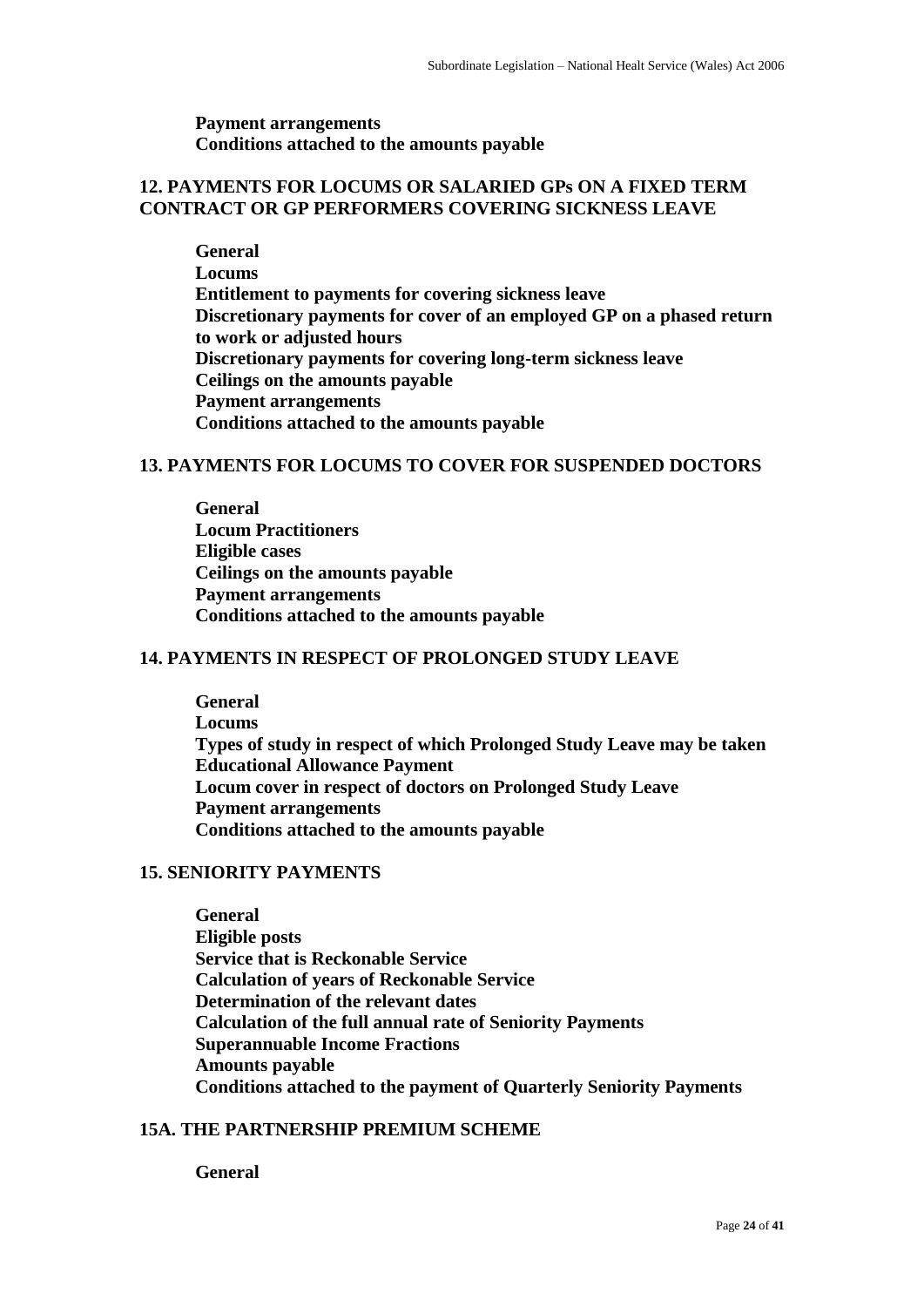**Clinical Session Annual Leave Sickness Absence Maternity, Paternity, Adoption and Shared Parental Leave Data Payments Condition attached to payment of Quarterly Partnership Premium Payments** 

## **15B. THE PARTNERSHIP PREMIUM SCHEME FOR NON-GP PARTNERS**

**General Eligible Non-GP Partners Clinical Sessions Equivalent Contracted Hours Annual Leave Sickness Absence Maternity, Paternity, Adoption, Shared Parental and Compassionate Leave Data Payments Conditions attached to payment of Quarterly Partnership Premium Scheme for Non-GP Partners Payments**

## **16. DOCTORS' RETAINER SCHEME**

**General Payments in respect of sessions undertaken by members of the Scheme Provisions in respect of leave arrangements Payment conditions** 

## **16A. GP RETENTION SCHEME**

**General Payments in respect of sessions under the scheme Provisions in respect of leave arrangement Payment conditions Professional expenses supplement annual payment**

## **17. DISPENSING**

**General Costs in respect of which reimbursement is payable Personally administered drugs and appliances and those used for diagnosis Products not covered by this Section Deductions in respect of charges Contractors unable to obtain discounts Contractors that are to receive special payments Preconditions before payments under this Section are payable**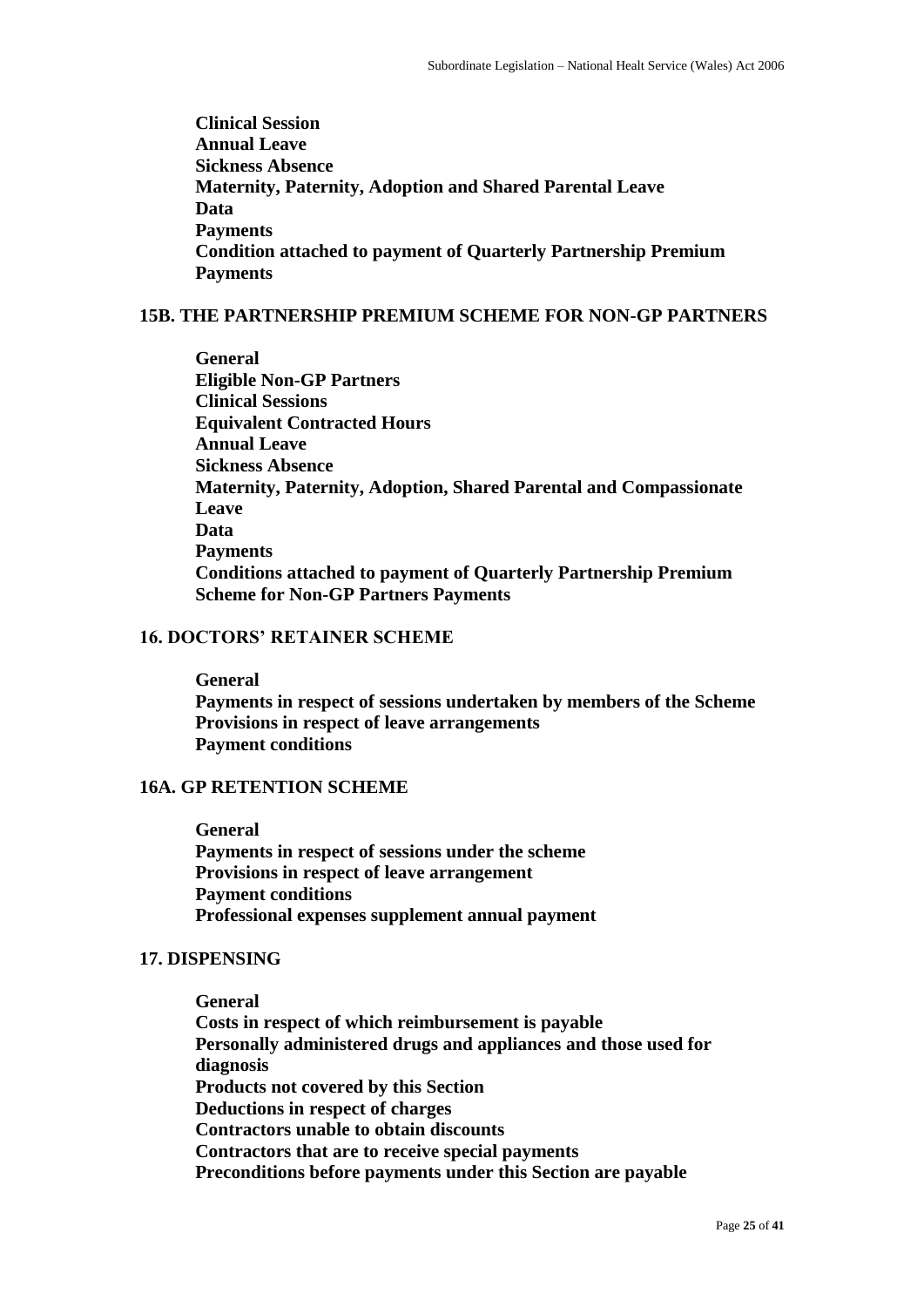**Payment arrangements Accounting obligations** 

## **18. DISPENSARY SERVICES QUALITY SCHEME**

**Dispensary Services Quality Payments: General Eligibility for Dispensary Services Quality Payments Calculation of Dispensary Services Quality Payments Conditions attached to Dispensary Services Quality Payments Accounting arrangements and date payment is due Part payment of Dispensary Services Quality Payments in special circumstances Provisions relating to contractors whose practices merge Provisions relating to contractors whose practices split Discretionary matters** 

## *PART 5 SUPPLEMENTARY PROVISIONS*

## **19. ADMINISTRATIVE PROVISIONS**

**Overpayments and withheld amounts Underpayments and late payments Payments on account Payments to or in respect of suspended doctors whose suspension ceases Effect on periodic payments of termination of a GMS contract Time limitation for claiming payments Dispute resolution procedures Protocol in respect of locum cover payments Adjustment of Contractor Registered Populations** 

## **20. SUPERANNUATION CONTRIBUTIONS**

**The LHB's responsibilities in respect of contractors' employer's and employee's superannuation contributions Monthly deductions in respect of superannuation contributions End-year adjustments Locums practitioners Recovery of unpaid contributions** 

# *PART 6 TRANSITIONAL, REVOCATION AND SAVING PROVISIONS*

## **21. TRANSITIONAL PROVISIONS**

**Transitional provisions Revocations Savings** 

## **ANNEXES**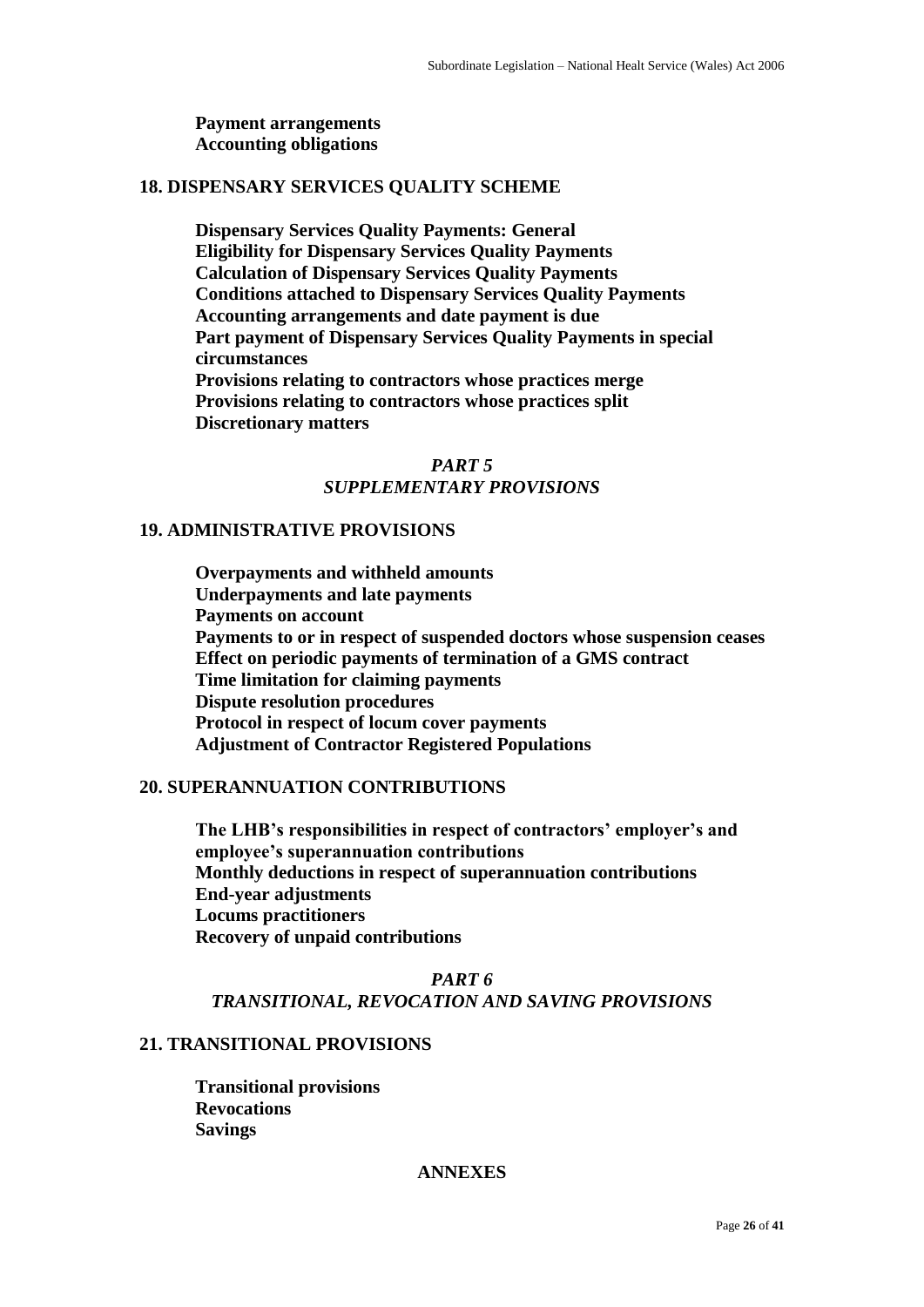- **A. Glossary**
- **B. Global Sum**
- **C. Temporary Patients Adjustment**
- **D.** Quality Assurance and Improvement Framework<br> **F.** Adjusted Practice Disease Factor Calculations
- **F. Adjusted Practice Disease Factor Calculations**
- **G. Dispensing Payments**
- **Dispensary Services Quality Scheme**
- **I. Routine childhood vaccines and immunisations**
- **J. Amendments to the Directions to Local Health Boards as to the Statement of Financial Entitlements Directions 2013 which came into force on 11 June 2013**"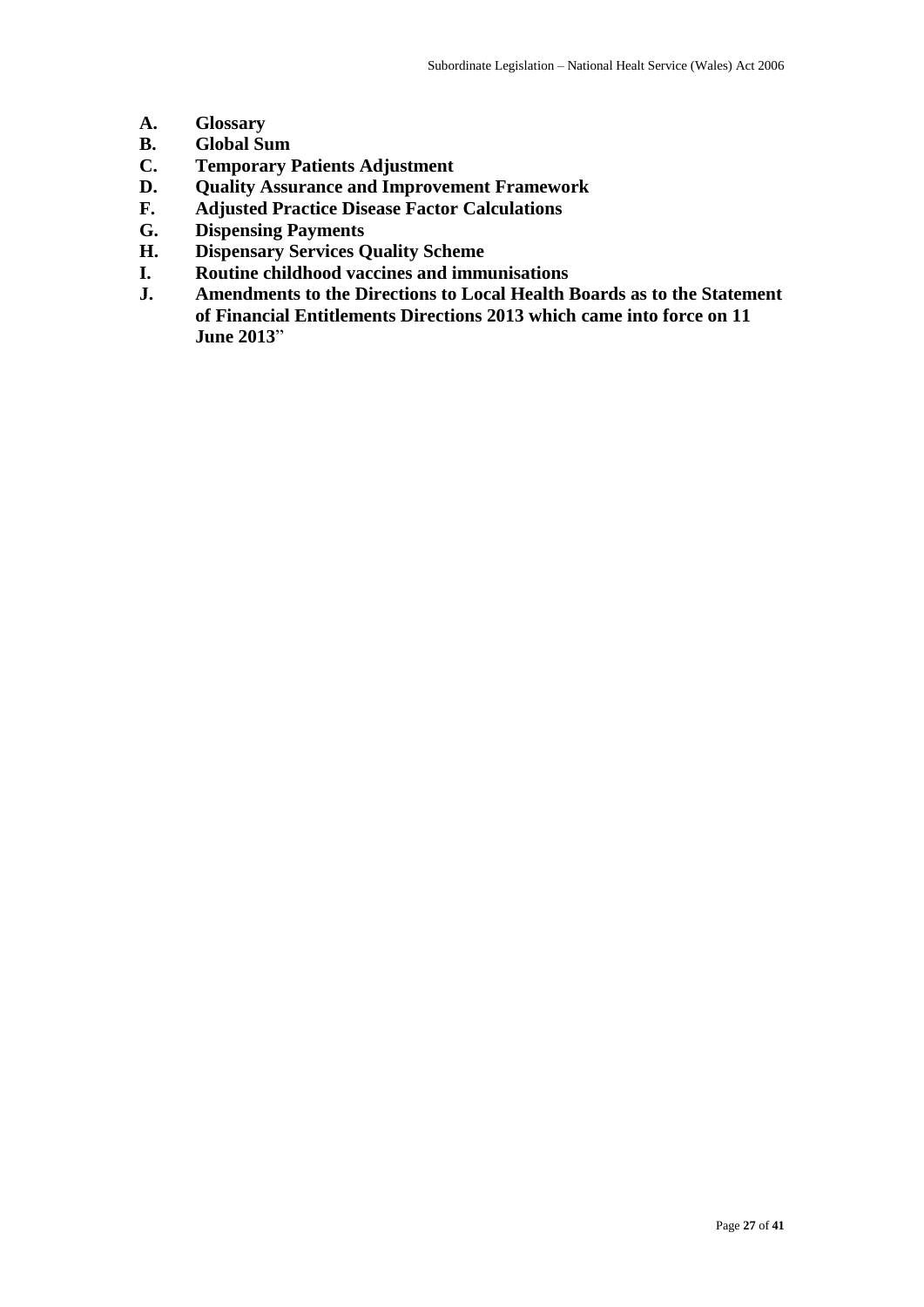# **SCHEDULE 2 Direction 2(6)**

# "ANNEX D – QUALITY ASSURANCE AND IMPROVEMENT FRAMEWORK

# **Part 1: Introduction**

### **General**

**D.1.** The QAIF rewards contractors for the provision of quality care and helps to embed quality improvement into general practice. Contractor participation in QAIF is voluntary.

**D.2.** The QAIF consists of four domains; Quality Assurance (QA), Quality Improvement (QI), Access and GP Collaborative Domain.

## **Quality Assurance (QA)**

**D.3.** The 2019-20 GMS contract agreement includes GPC Wales support for national audits in Wales, with appropriate governance arrangements. The QA domain has been designed taking account of complimentary engagement in national audits. The QA domain has two sub-domains, **clinical active** indicators and **practice quality assurance** indicators.

**D.4.** The total points for the sub-domain **clinical active** indicators are 125 points.

**D.5.** There are 80 points available in the QA **practice quality assurance** sub-domain with the focus on Demand and Capacity – to be evidenced in the Cluster IMTP – 40 points and evidence of operating an effective system of clinical governance – 40 points.

**D.6.** The total points under QA is 205.

#### **Quality Improvement (QI)**

**D.7.** The QI domain is based on QI projects the practice will complete.

**D.8.** To be able to claim any points for achievement of projects in the QI projects domain, the practice must complete the mandatory data and patient safety projects in QAIF (QA, QI and GP Collaborative) year 2021/22.

**D.9.** The practice must choose a Legacy 2020-21 QI project for QAIF (QA, QI and GP Collaborative) year 2021/22 and a practice choice QI project. If a practice undertook the Multidisciplinary Antimicrobial Stewardship Urinary Tract Infection project in QAIF (QA and QI) year 2020/21 that practice is unable to choose that project as a Legacy 2020-21 QI project for the QAIF (QA, QI and GP Collaborative) year 2021/22.

**D.10.** The total points available for the QI domain is 205.

#### **Access**

**D.11.** The Access domain is based on the Access to In-Hours GMS Services Standards announced by the Minister for Health and Social Services on 20 March 2019. The standards set clear requirements on GP providers in terms of expectations relating to access including an increased digital offering.

**D.12.** Practices will not be assessed on their achievement of Standard 2 with achievement assumed and counting towards Group 1 payments (with a minimum of 3 in order for payment to be made).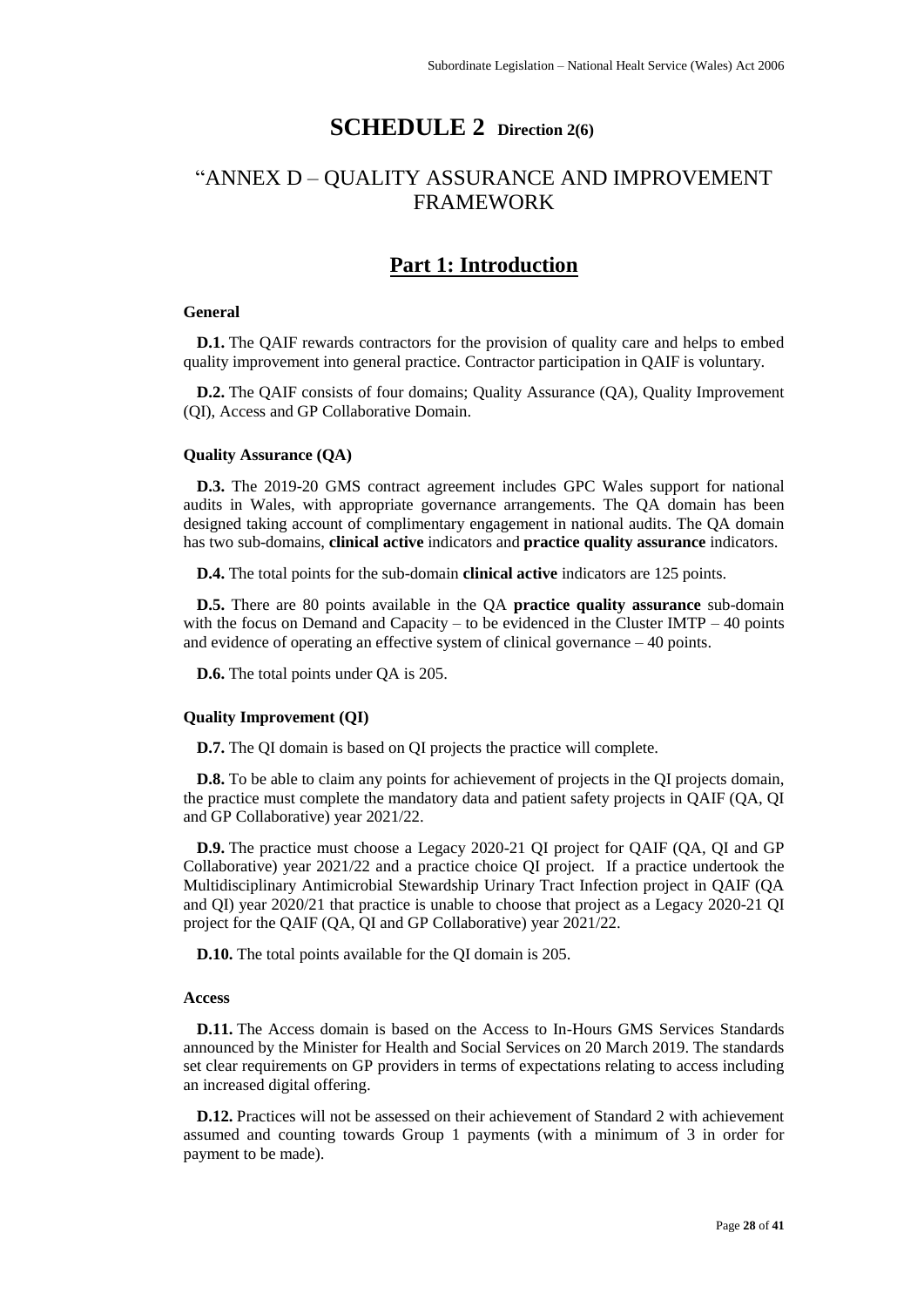**D.13.** The standards have been separated into two groups. Each Access Standard is a QAIF indicator; they have been grouped as follows—

#### **Group 1**

Less than 3 standards = no payment  $(0 \text{ points})$ 

 $3$  standards = 60% payment (30 points)

4 standards = 80% payment (40 points)

All standards in Group  $1 = 100\%$  payment (50 points)

### **Group 2**

GP providers will be required to undertake standards 6 and 7 in order to receive payment (50 points total).

#### **Quality Payment**

A quality payment of 25 points will be awarded to a GP provider for achievement of all Group 1 and Group 2 Standards.

**D.14.** The total points available for the Access domain is 125.

## **GP Collaborative**

**D.15.** Contractors are expected to attend GP Collaborative meetings, contribute clear information to Integrated Medium Term Plans (IMTP) and deliver activities and outcomes.

General information on the Quality Assurance Clinical Domain

#### **General information on indicators**

**D.16.** Indicators have been prefixed by an abbreviation of the category to which they belong, as per their description under the old QOF scheme. For the purposes of calculating achievement payments, contractor achievement against QAIF indicators is measured on a cycle—

- (a) beginning with 1 October, and
- (b) ending with 30 September or, in cases where the contract terminates mid-year, the last day on which the contract subsists.

**D.17.** In the case of a contract that has come to an end on or before 30 September in any relevant financial year, the reference to periods of time are still calculated on the basis that the period ends on 30 September in the financial year to which the achievement payment relates. The SFE sets out the rules that apply to measuring achievement for contracts that end before the end of the QA and QI achievement year.

**D.18.** Disease Registers are lists of patients registered with the contractor who have been diagnosed with the disease or risk factor. Contractors are required to establish and maintain disease registers for the disease areas of QAIF during 2021/22 and this will be written into the GMS Contracts Regulations.

**D.19.** It is the responsibility of the contractor to demonstrate that it has systems in place to maintain a high quality register. Verification by a LHB may involve it asking how the register is constructed and maintained. The LHB may also compare the reported prevalence with the expected prevalence and ask contractors to explain any reasons for variations.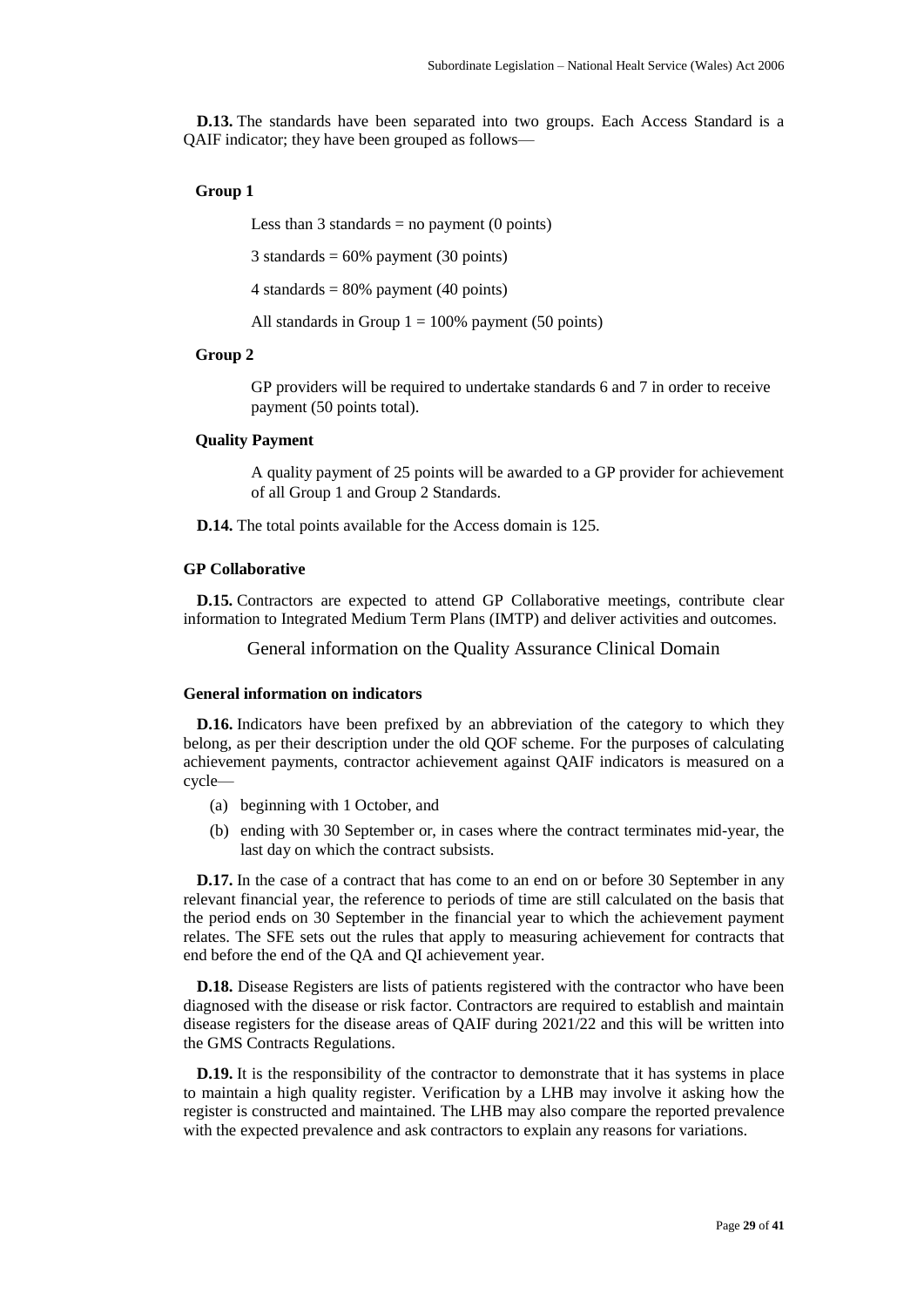**D.20.** For some QA clinical indicators, there is no disease register, but instead there is a target population group. For example, for FLU001W the target population group is the registered population aged 65 or more.

**D.21.** Indicators in the QI, Access and GP Collaborative domains have neither a disease register nor a target population. These are indicators which require a particular activity to be carried out and points are awarded in full if that activity is carried out. Should the activity not be carried out, no points are awarded.

## **Verification**

**D.22.** For indicators where achievement is not extracted automatically from GP clinical systems, the guidance outlines the evidence or type of evidence which the LHB requires the contractor to produce for verification purposes. The evidence will not need to be submitted unless requested by the LHB. Practices will be responsible for ensuring that any and all required evidence to support the claimed achievement is available on request for examination by the LHB.

**D.23.** The Statement of Financial Entitlement Directions set out the reporting requirement for contractors and the rules for the calculation of QAIF payments.

## **Business Rules**

**D.24.** The Dataset and Business Rules that support disease registers and the reporting requirements of the QA clinical indicators of QAIF are based on Read codes (version 2 and Clinical Terms Version 3) and associated dates. Read codes are an NHS standard. Contractors using proprietary coding systems and/or local/practice specific codes will need to be aware that these codes will not be recognised within QAIF reporting. Contractors utilising such systems may need to develop strategies to ensure that they are using appropriate Read codes in advance of producing their achievement report. NHS Wales expect to move to SNOMED clinical terms as the NHS standard for coding, in line with the NHS in the rest of the UK.

## **Exception reporting**

**D.25.** Exception reporting applies to those indicators in the clinical domain of QAIF where the achievement is determined by the percentage of patients receiving the specified level of care.

**D.26.** "Exceptions" relate to registered patients who are on the relevant disease register or in the target population group and would ordinarily be included in the indicator denominator, but who are excepted by the contractor on the basis of one or more of the exception criteria. Patients are removed from the denominator and numerator for an indicator if they have been both excepted **and** they have not received the care specified in the indicator wording. If the patient has been excepted, but the care has subsequently been carried out within the relevant time period, the patient will be included in both the denominator and the numerator, i.e. achievement will always override an exception.

### **Exception Reporting Criteria**

**D.27.** Patients may be excepted if they meet the following criteria for exception reporting—

- Patients who have been recorded as refusing to attend review who have been invited on at least three occasions during the annual cycle to which the achievement payments relate.
- Disease parameters due to particular circumstances, for example, a patient who has a terminal illness or is extremely frail.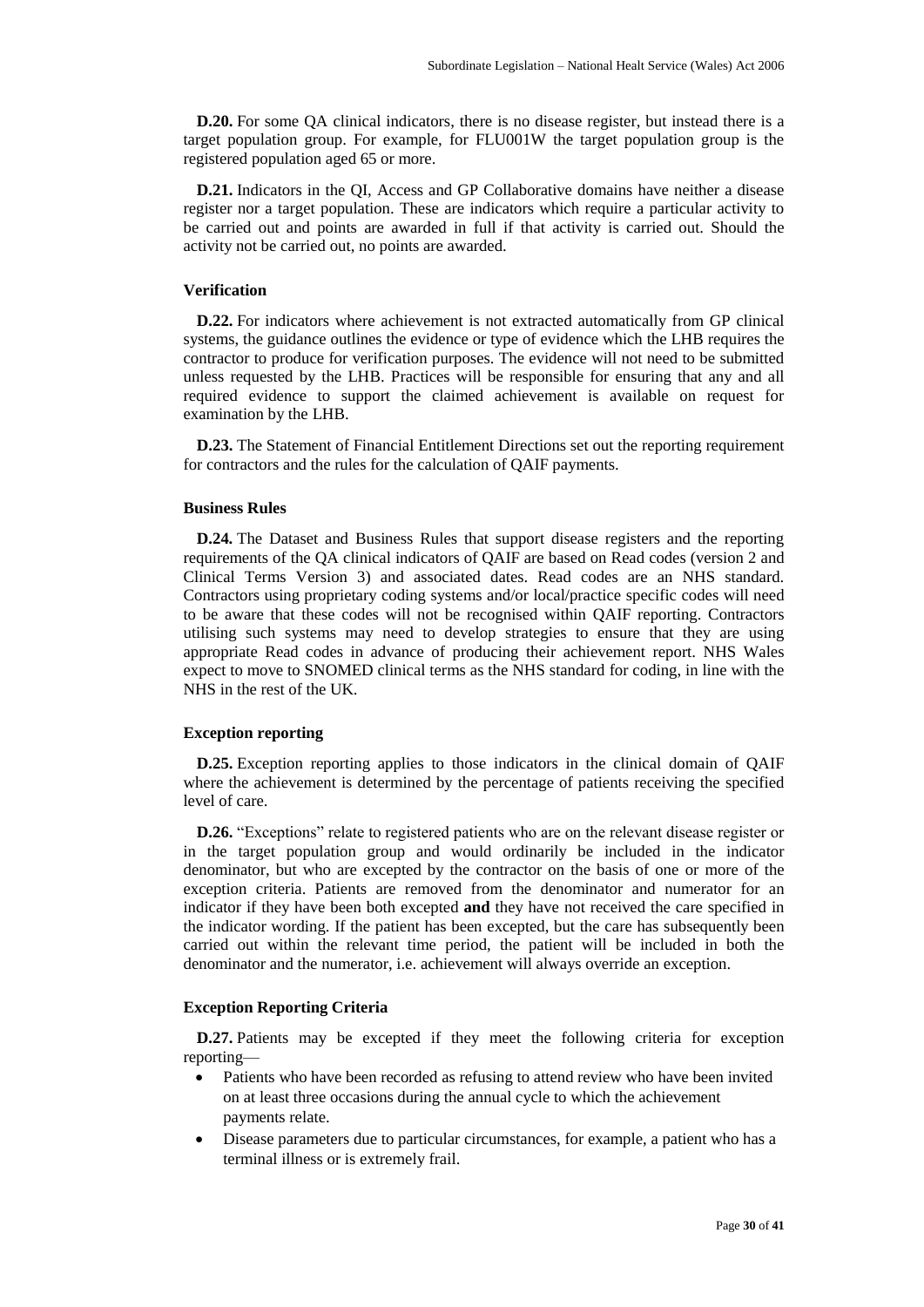- Patients newly diagnosed or who have recently registered with the contractor who should have measurements made within three months and delivery of clinical standards.
- Where a patient does not agree to treatment (informed dissent) and this has been recorded in their patient record following a discussion with the patient.
- Where the patient has a supervening condition which makes treatment of their condition inappropriate.

**D.28.** Contractors should report the number of exceptions for each indicator set and individual indicator. Contractors will not be expected to report why individual patients were exception reported. However, contractors may be called on to explain why they have 'excepted' patients from an indicator and this can be identifiable in the patient record.

#### **Principles**

**D.29.** The overriding principles for contractors to follow in the decision to except a patient are—

- A duty of care remains for all patients, irrespective of exception reporting arrangements.
- It is good practice for clinicians to review from time to time those patients who are excepted from treatment, e.g. to have continuing knowledge of health status and personal health goals.
- The decision to exception report should be based on clinical judgement, relevant to the patient, with clear and auditable reasons coded or entered in free text on the patient record.
- There should be no blanket exceptions: the relevant issues with each patient should be considered by the clinician at each level of the clinical indicator set.

**D.30.** In each case where a patient is exception reported, in addition to recording what should be reported for payment purposes (in accordance with the Business Rules), the contractor should also ensure that the clinical reason for the exception is fully recorded in a way that can facilitate an audit in the patient record. This is both in order to manage the care of that particular patient and for the purpose of verification.

**D.31.** Although patients may be excepted from the denominator, they should still be the recipients of best clinical care and practice. For the purposes of managing the care of the patient and for subsequent audit and verification, it is important that the reason the patient meets one or more of the exception reporting criteria and any underlying clinical reason for this is recorded in the patient's clinical record.

**D.32.** Invitations to attend a review should be made to the individual patient and can be in writing, by telephone or by SMS text messaging. This can also include a note at the foot of the patient's prescription requesting that they attend for review. The three invitations need to have taken place within the QAIF period in question. There should be three separate invitations at three unique periods of time. The telephone call invitation may lead to the application of exception criteria 'informed dissent' if the patient refuses to take up the invitation to attend. The following are examples that are not acceptable as an invitation—

- A generic invitation on the right hand side of the script to attend a clinic or an appointment e.g. influenza immunisation.
- A notice in the waiting room inviting particular groups of patient to attend clinics or make appointments (e.g. influenza immunisation).

### **Guidance**

**D.33.** Further information on QAIF can be accessed via the following link—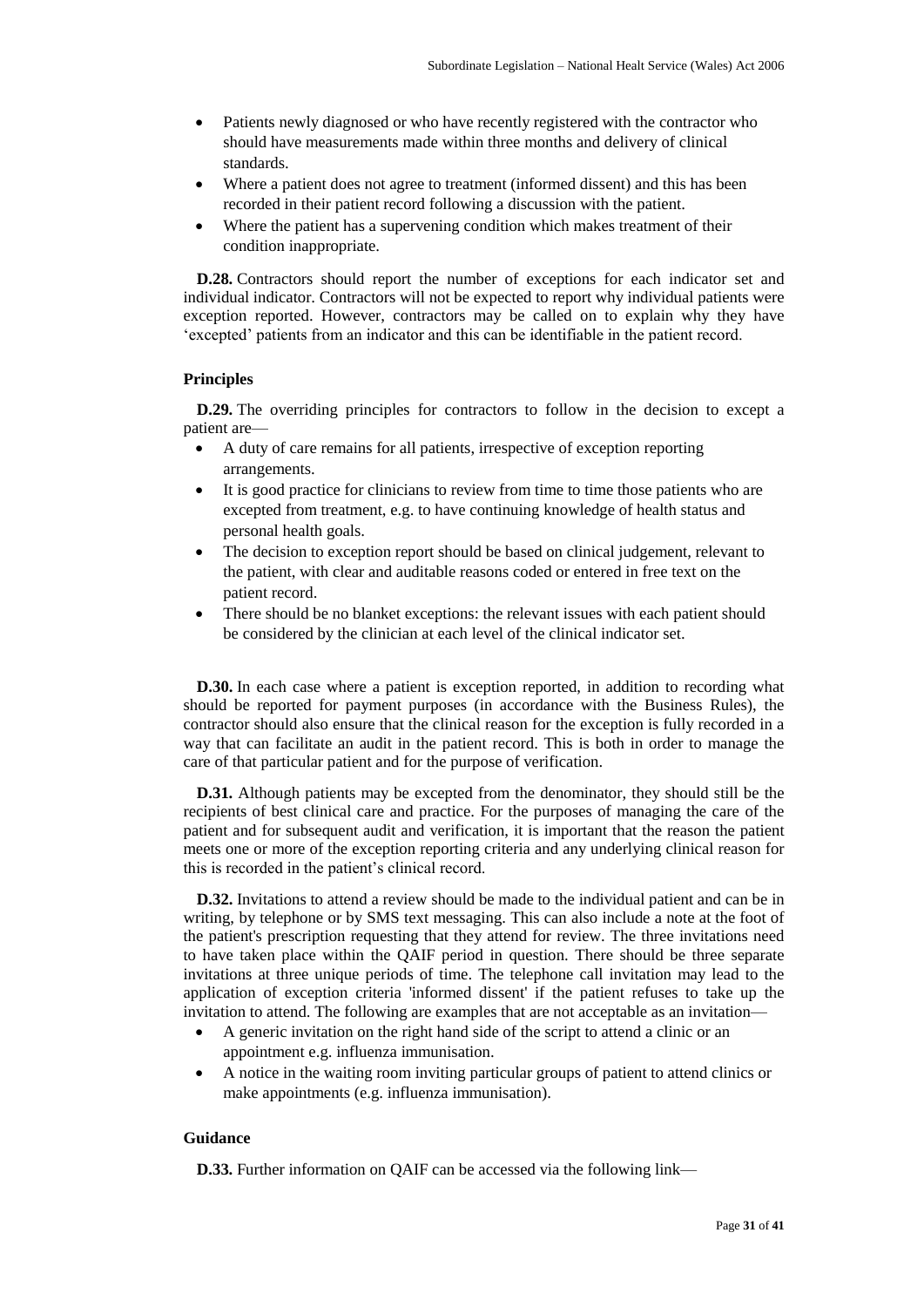[https://gov.wales/sites/default/files/publications/2022-02/quality-assurance-and](https://gov.wales/sites/default/files/publications/2022-02/quality-assurance-and-improvement-framework-2021-2022.pdf)[improvement-framework-2021-2022.pdf](https://gov.wales/sites/default/files/publications/2022-02/quality-assurance-and-improvement-framework-2021-2022.pdf)

# **Part 2: Active Clinical Sub-Domain Indicators**

## **Clinical Sub-Domain Active Indicators**

| <b>INFLUENZA (FLU)</b>                                                                                                                                                                                                                                                                                                                                                                           |                |           |
|--------------------------------------------------------------------------------------------------------------------------------------------------------------------------------------------------------------------------------------------------------------------------------------------------------------------------------------------------------------------------------------------------|----------------|-----------|
| Indicator                                                                                                                                                                                                                                                                                                                                                                                        | Points         | Threshold |
| FLU001W. The percentage of the registered population aged<br>65 years or more who have had influenza immunisation in<br>the preceding 1 August to 31 March.                                                                                                                                                                                                                                      | 5              | 55-75%    |
| FLU002W. The percentage of patients aged under 65 years<br>included in (any of) the registers for CHD, COPD, Diabetes<br>or Stroke who have had influenza immunisation in the<br>preceding 1 August to 31 March.                                                                                                                                                                                 | 15             | 45-65%    |
| <b>DEMENTIA (DEM)</b>                                                                                                                                                                                                                                                                                                                                                                            |                |           |
| Indicator                                                                                                                                                                                                                                                                                                                                                                                        | Points         | Threshold |
| DEM002. The percentage of patients diagnosed with<br>dementia whose care has been reviewed in person or if<br>clinically appropriate via telephone or remote video<br>consultation in the preceding 15 months.                                                                                                                                                                                   | 28             | 55-75%    |
| DIABETES MELLITUS (DM)                                                                                                                                                                                                                                                                                                                                                                           |                | Threshold |
| Indicator                                                                                                                                                                                                                                                                                                                                                                                        | Points         |           |
| DM002. The percentage of patient with diabetes, on the<br>register, in whom the last blood pressure reading (measured<br>in the preceding 15 months) is 150/90 mmHg or less.                                                                                                                                                                                                                     | 8              | 51-91%    |
| DM003. The percentage of patients with diabetes, on the<br>register, in whom the last blood pressure reading (measured<br>in the preceding 15 months) is 140/80 mmHg or less.                                                                                                                                                                                                                    | 10             | 40-72%    |
| DM007. The percentage of patients with diabetes, on the<br>register, in whom the last IFCC-HbA1c is 59 mmol/mol or<br>less in the preceding 15 months.                                                                                                                                                                                                                                           | 17             | 40-62%    |
| DM012. The percentage of patients with diabetes, on the<br>register, with a record of a foot examination and risk<br>classification; 1) low risk (normal sensation, palpable<br>pulse), 2) increased risk (neuropathy or absent pulse) 3)<br>high risk (neuropathy or absent pulses plus deformity of<br>skin changes in previous ulcer) or 4) ulcerated foot within<br>the preceding 15 months. | $\overline{4}$ | 55-90%    |
| DM0014. The percentage of patients newly diagnosed with<br>diabetes, on the register, in the preceding 1 October to 30<br>September who have a record of being referred to a<br>structured education programme within 9 months after<br>entry on to the diabetes register.                                                                                                                       | 11             | 40-90%    |
| CHRONIC OBSTRUCTIVE PULMONARY                                                                                                                                                                                                                                                                                                                                                                    |                | Threshold |
| <b>DISEASE (COPD)</b>                                                                                                                                                                                                                                                                                                                                                                            |                |           |
| Indicator                                                                                                                                                                                                                                                                                                                                                                                        | Points         |           |
| COPD003. The percentage of patients with COPD who<br>have had a review, undertaken by a healthcare professional,                                                                                                                                                                                                                                                                                 | 9              | 50-90%    |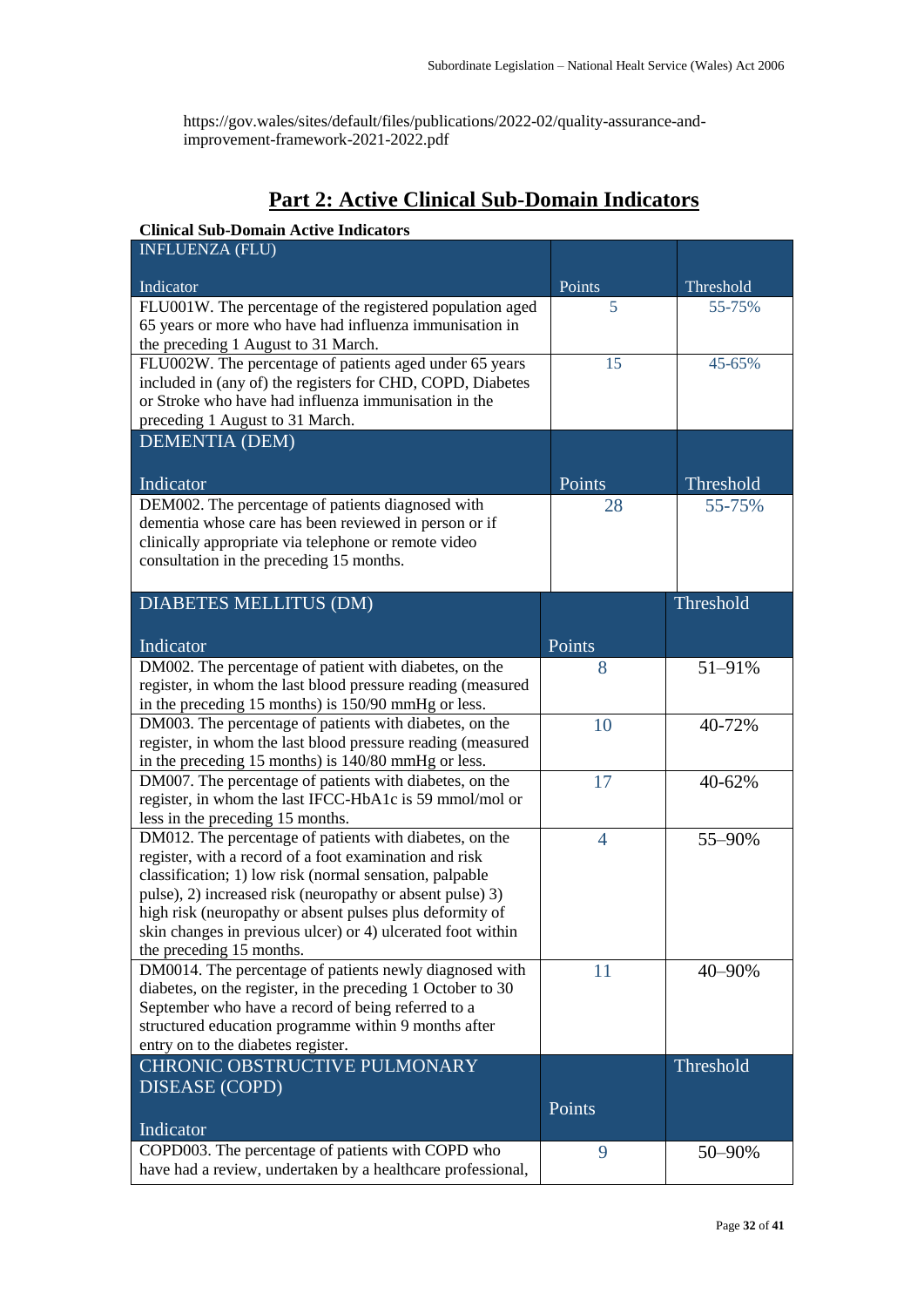| including an assessment of breathlessness using the<br>Medical Research Council dyspnoea scale in the preceding        |        |           |
|------------------------------------------------------------------------------------------------------------------------|--------|-----------|
| 15 months.                                                                                                             |        |           |
| MENTAL HEALTH (MH)                                                                                                     |        | Threshold |
|                                                                                                                        |        |           |
| Indicator                                                                                                              | Points |           |
| MH011W. The percentage of patients with Schizophrenia,                                                                 | 12     | 45-74%    |
| Bipolar affective disorder and other psychoses who have a                                                              |        |           |
| record of blood pressure, BMI, smoking status and alcohol                                                              |        |           |
| consumption in the preceding 15 months and in addition to<br>those aged 40 or over, a record of blood glucose or HbA1c |        |           |
| in the preceding 15 months.                                                                                            |        |           |
| PALLIATIVE CARE (PC)                                                                                                   |        | Threshold |
|                                                                                                                        |        |           |
| Indicator                                                                                                              | Points |           |
| PC002W. The contractor has regular (at least 2 monthly)                                                                | 6      |           |
| multi-disciplinary case review meetings where all patients                                                             |        |           |
| on the palliative care register are discussed.                                                                         |        |           |

# **Part 3: Practice Quality Assurance**

|                                                                                                                                                                                                                                                                                                                                                                                                                                                                                                                                                                  | Points |
|------------------------------------------------------------------------------------------------------------------------------------------------------------------------------------------------------------------------------------------------------------------------------------------------------------------------------------------------------------------------------------------------------------------------------------------------------------------------------------------------------------------------------------------------------------------|--------|
| Demand and Capacity – to be evidenced in the Collaborative IMTP.<br>The below should be taken into consideration;<br>A population needs assessment;<br>An analysis of current services available to the collaborative<br>population and identifying any gaps in provision;<br>A consideration and analysis of current numbers and skills<br>$\bullet$<br>of workforce and its development needs;<br>An analysis of current performance against the phase 2A primary<br>care measures<br>Measurement of local health needs as determined by the<br>collaborative. | 40     |
| Evidence of operating an effective system of clinical governance (quality<br>assurance) in the practice, through engagement in peer review and through<br>discussion of clinical incidents that had occurred within the practice and<br>local services.<br>Contractors will need to evidence completion of CGSAT and IG toolkit.                                                                                                                                                                                                                                 | 40     |

# **Part 4: Quality Improvement (QI)**

Overview of QI projects sub domain;

To be able to claim any points for achievement of projects in the QI projects sub domain, the practice must complete the mandatory data and patient safety projects.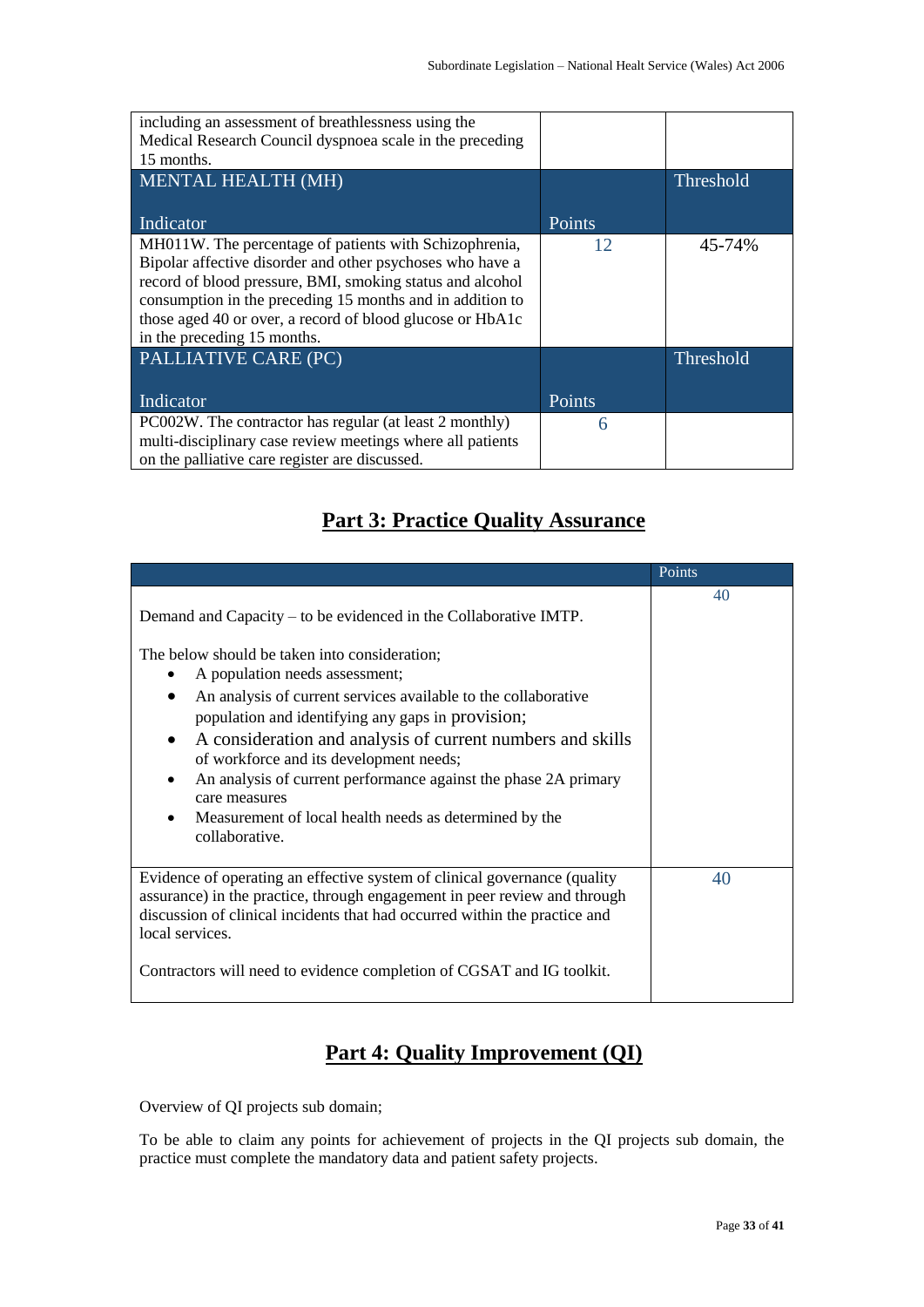| Project                                                                                                                                                                                                                                                                                                   | Points |
|-----------------------------------------------------------------------------------------------------------------------------------------------------------------------------------------------------------------------------------------------------------------------------------------------------------|--------|
| Data & Patient Safety QI Mandatory Projects;                                                                                                                                                                                                                                                              |        |
| <b>Activity/Appointment Data</b>                                                                                                                                                                                                                                                                          | 70     |
| Patient Safety Clinical Data                                                                                                                                                                                                                                                                              | 35     |
| Legacy 2020-21 QI project.<br>In place for one further QI cycle to allow embedding of learning,<br>governance advantages and collaborative conversations for the Patient<br>Safety Programme - Reducing medicines related harm through a multi-<br>faceted intervention for the collaborative population. | 30     |
| Practice Choice QI project;<br>The practice has a choice of selecting a 70 point QI basket project not<br>previously undertaken (Reducing stroke, ceilings of care, urinary tract<br>infection).                                                                                                          | 70     |
| <sub>or</sub><br>a collaborative freestyle mini project in agreement with Health Board<br>(35 points)<br>and<br>Green Inhaler mini project (35 points)                                                                                                                                                    |        |
| Total                                                                                                                                                                                                                                                                                                     | 205    |

# **Part 5: Access**

**Access Standards**

**Indicator** Points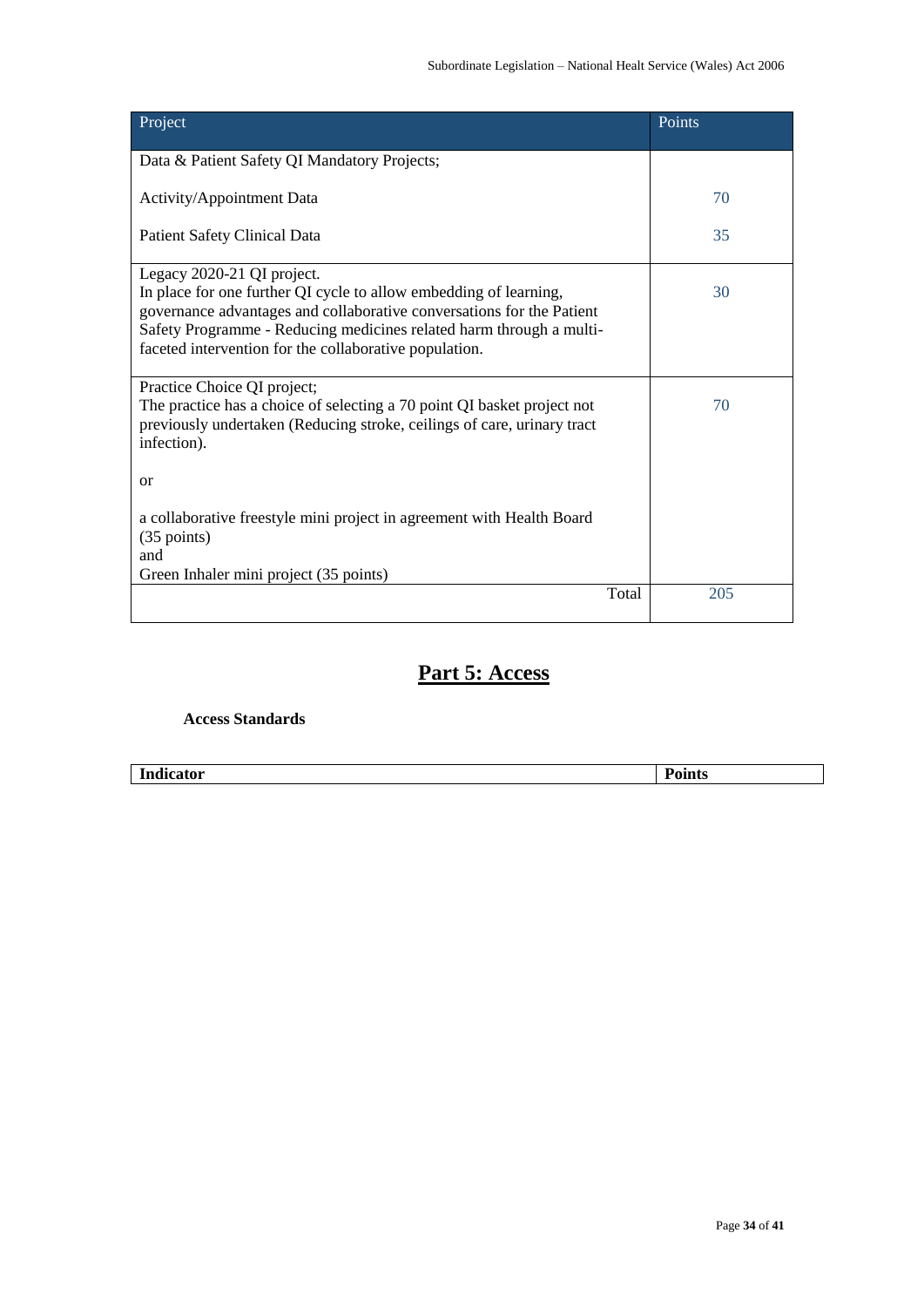| Group 1                                                                                                                                                                                                                                                                                | Less than 3 Standards                                          |
|----------------------------------------------------------------------------------------------------------------------------------------------------------------------------------------------------------------------------------------------------------------------------------------|----------------------------------------------------------------|
|                                                                                                                                                                                                                                                                                        | $= 0$                                                          |
| I. Appropriate telephony and call handling systems are in place which<br>support the needs of callers and avoids the need for people to call back<br>multiple times. Systems also provide analysis data to the<br>practice.                                                            | 2 Standards = $30$<br>$3$ Standards = 40<br>4 Standards = $50$ |
| Measure - A planned two year programme of implementation of appropriate<br>systems resulting in:                                                                                                                                                                                       |                                                                |
| 100% of practices have a recording function for incoming and<br>$\bullet$<br>outgoing lines.<br>100% of practices have the ability to stack calls and are utilising this<br>$\bullet$<br>fully.<br>100% of practices interrogate their phone systems and analyse the<br>data provided. |                                                                |
| III. A practice has a recorded bilingual introductory message in place, which<br>includes signposting to other local services and to emergency services for<br>clearly identified life threatening conditions.                                                                         |                                                                |
| Measure - 100% of practices to have recorded bilingual introductory message<br>that usually lasts no longer than 2 minutes. (Standardised message to include<br>Covid local messaging to explain cluster solutions).                                                                   |                                                                |
| IV. A practice has in place appropriate and accessible alternative methods of<br>contact, including digital solutions such as SMS text messaging and email, as<br>well as face-to-face.                                                                                                |                                                                |
| Measure - No later than 31 March 2022:                                                                                                                                                                                                                                                 |                                                                |
| 100% of practices offer access to repeat prescriptions through a<br>٠<br>digital solution (e.g., MHOL).                                                                                                                                                                                |                                                                |
| 100% of practices offer care homes access to repeat prescription<br>ordering service through a digital solution.                                                                                                                                                                       |                                                                |
| V. People are able to request a non-urgent consultation, including the option<br>of a call back via email, subject to the necessary national governance<br>arrangements being in place.                                                                                                |                                                                |
| Measure -                                                                                                                                                                                                                                                                              |                                                                |
| 100% of practices are contactable via a digital package for patients<br>$\bullet$<br>to request non-urgent appointments or call backs. (For example;<br>Email, E-Consult, Ask my GP)                                                                                                   |                                                                |
| Practices have in place the necessary governance arrangements for<br>$\bullet$<br>this process, which could include standardised and bilingual auto-<br>responses.                                                                                                                     |                                                                |
| Group 2                                                                                                                                                                                                                                                                                | Less than 2 Standards                                          |
| VI. People are able to access information on the different ways of requesting<br>a consultation with a GP and other healthcare professionals. Practices will<br>display information relating to these standards.                                                                       | $= 0$<br>2 Standards (Standards<br>$V1 & W1 = 50$              |

Measure -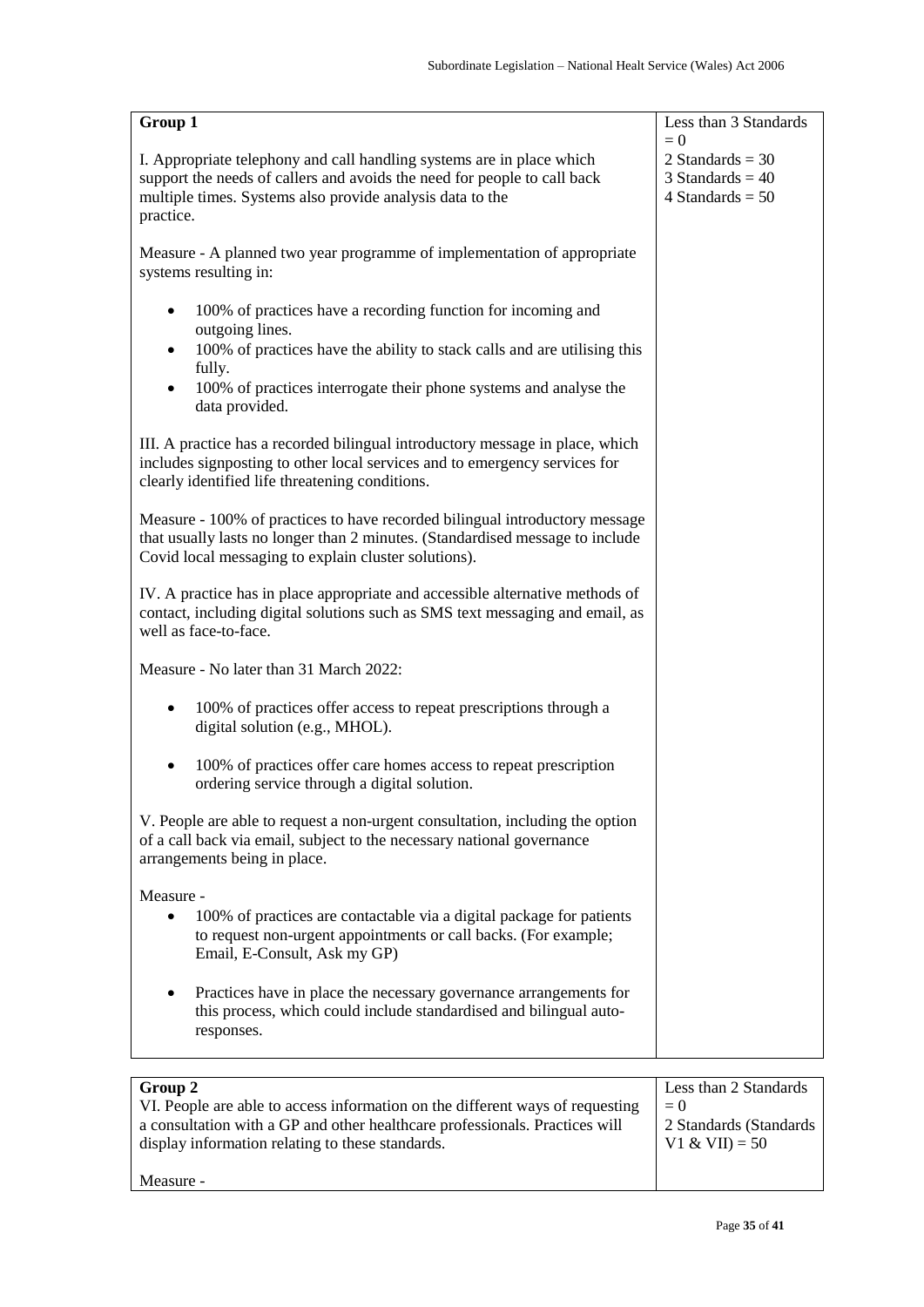| Practices display information on requesting a consultation in the<br>surgery, in practice leaflets and on the practice website.                                                             |    |
|---------------------------------------------------------------------------------------------------------------------------------------------------------------------------------------------|----|
| 100% of practices publicise how people can request a consultation<br>(urgent and routine).                                                                                                  |    |
| 100% of practices display information on standards of access.                                                                                                                               |    |
| VII. People receive a timely, co-ordinated and clinically appropriate response<br>to their needs.                                                                                           |    |
| Measure - Appropriate care navigation and triaging (with relevant training<br>undertaken) and appointment systems in place:                                                                 |    |
| All children under 16 years of age with acute presentations are<br>٠<br>offered a same-day consultation.                                                                                    |    |
| URGENT – people who are clinically triaged as requiring an urgent<br>٠<br>assessment are offered a same day consultation (could be face to<br>face, telephone, video call or a home visit). |    |
| Active signposting for appropriate queries to alternative cluster<br>based services, health board wide and national services.                                                               |    |
| <b>Achievement Quality Payment</b>                                                                                                                                                          | 25 |
| A bonus of 25 points will be awarded to a contractor for achievement of all                                                                                                                 |    |
| Group 1 and Group 2 standards                                                                                                                                                               |    |

Guidance on Access to In-Hours GMS Services Standards can be found at -

[https://gov.wales/sites/default/files/publications/2021-12/access-to-in-hours-gms-services](https://gov.wales/sites/default/files/publications/2021-12/access-to-in-hours-gms-services-standards-amended-supplementary-guidance.pdf)[standards-amended-supplementary-guidance.pdf](https://gov.wales/sites/default/files/publications/2021-12/access-to-in-hours-gms-services-standards-amended-supplementary-guidance.pdf)

# **Part 6: GP Collaborative**

| Indicator                                                                                                                                                                                                                                                                              | Points |
|----------------------------------------------------------------------------------------------------------------------------------------------------------------------------------------------------------------------------------------------------------------------------------------|--------|
| CND014W - The GP practice must attend the GP Collaborative which will<br>meet on a minimum of 4 occasions during the year; the timing of meetings<br>should be agreed around the planning of the HB and Pan Cluster Planning<br>Group ideally, to avoid the period of winter pressure. | 40     |
| The practice may be represented at these meetings by any clinical partner or<br>other senior practice employed clinician. Where appropriate, senior<br>administrators may also attend.                                                                                                 |        |
| $CND015W$ – The GP Practice will contribute relevant information to the<br>Primary Care Cluster IMTP via the Cluster Planning Group. The<br>contribution must include information on demand and capacity planning<br>undertaken via the QI domain.                                     | 40     |
| Practices will need to demonstrate how they have engaged in planning $\&$<br>delivery of local services agreed within the cluster plan – This will need to<br>include evidence of wide partnership/multi-professional / multi-agency                                                   |        |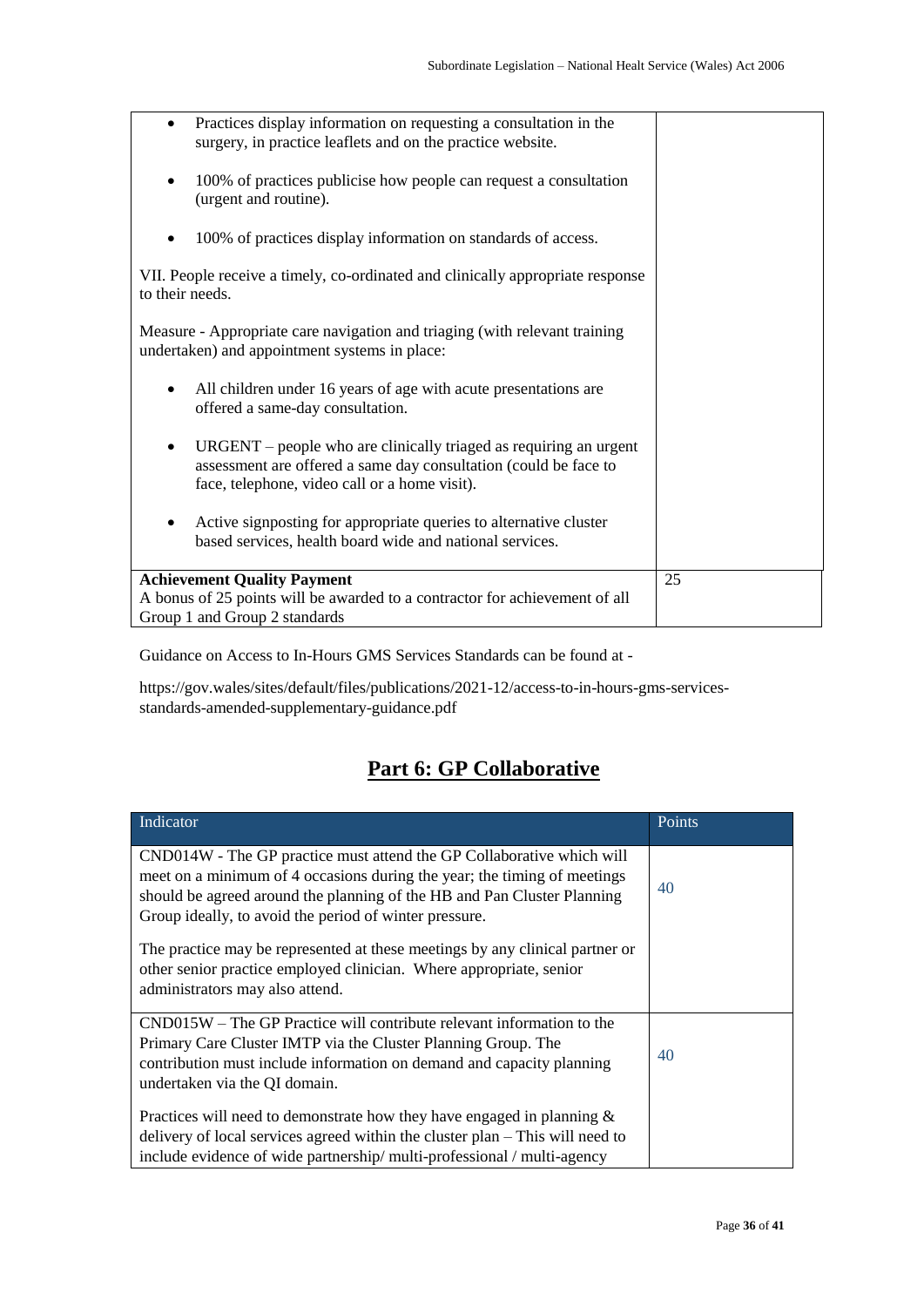| working and development of integrated services.                                                                                                                                                                                                                                                                      |    |
|----------------------------------------------------------------------------------------------------------------------------------------------------------------------------------------------------------------------------------------------------------------------------------------------------------------------|----|
| $\text{CND016W} - \text{The GP}$ practice will contribute to delivering specific cluster<br>determined outcomes which include: Engagement in planning of local<br>initiatives through engagement with the Cluster Planning Group via the<br>Collaborative Lead. (E.g., contribution to population needs assessment). | 20 |

Guidance on the GP Collaborative domain can be found at—

[GMS contract: GP collaborative guidance 2021 to 2022 | GOV.WALES"](https://gov.wales/gms-contract-gp-collaborative-guidance-2021-2022)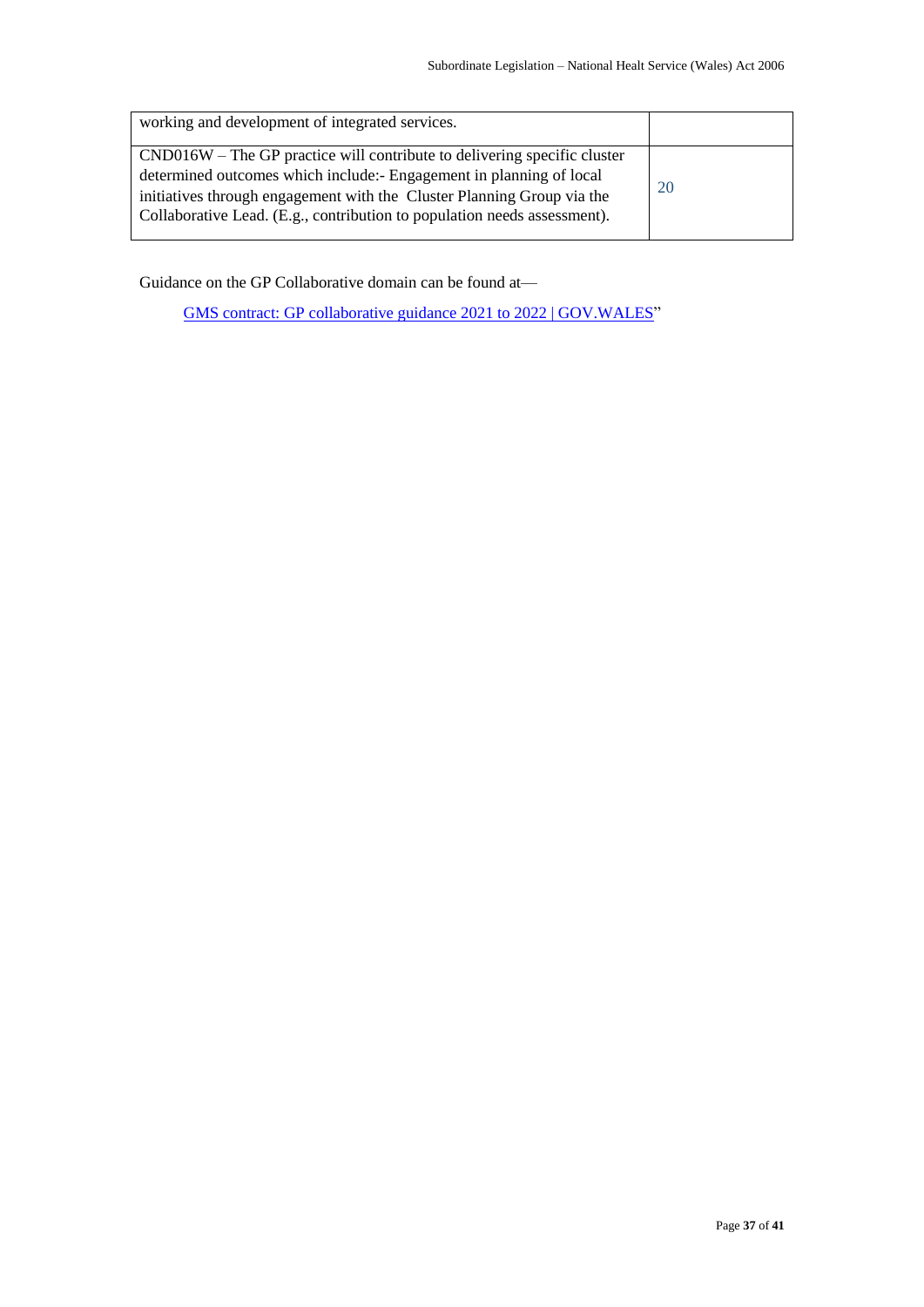## SCHEDULE 3 Direction 2(7)

# "ANNEX F

# ADJUSTED PRACTICE DISEASE FACTOR CALCULATIONS ADJUSTED PRACTICE DISEASE FACTOR

#### **Calculations**

**F.1.** The calculation involves three steps—

- (a) the calculation of the contractor's Raw Practice Disease Prevalence. There will be a Raw Practice Disease Prevalence in respect of each indicator in the active clinical sub domain other than the indicator for palliative care;
- (b) making an adjustment to give an Adjusted Practice Disease Factor; and
- (c) applying the factor to the pounds per point figure for each disease area (other than the area relating to palliative care).

**F.2.** The above three steps are explained below. The register to be used to calculate the Raw Practice Disease Prevalence is the register maintained based on the indicator specified in the relevant part of Part 2 relating to that disease.

**F.3.** The Raw Practice Disease Prevalence is calculated by dividing the number of patients on the relevant disease register at 30<sup>th</sup> September in the QAIF (QA, QI and GP Collaborative) year to which the Achievement Payment relates by the contractor's CRP for the relevant date. For these purposes, the "Relevant date" is the date in respect of which the value of the contractor's CPI that is being used to calculate its Achievement Payment is established. Generally this is the start of the final quarter of the QAIF (QA, QI and GP Collaborative) year to which the Achievement Payment relates, but see paragraph 6.16 (calculation of Achievement Payments).

**F.4.** The Adjusted Practice Disease Factor is calculated by—

- (a) the calculation of the contractor's Raw Practice Disease Prevalence. There will be a Raw Practice Disease Prevalence in respect of each indicator in the active clinical sub domain (other than the indicator for palliative care);
- (b) dividing the contractor figures around the new national Welsh mean (available at the end of each month) to give the Adjusted Practice Disease Factor (APDF). For example, an APDF of 1.2 indicates a 20% greater prevalence than the mean, in the adjusted distribution. The re-basing ensures that in the Relevant year, the average contractor (that is a contractor with an APDF of 1.00) would receive, after adjustment, an amount per point equal to the amount specified in paragraph 6.14 of this SFE as in force on the 1st October in that Relevant year;
- (c) thus, adjusting via the factor the contractor's average pounds per point for each disease, rather than the contractor's points score. For example, a contractor with an APDF of 1.2 for COPD in the period beginning with 1 October 2021 and ending with 30 September 2022 would receive £220.80 per point scored on the AF indicators.

**F.5.** "Relevant year" in paragraph F.4.(b) means the QAIF year (QA, QI and GP Collaborative) to which the calculation of Achievement Payments relates.

**F.6.** As a result of the calculation in F.1., each contractor will have a different "pounds per point" figure for each indicator area with a disease register (other than the area relating to palliative care), or may have a different "pounds per point" for individual indicators within an area (if more than one register is used for the area). It will then be possible to use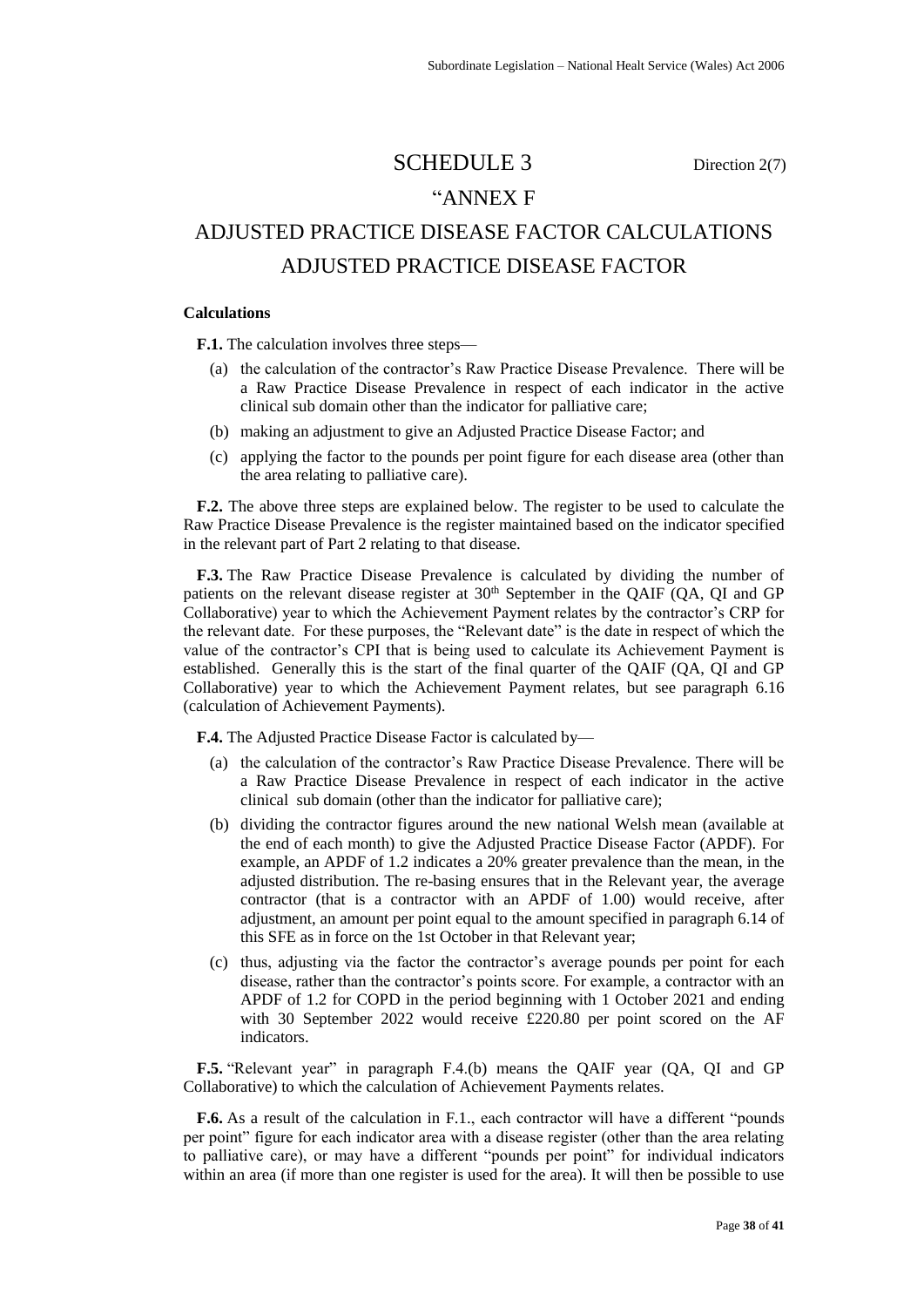these figures to calculate a cash total in relation to the points scored for each area (other than the area relating to palliative care).

**F.7.** This national prevalence figure and range of practice prevalence will be calculated on a Wales-only basis.

**F.8.** If the contractor's GMS contract terminates before 1 July in the financial year to which the Achievement Payment relates, the Adjusted Practice Disease Factor to be used in calculating the contractor's Achievement Payment should be the Adjusted Practice Disease Factor calculated for the contractor for the previous financial year.

**F.9.** If the contractor did not have an Adjusted Practice Disease Factor calculation for the previous financial year, then no Adjusted Practice Disease Factor should be used in calculating the contractor's Achievement Payment for that year.

**F.10.** Unless paragraph F.11 applies, if the contractor's GMS contract terminates on or after 1st July and before the end of the QAIF (QA, QI and GP Collaborative) year to which the Achievement Payment relates—

- (a) the CRP to be used to calculate the Raw Practice Disease Prevalence is the CRP on 1st July; and
- (b) the number of patients on the disease register is to be taken to be the number of patients on the register on the date nearest to the date on which the contract ends and on which there can be a calculation.

**F.11.** If the contractor's GMS contract commences after 1st July and terminates before the end of the QAIF (QA, QI and GP Collaborative) year in which the GMS contract commences, no Adjusted Practice Disease Factor is to be calculated for the contractor's Achievement Payment in respect of the period during which the contract subsisted.".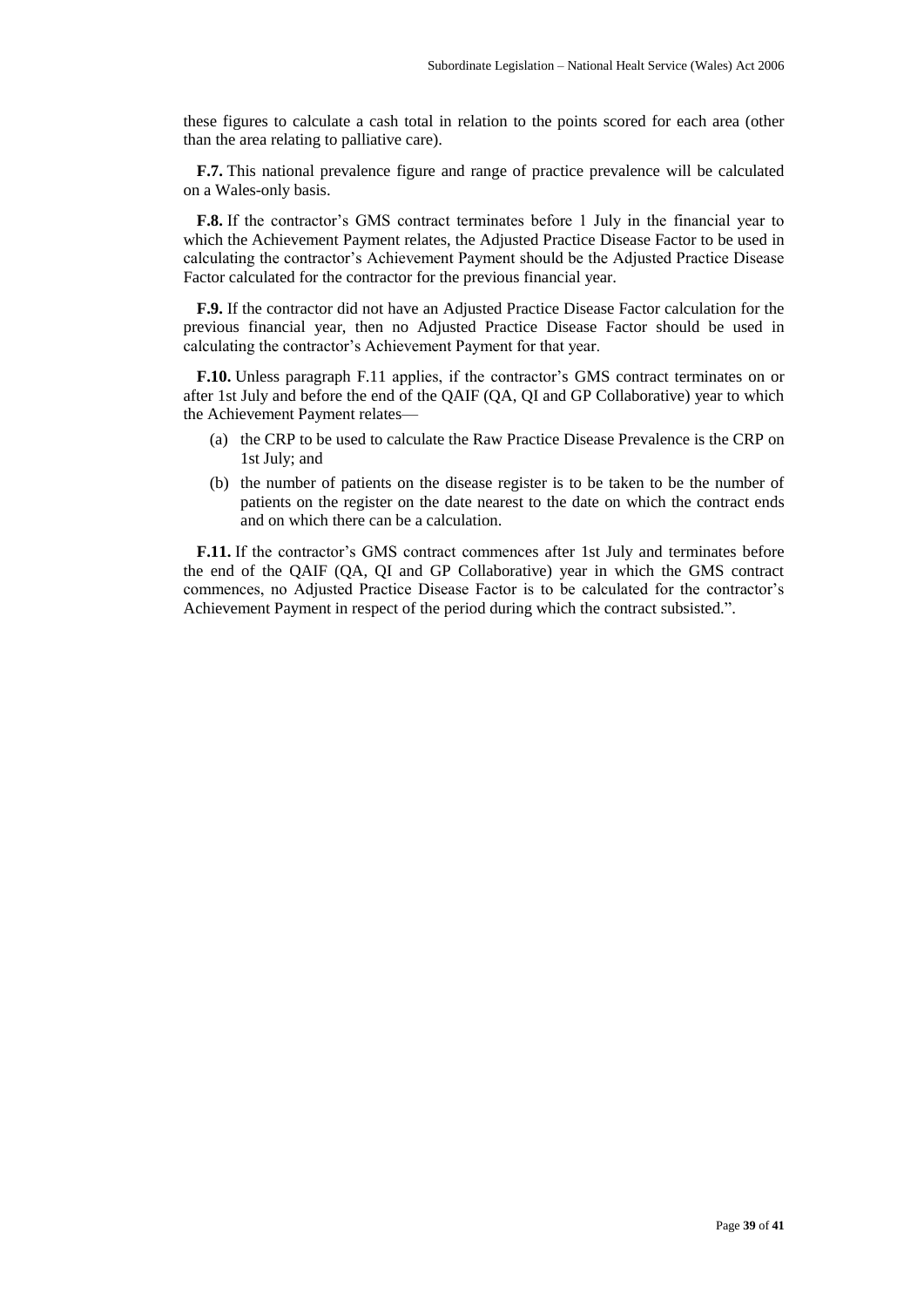# **SCHEDULE 4 Direction 2(8)**

# "ANNEX J

## AMENDMENTS

**Amendments to the Directions to the Local Health Boards as to the Statement of Financial Entitlements Directions 2013, which came into force on 11 June 2013**

- (a) The Directions to Local Health Boards as to the Statement of Financial Entitlements (Amendment) Directions 2013 (2013 No.60), which were made on 30 September 2013;
- (b) The Directions to Local Health Boards as to the Statement of Financial Entitlements (Amendment) Directions 2014 (2014 No.3), which were made on 16 June 2014;
- (c) The Directions to Local Health Boards as to the Statement of Financial Entitlements (Amendment) (No. 2) Directions 2014 (2014 No.17), which were made on 27 June 2014;
- (d) The Directions to Local Health Boards as to the Statement of Financial Entitlements (Amendment) (No. 3) Directions 2014 (2014 No.24), which were made on 30 September 2014;
- (e) The Directions to Local Health Boards as to the Statement of Financial Entitlements (Amendment) Directions 2015 (2015 No.7), which were made on 31 March 2015;
- (f) The Directions to Local Health Boards as to the Statement of Financial Entitlements (Amendment No 2) Directions 2015 (2015 No.14), which were made on 01 April 2015;
- (g) The Directions to Local Health Boards as to the Statement of Financial Entitlements (Amendment No 3) Directions 2015 (2015 No.15), which were made on 20 April 2015;
- (h) The Directions to Local Health Boards as to the Statement of Financial Entitlements (Amendment No 4) Directions 2015 (2015 No.19), which were made on 25 June 2015;
- (i) The Directions to Local Health Boards as to the Statement of Financial Entitlements (Amendment) (No.5) Directions 2015, which were made on 30 September 2015;
- (j) The Directions to Local Health Boards as to the Statement of Financial Entitlements (Amendment) Directions 2016, which were made on 30 March 2016;
- (k) The Directions to Local Health Boards as to the Statement of Financial Entitlements (Amendment) (No. 2) Directions 2016, which were made on 11 April 2016;
- (l) The Directions to Local Health Boards as to the Statement of Financial Entitlements (Amendment) (No. 3) Directions 2016, which were made on 13 July 2016;
- (m) The Directions to Local Health Boards as to the Statement of Financial Entitlements (Amendment) (No. 4) Directions 2016 (2016 No.19), which were made on 16 August 2016;
- (n) The Directions to Local Health Boards as to the Statement of Financial Entitlements (Amendment) (No.5) Directions 2016 which were made on 15 December 2016;